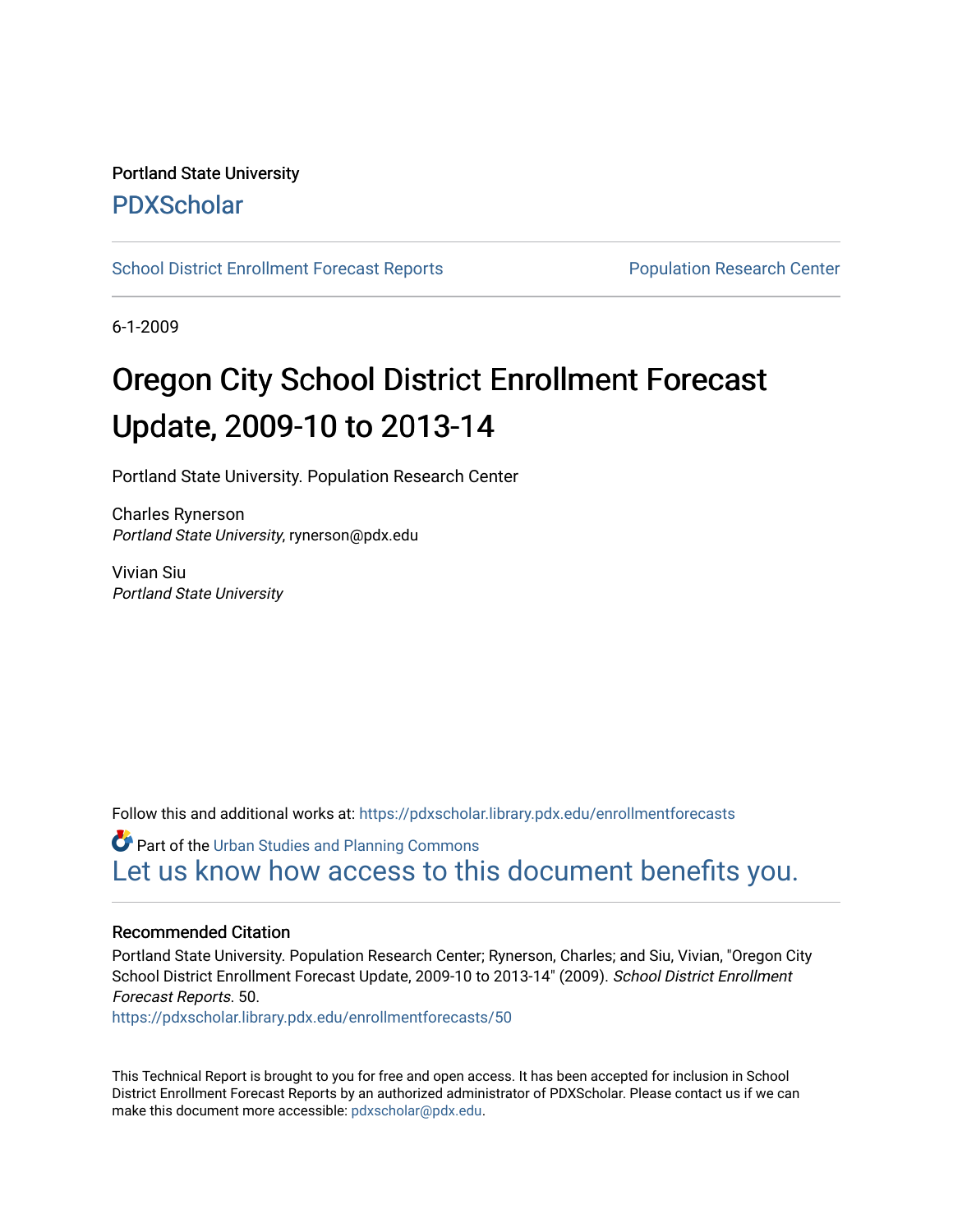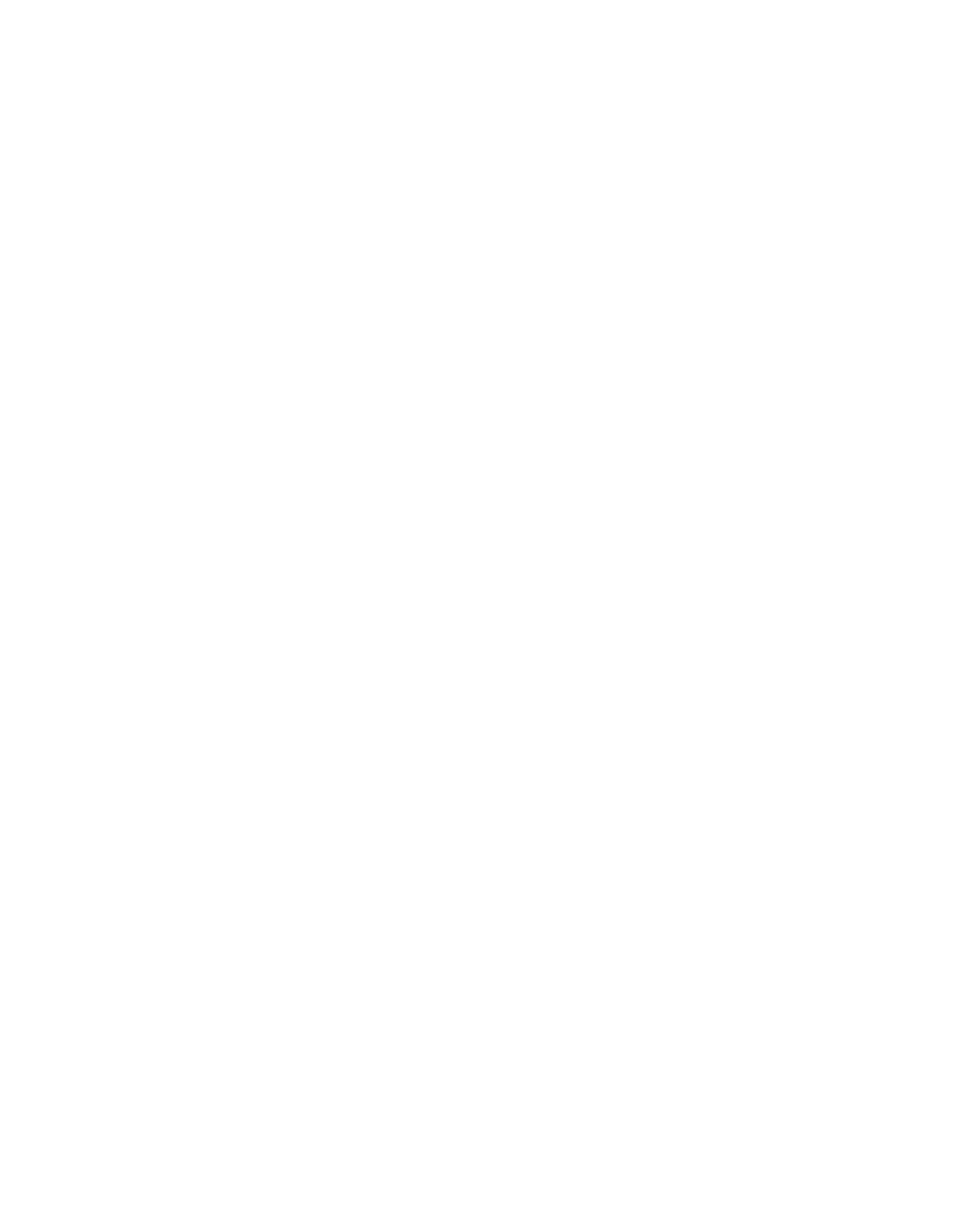### **OREGON CITY SCHOOL DISTRICT ENROLLMENT FORECASTS 2009-10 TO 2013-14**

### **Prepared By Population Research Center Portland State University**

*Prepared by Population Research Center faculty and staff in the Nohad A. Toulan School of Urban Studies & Planning, College of Urban & Public Affairs at Portland State University. Charles Rynerson, principal investigator and author; Vivian Siu, database development and spatial and statistical analysis.* 

**JUNE, 2009**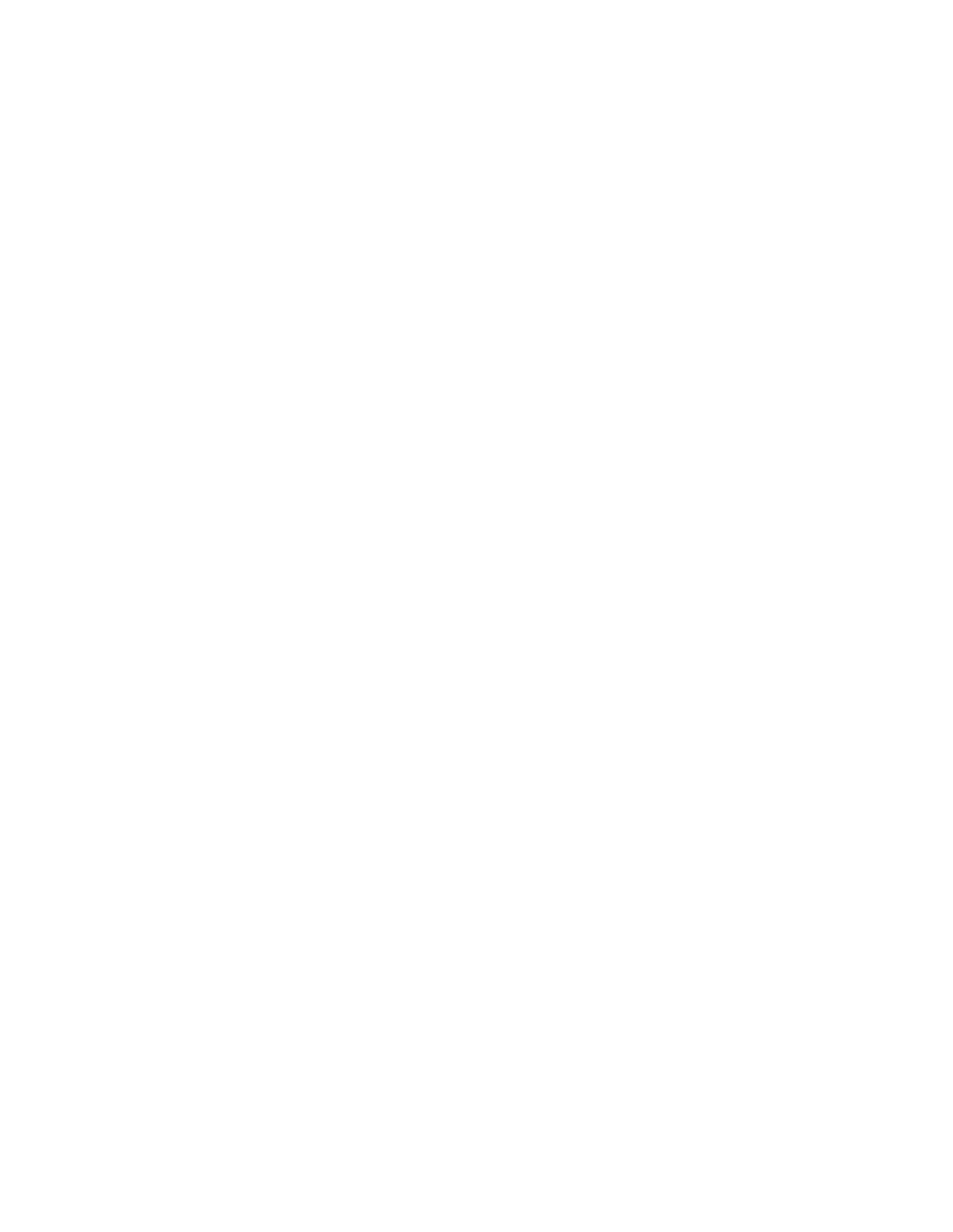# **CONTENTS**

| APPENDIX: POPULATION, HOUSING, AND ENROLLMENT PROFILES |  |
|--------------------------------------------------------|--|

\_\_\_\_\_\_\_\_\_\_\_\_\_\_\_\_\_\_\_\_\_\_\_\_\_\_\_\_\_\_\_\_\_\_\_\_\_\_\_\_\_\_\_\_\_\_\_\_\_\_\_\_\_\_\_\_\_\_\_\_\_\_\_\_\_\_\_\_\_\_\_\_

### **TABLES AND CHARTS**

| Table 4. Population by Age Group, Oregon City School District, 1990 and 200010 |  |
|--------------------------------------------------------------------------------|--|
|                                                                                |  |
| Table 6. OCSD, Housing and Household Characteristics, 1990 and 2000            |  |
| Table 7. Housing Units Authorized by Building Permits, City of Oregon City16   |  |
| Table 8. OCSD, Single Family Homes Built 2000 to 2007 by Attendance Area17     |  |
|                                                                                |  |
|                                                                                |  |
|                                                                                |  |
|                                                                                |  |
|                                                                                |  |

\_\_\_\_\_\_\_\_\_\_\_\_\_\_\_\_\_\_\_\_\_\_\_\_\_\_\_\_\_\_\_\_\_\_\_\_\_\_\_\_\_\_\_\_\_\_\_\_\_\_\_\_\_\_\_\_\_\_\_\_\_\_\_\_\_\_\_\_\_\_\_\_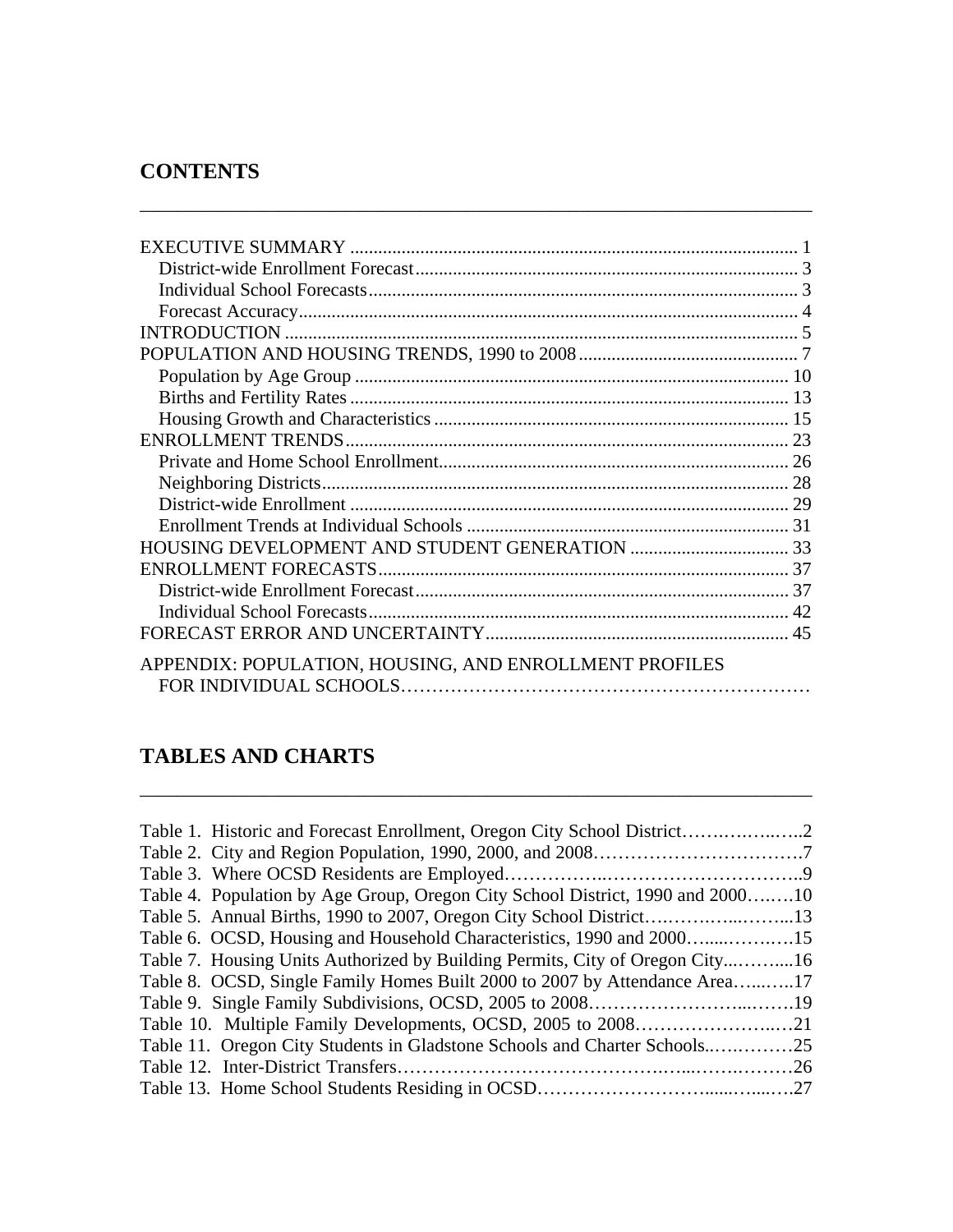#### **TABLES AND CHARTS (continued)**

Table 14. Selected School Districts, Demographic and Enrollment Highlights.………..28 Table 15. Oregon City S.D., Enrollment History, 2003-04 to 2008-09…...…….………30 Table 16. Enrollment History for Individual Schools, 2003-04 to 2008-09………....….32 Table 17. OCSD Students per Single Family Home, Homes Built 2000 to 2007…...….34 Table 18. OCSD Students per Single Family Home, Homes Built 1990 to 1999…...….34 Table 19. Grade Progression Rates, Oregon City S.D., Historic and Forecast……....….39 Table 20. OCSD, Enrollment History and Forecasts, 2003-04 to 2013-14…......………41 Table 21. Enrollment Forecasts for Individual Schools, 2008-09 to 2013-14…..………44 Table 22. Fall 2008 Enrollment Compared to Previous Forecasts by Grade Level…..46 Table 23. Fall 2008 Enrollment Compared to Previous Forecasts by School……..…....47 Chart 1. Population Change Due to Migration, 1990 to 2000, OCSD by Age Group......11 Chart 2. 2000 Census Population by Single Year of Age, Oregon City S.D..…..……....12 Chart 3a. Age-Specific Fertility Rates, 2000, OCSD, Clackamas Co. & Oregon……...14 Chart 3b. Age-Specific Fertility Rates, 1990 and 2000, Oregon City School District.....14 Chart 4. Enrollment by Grade Level, 1998-99, 2003-04, and 2008-09, OCSD...……....22 Chart 5. OCSD Students per Single Family Home, Fall 2008…………………..……....35 Chart 6. Oregon City S. D. Kindergarten Enrollment and Birth Cohorts…………..…...37 Map 1. Place of Work of OCSD Area Residents, 2006…………………………………..8

\_\_\_\_\_\_\_\_\_\_\_\_\_\_\_\_\_\_\_\_\_\_\_\_\_\_\_\_\_\_\_\_\_\_\_\_\_\_\_\_\_\_\_\_\_\_\_\_\_\_\_\_\_\_\_\_\_\_\_\_\_\_\_\_\_\_\_\_\_\_\_\_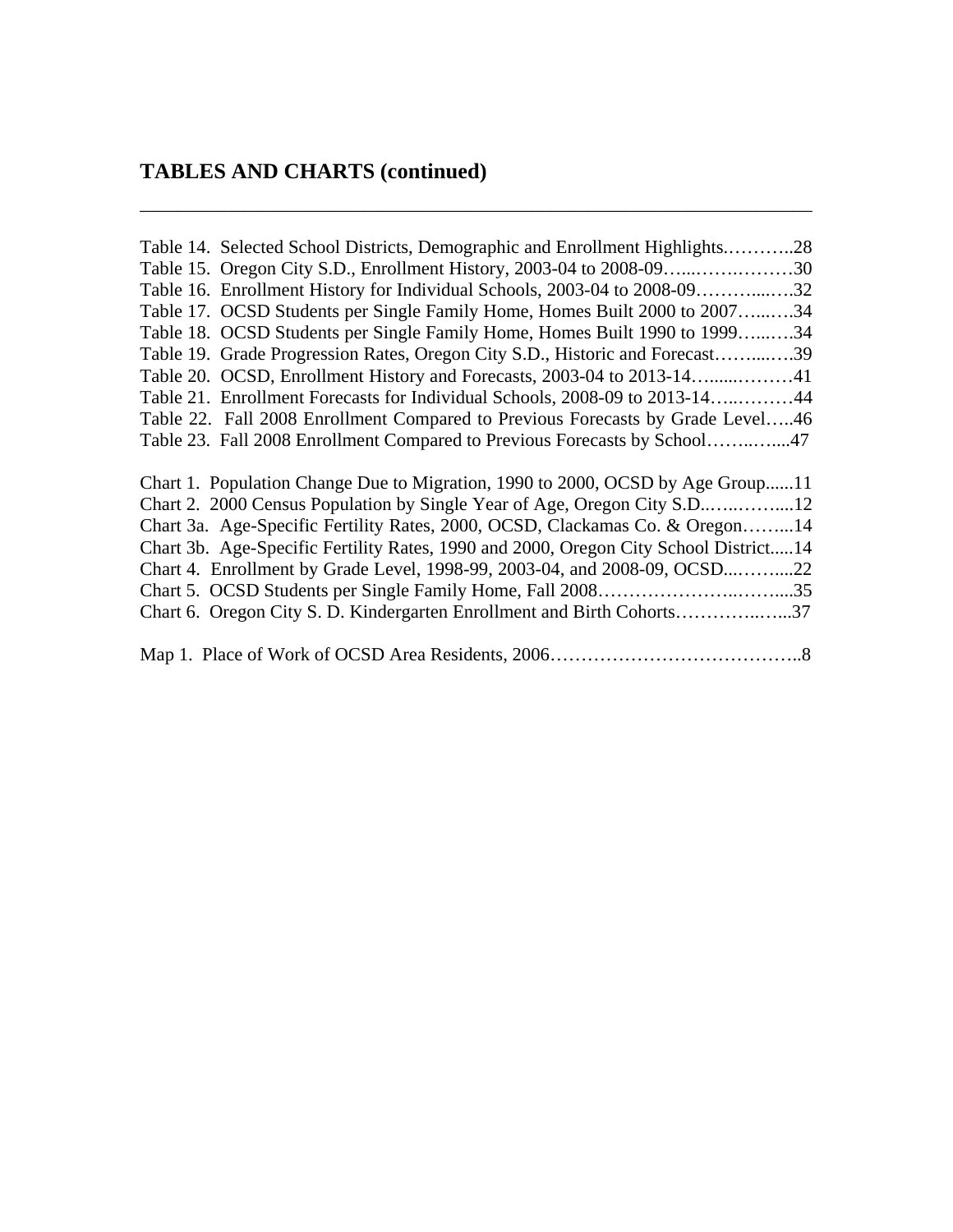This report presents the results of a demographic study conducted by the Portland State University Population Research Center (PRC). The study includes analysis of population, housing and enrollment trends affecting the District in recent years and forecasts of district-wide and individual school enrollments for the 2009-10 to 2013-14 school years.

\_\_\_\_\_\_\_\_\_\_\_\_\_\_\_\_\_\_\_\_\_\_\_\_\_\_\_\_\_\_\_\_\_\_\_\_\_\_\_\_\_\_\_\_\_\_\_\_\_\_\_\_\_\_\_\_\_\_\_\_\_\_\_\_\_\_\_\_\_\_\_\_

The Oregon City School District (OCSD) enrolled 7,635 students in Fall 2008, a decrease of 77 students (1.0 percent) from Fall 2007. This was the fourth consecutive year of declining K-12 enrollment, following seven years of enrollment gains. In spite of the overall loss, more students were enrolled in District's kindergarten and 1<sup>st</sup> grade classes in Fall 2008 than in Fall 2007. While total elementary (K-6) and middle school (7-8) enrollments declined, high school enrollment was essentially unchanged from Fall 2007 to Fall 2008.

The recent enrollment declines have occurred in spite of an increasing number of students living in new homes. About 1,300 OCSD students live in single family homes built since 2000, but OCSD enrollment has only increased by about 300 students during the period. An aging population and lower fertility rates contribute to this scenario. Also, the OCSD enrollment figures do not include enrollment at the District's three charter schools, recently opened in 2006 and 2007.

Overall K-12 enrollment is forecast to decline by 113 students in the next five years. New housing will likely contribute relatively few students to the District in the next year or two due to the housing slowdown. However, many new building lots exist in platted and approved subdivisions, so prospects are good for renewed housing growth within the five year horizon of these forecasts. Beyond that, sustained new development is less certain, because voters have denied large annexations in urban growth boundary expansion areas.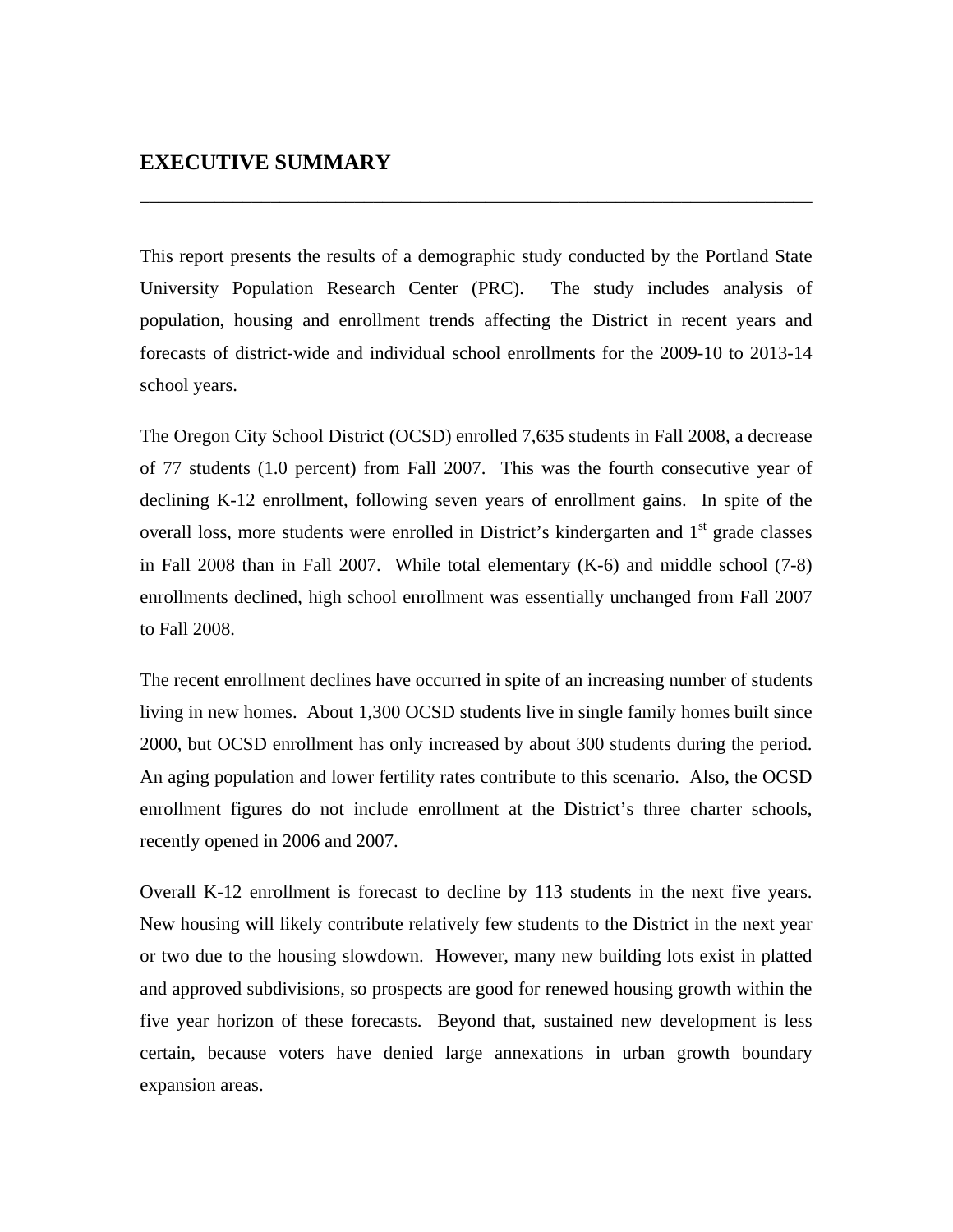Table 1 contains the Oregon City School District's recent and forecast enrollments for one year and five year intervals. Following the table are brief highlights of the districtwide and individual school enrollment forecasts.

|               | Table 1<br><b>Historic and Forecast Enrollment</b><br><b>Oregon City School District</b> |               |                 |  |
|---------------|------------------------------------------------------------------------------------------|---------------|-----------------|--|
|               | <b>One Year Trend</b>                                                                    |               |                 |  |
|               |                                                                                          | <b>Actual</b> |                 |  |
|               | 2007-08                                                                                  | 2008-09       | 2009-10         |  |
| Grades K-6    | 4,247                                                                                    | 4,209         | 4,147           |  |
| Change        |                                                                                          | -38           | $-62$           |  |
|               |                                                                                          | $-0.9%$       | $-1.5%$         |  |
| Grades 7-8    | 1,243                                                                                    | 1,195         | 1,205           |  |
| Change        |                                                                                          | $-48$         | 10              |  |
|               |                                                                                          | $-3.9%$       | 0.8%            |  |
| Grades 9-12   | 2,222                                                                                    | 2,231         | 2,224           |  |
| Change        |                                                                                          | 9             | $-7$            |  |
|               |                                                                                          | 0.4%          | $-0.3%$         |  |
| Total         | 7,712                                                                                    | 7,635         | 7,576           |  |
| <b>Change</b> |                                                                                          | $-77$         | $-59$           |  |
|               |                                                                                          | $-1.0%$       | -0.8%           |  |
|               | <b>Five Year Trend</b>                                                                   |               |                 |  |
|               |                                                                                          | Actual        | <b>Forecast</b> |  |
|               | 2003-04                                                                                  | 2008-09       | 2013-14         |  |
| Grades K-6    | 4,359                                                                                    | 4,209         | 4,087           |  |
| Change        |                                                                                          | $-150$        | $-122$          |  |
|               |                                                                                          | $-3%$         | $-3%$           |  |
| Grades 7-8    | 1,320                                                                                    | 1,195         | 1,168           |  |
| Change        |                                                                                          | $-125$        | $-27$           |  |
|               |                                                                                          | $-9%$         | $-2%$           |  |
| Grades 9-12   | 2,249                                                                                    | 2,231         | 2,267           |  |
| Change        |                                                                                          | $-18$         | 36              |  |
|               |                                                                                          | $-1%$         | 2%              |  |
| <b>Total</b>  | 7,928                                                                                    | 7,635         | 7,522           |  |
| <b>Change</b> |                                                                                          | $-293$        | $-113$          |  |
|               |                                                                                          | $-4%$         | -1%             |  |

*information. Does not include charter schools.*

*Forecast: Population Research Center, PSU, May 2009.*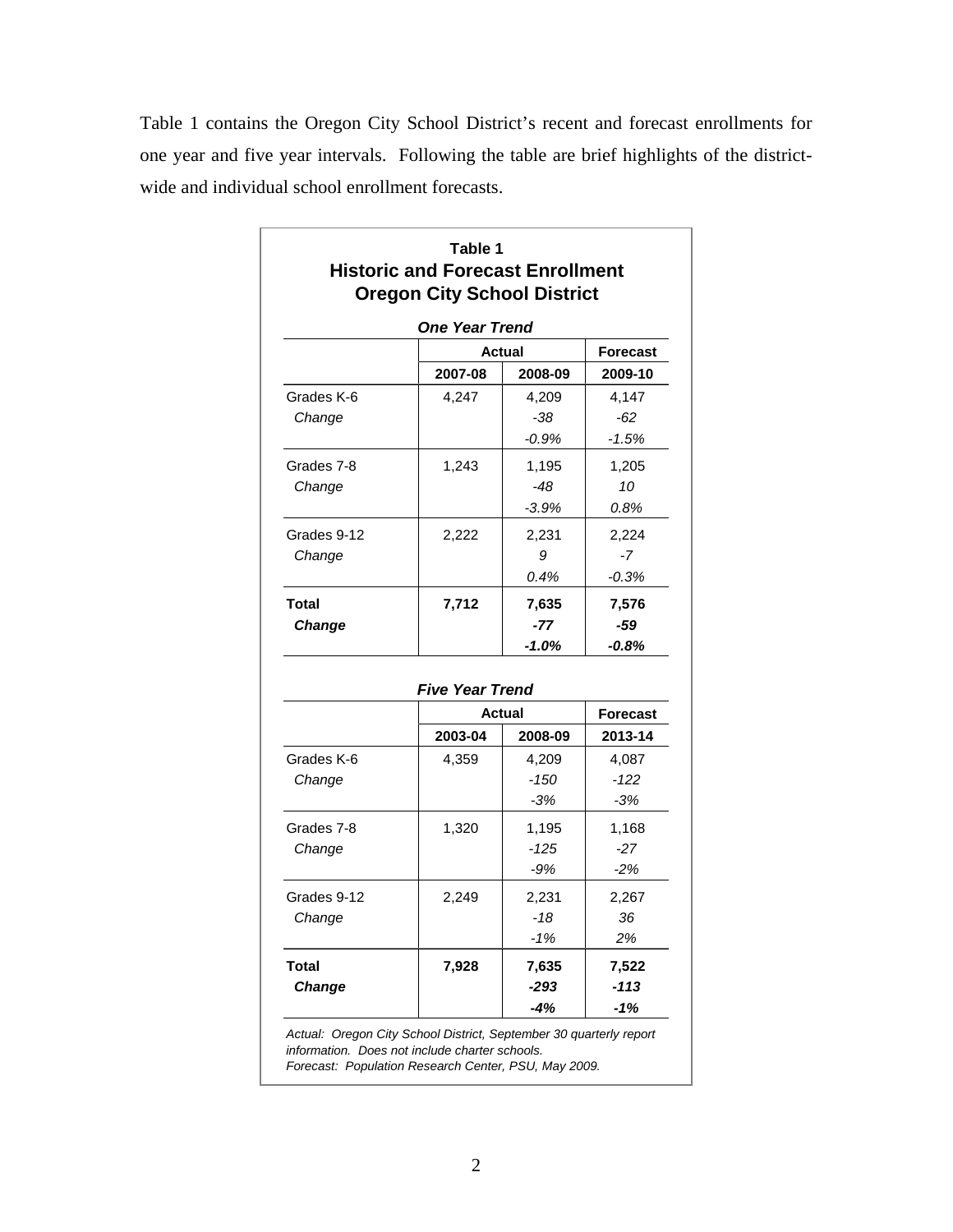#### *District-wide Enrollment Forecast*

- Over the entire five year forecast period, K-12 enrollment is forecast to decrease by 113 students, a drop of 1.5 percent.
- The kindergarten class size is forecast to remain close to or below the Fall 2008 enrollment of 545 students, reflecting the relatively low number of births to District residents between 2003 and 2006.
- The enrollment decline is concentrated at the K-6 level. Elementary enrollment is forecast to decrease by 122 students (three percent) during the five year period.
- Middle school (7-8) enrollment is forecast to decrease by 27 students (two percent).
- Enrollment in high school (9-12) is forecast to increase by 36 students (two percent).

#### *Individual School Forecasts*

Forecasts for individual schools depict what future enrollments might be if current boundaries, grade configurations, and programs remain unchanged. Specific figures may be found in Table 21 of this report and in school profiles in the Appendix.

Highlights of the individual school forecasts include:

- Increased enrollment between 2008-09 and 2013-14 is forecast at Holcomb (38) students, or eight percent).
- Enrollments in 2013-14 are expected to be within two percent of 2008-09 enrollments at Beavercreek, Gaffney Lane, Jennings Lodge, John McLoughlin, and Mt. Pleasant. However, enrollments in interim years will experience greater fluctuation.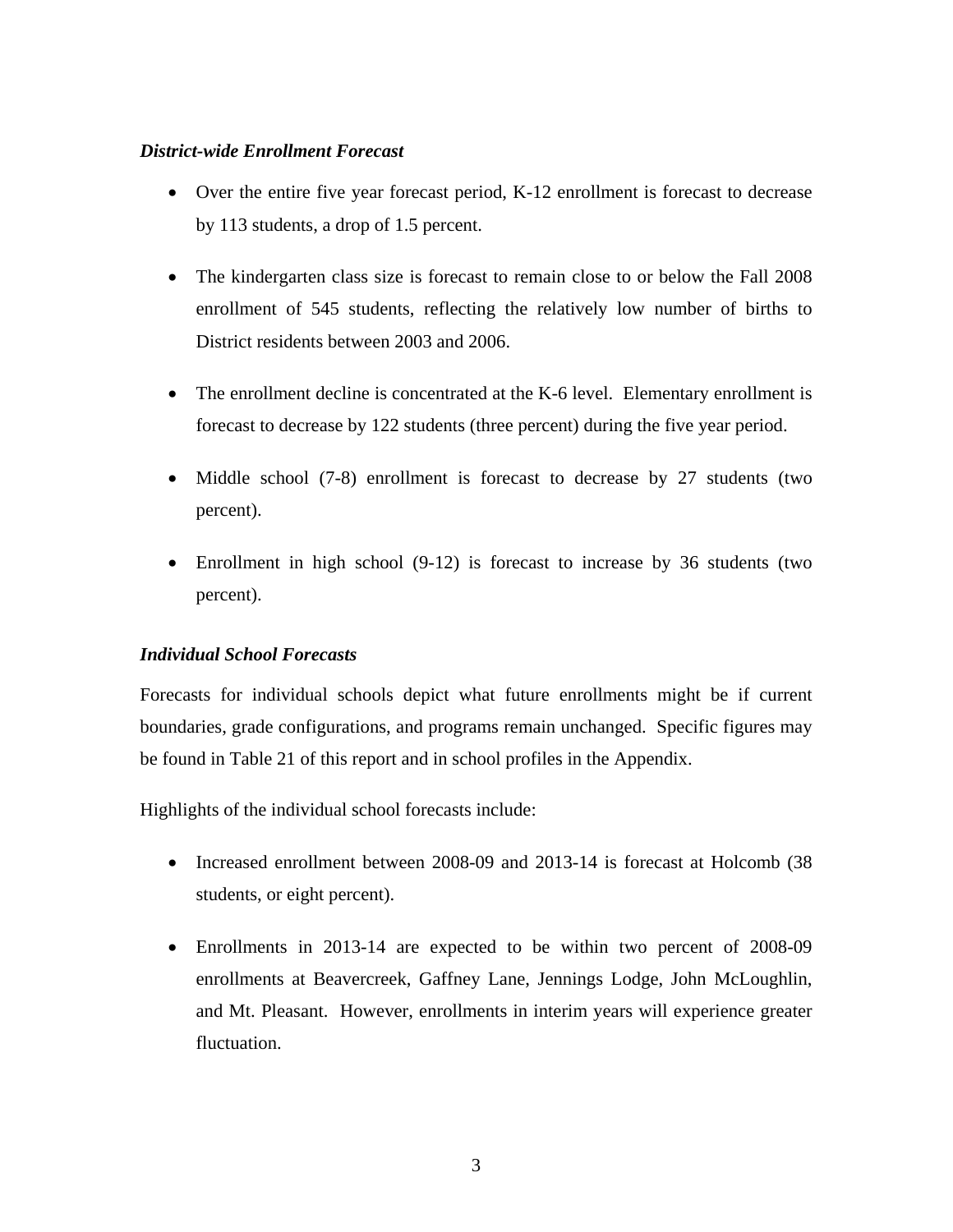- Enrollment declines of 18 to 55 students are forecast at Candy Lane, King, Park Place, and Redland.
- Both of the District's Middle Schools have wide enrollment fluctuations from year to year depending on the sizes of incoming and outgoing classes. In general, both Gardiner and Ogden gain enrollment between 2008-09 and 2011-12 and lose enrollment between 2011-12 and 2013-14, with forecast 2013-14 enrollments near or slightly below their 2008-09 enrollments.
- Oregon City High School is forecast to have relatively stable enrollment, decreasing by about 70 students over the next two years, and then gaining 100 students between 2010-11 and 2013-14.

#### *Forecast Accuracy*

This is the third consecutive year that PRC has produced forecasts for the OCSD and its schools. Previous district-wide forecasts have been very accurate, with total K-12 forecasts within one half of one percent of actual enrollments and forecasts for most individual grades within two percent over a one year horizon and three percent over a two year horizon. On the other hand, forecast errors for individual schools are relatively large in some cases. The difference between the one year forecast and actual Fall 2008 enrollments was less than five percent at nine of the District's 13 schools. However, the largest errors measured for individual school forecast were nine percent over a one year horizon and 12 percent over a two year horizon. These forecast errors are presented in Tables 22 and 23.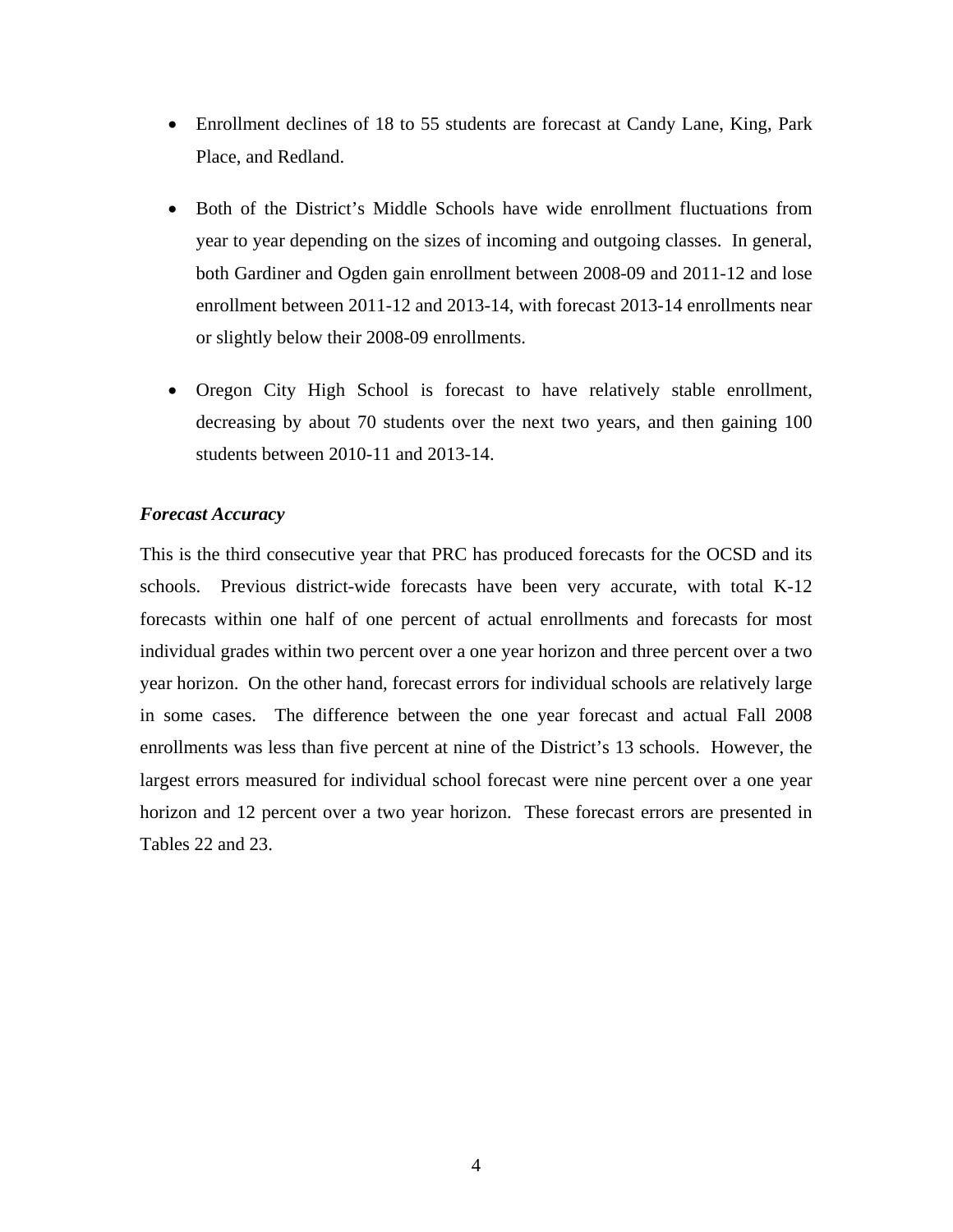#### **INTRODUCTION**

For the third consecutive year the Portland State University Population Research Center (PRC) has prepared enrollment forecasts for the Oregon City School District (OCSD). This study integrates information about OCSD enrollment trends with local area population, housing, and economic trends, and includes forecasts of district-wide enrollment by grade level and total enrollment for individual schools. Information sources include the U.S. Census Bureau, birth data from the Oregon Center for Health Statistics, city and county population estimates produced by PRC, county population forecasts from the Oregon Office of Economic Analysis, employment trends and forecasts from the Oregon Employment Department, housing development data from the city and county and personal contact with local officials.

\_\_\_\_\_\_\_\_\_\_\_\_\_\_\_\_\_\_\_\_\_\_\_\_\_\_\_\_\_\_\_\_\_\_\_\_\_\_\_\_\_\_\_\_\_\_\_\_\_\_\_\_\_\_\_\_\_\_\_\_\_\_\_\_\_\_\_\_\_\_\_\_

The District serves the entire city of Oregon City, a few blocks in the City of Gladstone, and portions of unincorporated Clackamas County, notably the Jennings Lodge community north of Gladstone and the Redland and Beavercreek communities east and southeast of Oregon City. Land use plans have recently been prepared for several hundred acres of unincorporated areas adjacent to the City of Oregon City that were added to the Urban Growth Boundary within the past several years. These areas are being incrementally annexed into the City and residential development within the area will contribute to OCSD enrollment in the long run, though the timing is uncertain.

Following this introduction are sections presenting recent population, housing, and enrollment trends within the District. Next are the results of the district-wide enrollment forecasts and individual school forecasts, and a description of the methodology we used to produce them. The final section contains a brief discussion of the nature and accuracy of forecasts, and an appendix contains a one page profile for each of the District's schools showing its enrollment history and forecasts, and housing trends within its attendance area.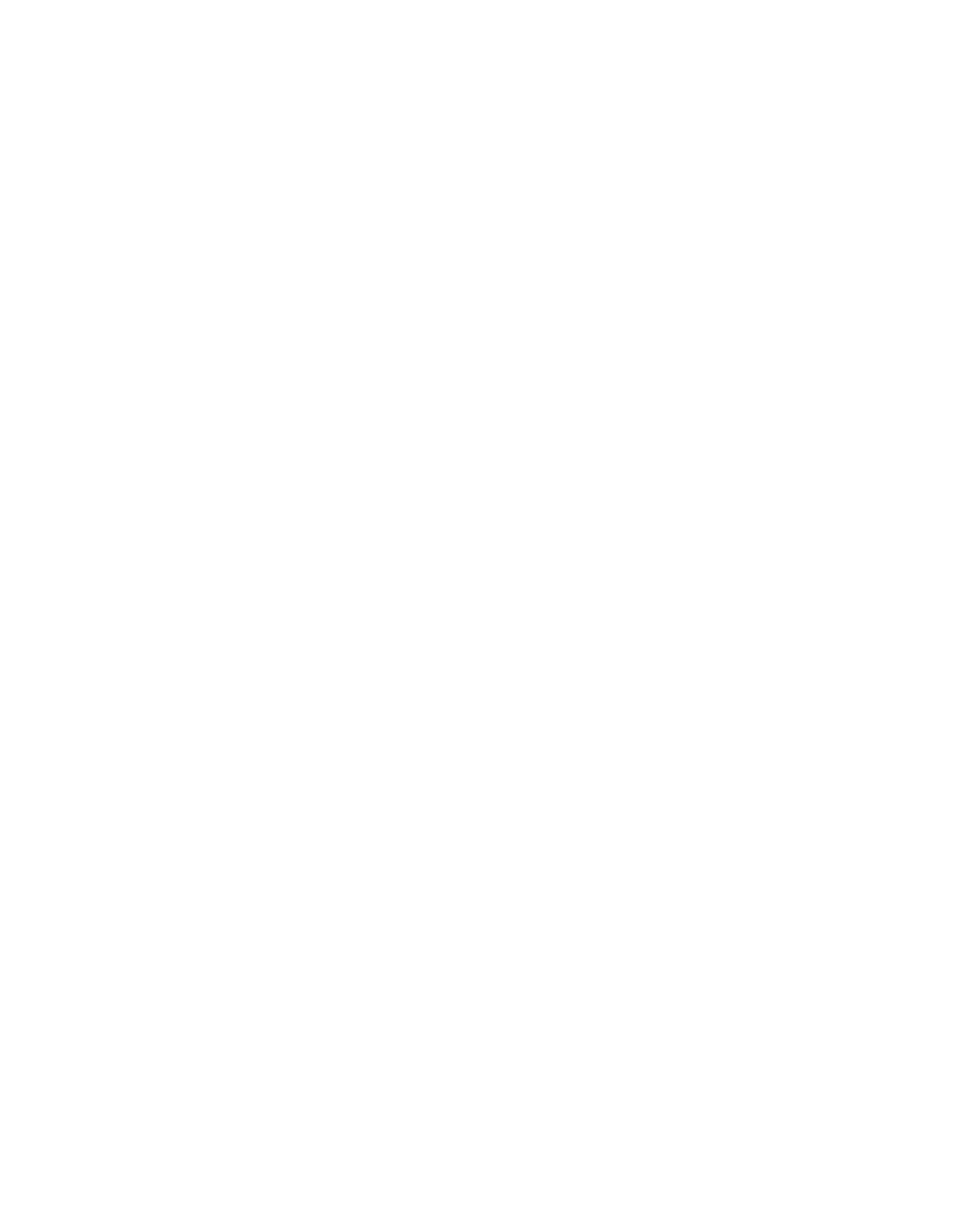During the decade between 1990 and 2000, total population within the OCSD grew by 24 percent, from 38,908 persons to 48,167. Clackamas County grew by 21 percent overall, and the Portland metropolitan area grew by 27 percent. Although the area served by the OCSD grew at a slightly slower rate than the metro area, the City of Oregon City grew by 75 percent, adding about 11,000 residents in the decade. As a result of the growth in Oregon City and population loss in unincorporated areas, the share of the District's population living within the City of Oregon City grew from 38 percent in 1990 to 53 percent in 2000. Average annual growth rates have been lower in the 2000s than in the 1990s for all areas shown in Table 2 below, but once again the City of Oregon City's growth has outpaced the growth of Clackamas County and of the Portland area overall.

\_\_\_\_\_\_\_\_\_\_\_\_\_\_\_\_\_\_\_\_\_\_\_\_\_\_\_\_\_\_\_\_\_\_\_\_\_\_\_\_\_\_\_\_\_\_\_\_\_\_\_\_\_\_\_\_\_\_\_\_\_\_\_\_\_\_\_\_\_\_\_\_

| Table 2<br>City and Region Population, 1990, 2000, and 2008 |           |           |           |           |                         |  |  |
|-------------------------------------------------------------|-----------|-----------|-----------|-----------|-------------------------|--|--|
|                                                             |           |           |           |           | Avg. Annual Growth Rate |  |  |
|                                                             | 1990      | 2000      | 2008      | 1990-2000 | 2000-2008               |  |  |
| City of Oregon City <sup>1</sup>                            | 14,698    | 25.754    | 30,405    | 5.6%      | 2.0%                    |  |  |
| City of Gladstone                                           | 10,152    | 11,438    | 12.215    | $1.2\%$   | 0.8%                    |  |  |
| OCSD Portion <sup>2</sup>                                   | 300       | 384       | N/A       | 2.5%      |                         |  |  |
| <b>OCSD Total</b>                                           | 38,908    | 48,167    | N/A       | 2.1%      |                         |  |  |
| <b>OCSD Unincorporated</b>                                  | 23,910    | 22,029    | N/A       | $-0.8\%$  |                         |  |  |
| Clackamas County                                            | 278,850   | 338,391   | 376,660   | 1.9%      | 1.3%                    |  |  |
| Portland-Vancouver-<br>Beaverton MSA <sup>3</sup>           | 1,523,741 | 1,927,881 | 2,191,785 | 2.4%      | 1.6%                    |  |  |

*1. A portion of the City of Oregon City's population growth was due to the annexation of 284 persons between 1990 and 2000 and 78 persons between 2000 and 2008.*

*2. The 1990 population of OCSD within Gladstone is an estimate because 1990 census blocks were not delineated by school district boundaries.*

*3. Portland-Vancouver-Beaverton MSA consists of Clackamas, Columbia, Multnomah, Washington, Yamhill (OR) and Clark and Skamania (WA) Counties.*

*Sources: U.S. Census Bureau, 1990 and 2000 censuses; "2008 Oregon Population Report." Portland State University Population Research Center.*

The District is part of the Portland metropolitan area labor market, and most residents commute outside of the District to work, so population growth in the area depends to a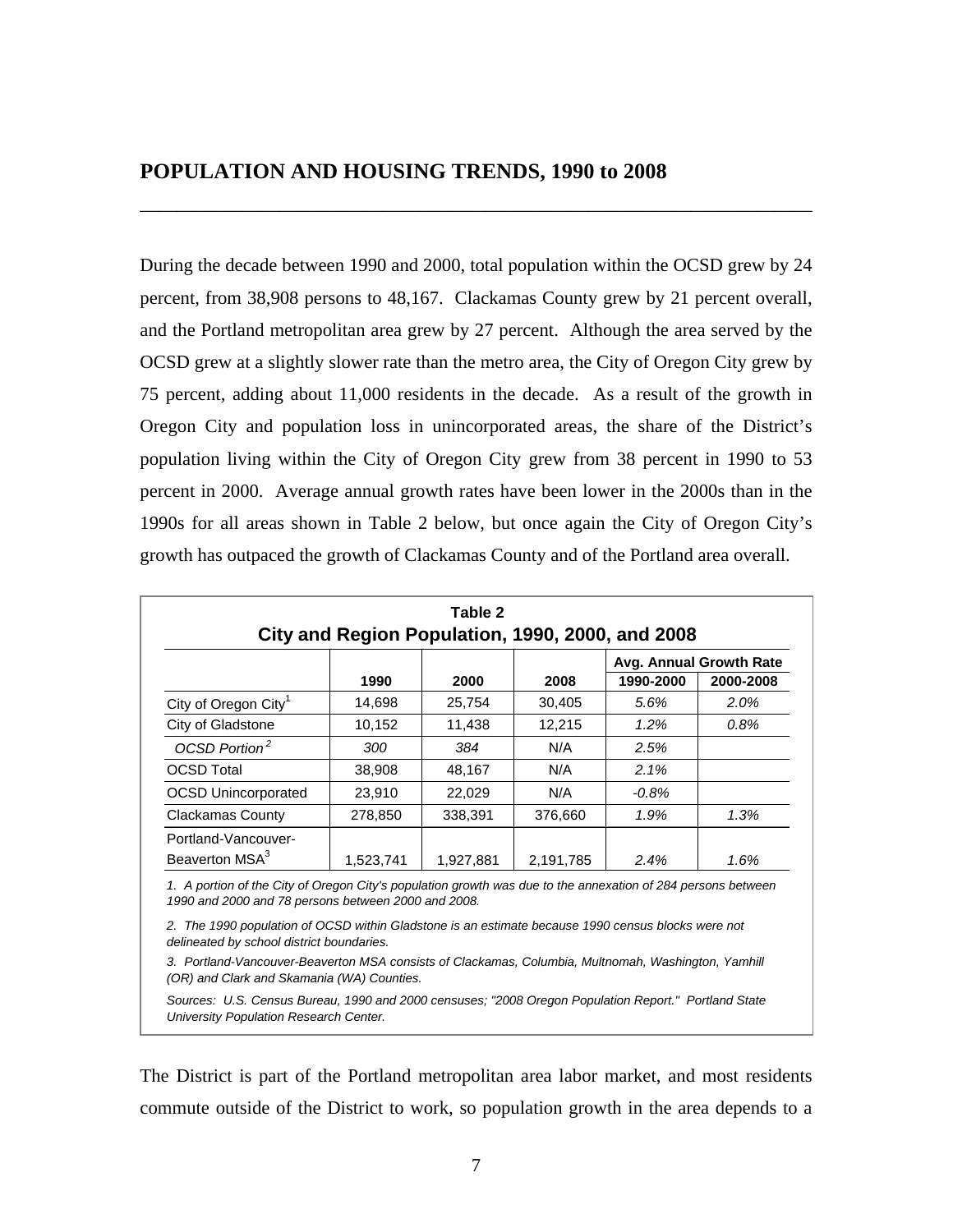great extent on the strength of the metro area's economy. Recent data show that, among private sector workers residing in the OCSD, 46 percent worked in Clackamas County, primarily outside of the District itself. Another 31 percent worked in Multnomah County, and 14 percent worked in Washington County. Map 1 shows concentrations of OCSD residents working in the Clackamas Town Center area, the Highway 224 Corridor, Tigard and Wilsonville, Downtown and East Portland, and the Portland Airport. Table 3 from the same data source reports the number and share of all workers by place of work.<sup>1</sup>



**Map 1 Place of Work of OCSD Area Residents, 2006** 

<sup>1</sup>U.S. Census Bureau, LED Origin-Destination Database (2nd quarter 2006). Commute shed report for residents of OCSD. Includes workers at firms covered by unemployment insurance (excludes most agricultural jobs and self-employed). Report and map created at http://lehdmap3.did.census.gov/themap3/.

\_\_\_\_\_\_\_\_\_\_\_\_\_\_\_\_\_\_\_\_\_\_\_\_\_\_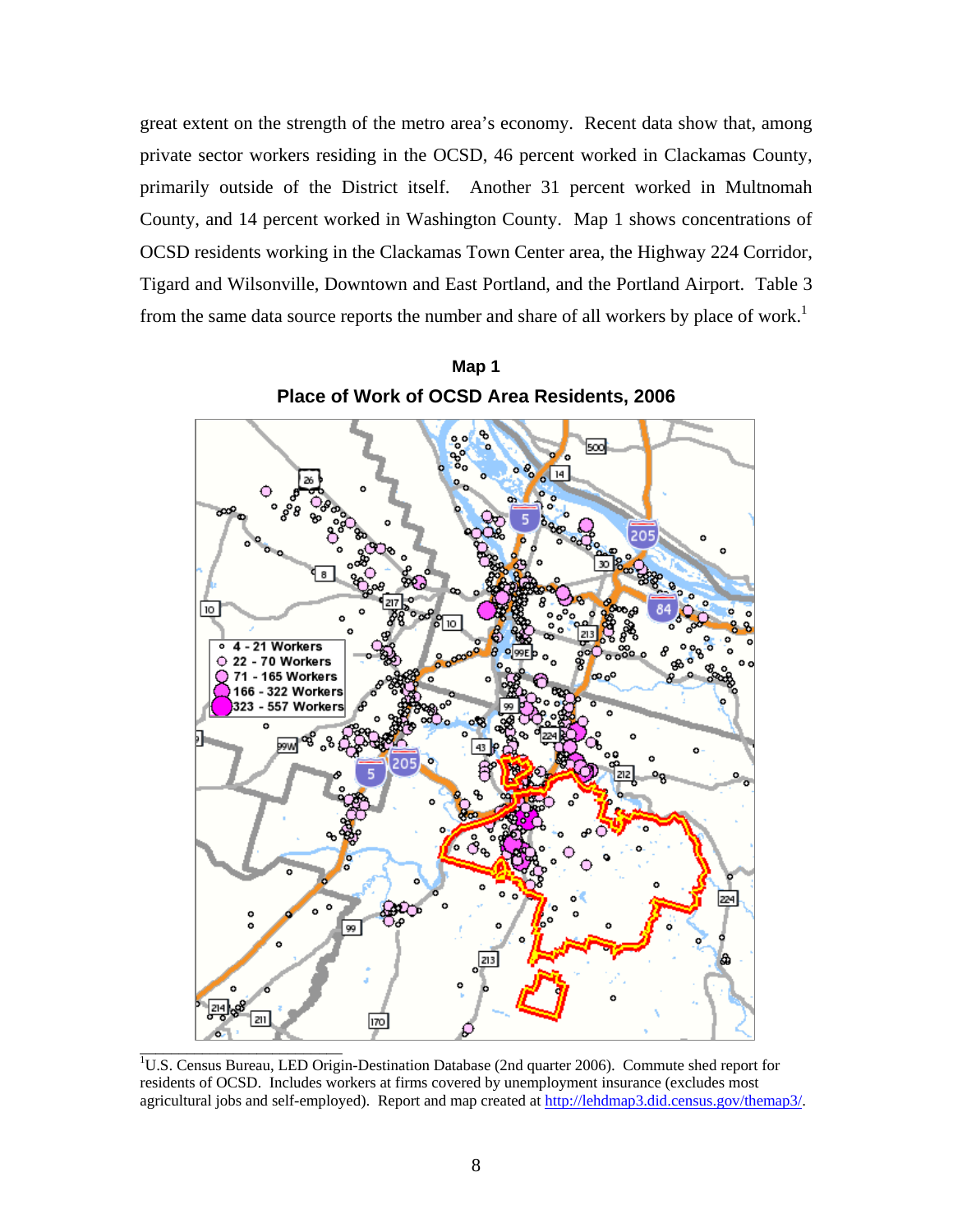| <b>Job Located Within*</b>                                                                                                                                                                                                                                                                                    | <b>Workers</b> | Share |
|---------------------------------------------------------------------------------------------------------------------------------------------------------------------------------------------------------------------------------------------------------------------------------------------------------------|----------------|-------|
| <b>Clackamas County</b>                                                                                                                                                                                                                                                                                       | 10,852         | 46%   |
| Oregon City School District                                                                                                                                                                                                                                                                                   | 4,148          | 18%   |
| City of Oregon City                                                                                                                                                                                                                                                                                           | 3,454          | 15%   |
| <b>Multnomah County</b>                                                                                                                                                                                                                                                                                       | 7,256          | 31%   |
| City of Portland                                                                                                                                                                                                                                                                                              | 6,550          | 28%   |
| <b>Washington County</b>                                                                                                                                                                                                                                                                                      | 3,353          | 14%   |
| <b>Marion County</b>                                                                                                                                                                                                                                                                                          | 737            | 3%    |
| All other locations                                                                                                                                                                                                                                                                                           | 1,349          | 6%    |
| <b>Total Primary Jobs</b>                                                                                                                                                                                                                                                                                     | 23,547         | 100%  |
| *Note: Indentation indicates that the area is also included wihin the area<br>above it. For example, workers in the City of Oregon City are also counted<br>in the Oregon City School District. Portions of the City of Portland are<br>outside of Multnomah County, but few jobs are located in those areas. |                |       |
| Source: US Census Bureau, LED Origin-Destination Data Base (2nd<br>Quarter 2006). Jobs covered by unemployment insurance, generally                                                                                                                                                                           |                |       |

Between 2004 and 2007 Clackamas County added 12,200 jobs, nine percent over the three year period.<sup>2</sup> Near the end of 2007, the Oregon Employment Department summarized the County's robust employment growth:

"Clackamas is the metro's fastest growing county, fueled by an expanding population and strength in trade and professional and business services. Its manufacturing sector has bucked national and state trends by adding hundreds of jobs, thanks in part to ongoing demand in aerospace- and defense-related industries. As measured by nonfarm jobs, Clackamas represents 15 percent of Portland's economy and has accounted for nearly 30 percent of its recent job growth."<sup>3</sup>

In hindsight, we know that employment in the U.S. and in Clackamas County was near its peak at about the time this statement was published. In the past year the County has lost 9,200 jobs (6.1 percent between May 2008 and May 2009), according to the Oregon Employment Department's most recent statistics. Clackamas County's unemployment rate rose from 4.6 percent in May 2008 (about one percentage point below the U.S. rate) to 11.2 percent in May 2009 (nearly two percentage points above the U.S. rate). The

\_\_\_\_\_\_\_\_\_\_\_\_\_\_\_\_\_\_\_\_\_\_\_\_\_\_

<sup>&</sup>lt;sup>2</sup>"Current Employment by Industry," Oregon Employment Department, OLMIS. Average annual non-farm employment in Clackamas County was 135,900 in 2004 and 148,100 in 2007. May employment was 150,000 in 2008 and 140,800 in 2009.

<sup>&</sup>lt;sup>3</sup><sup>3</sup>Portland Metro Area: A Look at Recent Job Growth," Oregon Employment Department, OLMIS, December 20, 2007.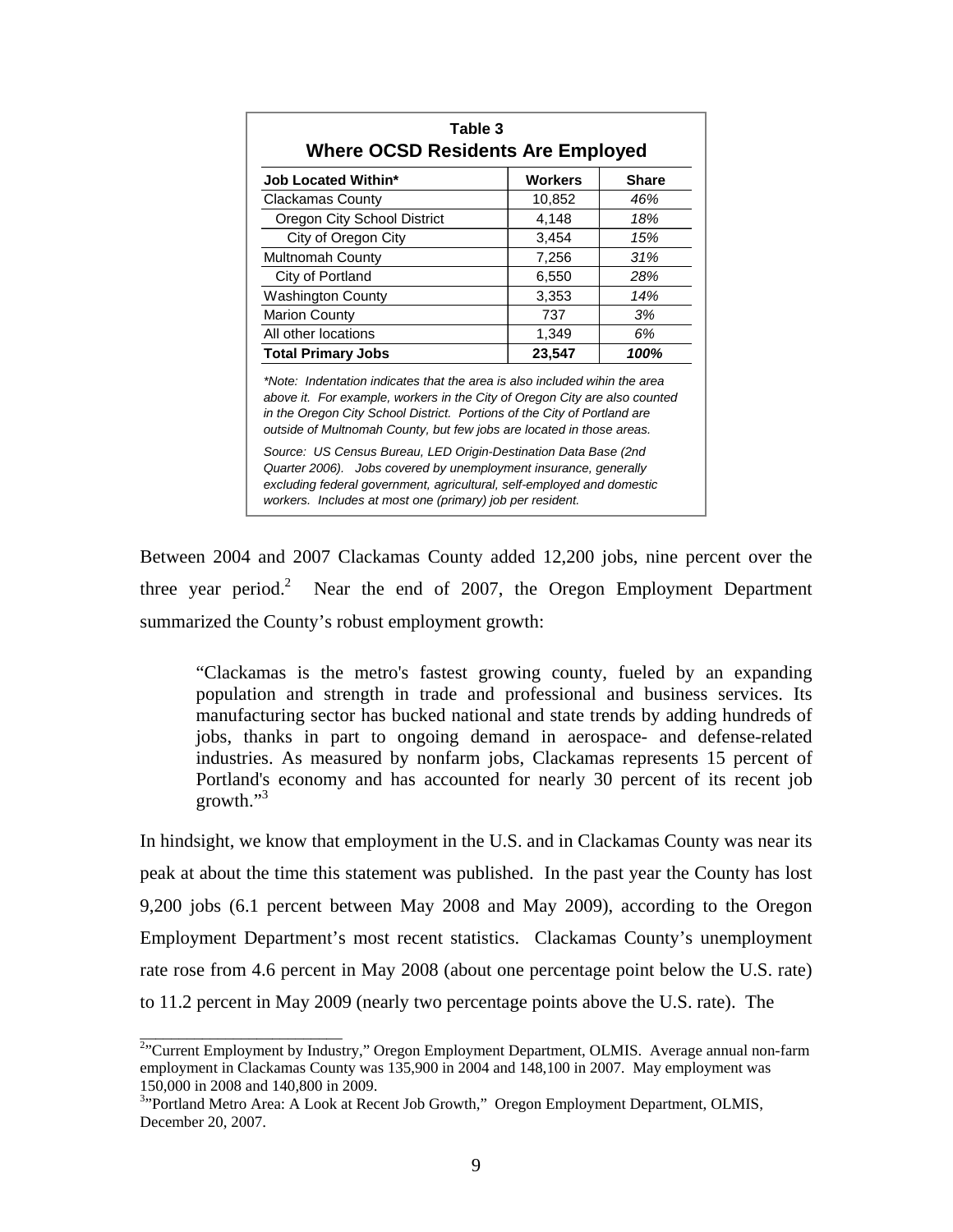Portland metro area's unemployment rate increase of 6.7 percentage points during that period was the biggest increase among the nation's large metro areas. Typically, when the Portland area's unemployment rate is higher than the U.S. rate, population growth slows as a result of fewer people moving to the region.

#### *Population by Age Group*

Population by age group for 1990 and 2000 is shown in Table 4. The smallest growth rates were for ages 30 to 34 (six percent) and ages 65 to 69 (four percent). Those groups lost population in the U.S. and in Oregon between 1990 and 2000 because the cohort age 30 to 34 in 2000 were born during the late 1960s "baby bust" that followed the "baby boom," and those 65 to 69 were born during the depression era of the early 1930s, when

|                         | Table 4<br><b>Population by Age Group</b>  |        |               |                |
|-------------------------|--------------------------------------------|--------|---------------|----------------|
|                         | Oregon City School District, 1990 and 2000 |        |               |                |
|                         | 1990 to 2000 Change                        |        |               |                |
|                         | 1990                                       | 2000   | <b>Number</b> | <b>Percent</b> |
| Under Age 5             | 2,969                                      | 3,485  | 516           | 17%            |
| Age 5 to 9              | 3,166                                      | 3,635  | 469           | 15%            |
| Age 10 to 14            | 3,162                                      | 3,508  | 346           | 11%            |
| Age 15 to 17            | 1,820                                      | 2,040  | 220           | 12%            |
| Age 18 to 19            | 1,079                                      | 1,308  | 229           | 21%            |
| Age 20 to 24            | 2,409                                      | 2,942  | 533           | 22%            |
| Age 25 to 29            | 2,784                                      | 3,077  | 293           | 11%            |
| Age 30 to 34            | 3,281                                      | 3,462  | 181           | 6%             |
| Age 35 to 39            | 3,550                                      | 3,903  | 353           | 10%            |
| Age 40 to 44            | 3,556                                      | 3,994  | 438           | 12%            |
| Age 45 to 49            | 2,618                                      | 3,928  | 1,310         | 50%            |
| Age 50 to 54            | 1,861                                      | 3,634  | 1,773         | 95%            |
| Age 55 to 59            | 1,480                                      | 2,644  | 1,164         | 79%            |
| Age 60 to 64            | 1,272                                      | 1,711  | 439           | 35%            |
| Age 65 to 69            | 1,267                                      | 1,314  | 47            | 4%             |
| Age 70 to 74            | 943                                        | 1,154  | 211           | 22%            |
| Age 75 to 79            | 746                                        | 1,056  | 310           | 42%            |
| Age 80 to 84            | 460                                        | 700    | 240           | 52%            |
| Age 85 and over         | 485                                        | 672    | 187           | 39%            |
| <b>Total Population</b> | 38,908                                     | 48,167 | 9,259         | 24%            |
| Total age 5 to 17       | 8,148                                      | 9,183  | 1,035         | 13%            |
| share age 5 to 17       | 20.9%                                      | 19.1%  |               |                |
|                         |                                            |        |               |                |

*Source: U.S. Census Bureau, 1990 and 2000 Censuses; data aggregated to OCSD boundary by Portland State University Population Research Center.*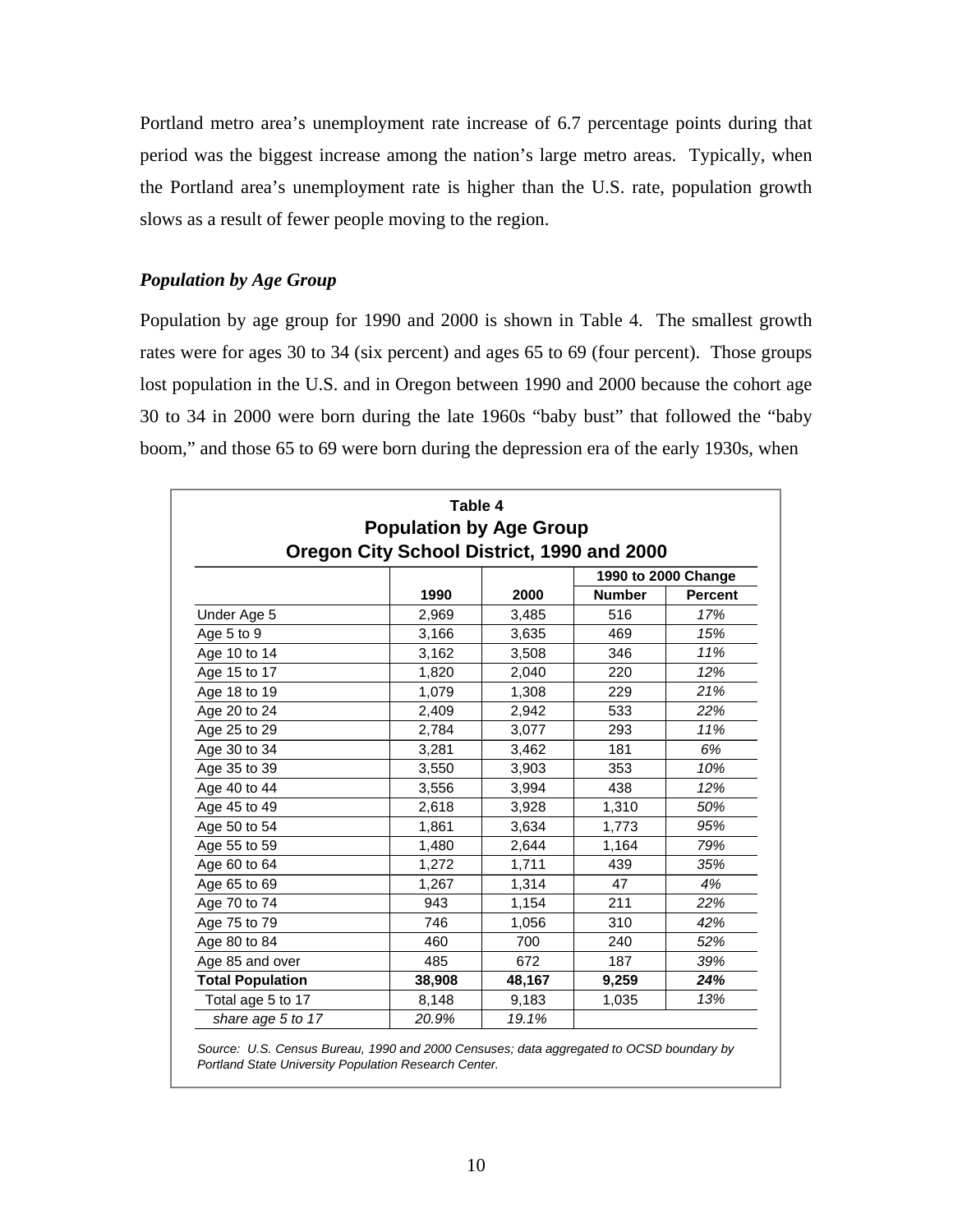births also fell from previous levels. Numeric and percentage growth among the older adult population age 45 to 64 (4,686 persons, 65 percent) was significantly greater than for the school-age population age 5 to 17 (1,035 persons, 13 percent) and the younger adult population age 18 to 44 (2,027 persons, 12 percent).

By "surviving" the 1990 population and 1990s births (estimating the population in each age group that would survive to the year 2000) and comparing the "survived" population to the actual 2000 population by age group, we are able to estimate net migration by age cohort. Chart 1 shows the estimated population change that each age group contributed due to migration between 1990 and 2000. For example, for the cohort that was 10 to 14 in 1990 and 20 to 24 in 2000, about 200 more people moved out of the OCSD than into it in the 1990s. Conversely, migration flows contributed to a gain of over 2,000 people who were age 20 to 29 in 1990 and age 30 to 39 in 2000. Net losses due to migration for persons in their early 20s and gains for persons in their 30s are typical of suburban areas with a concentration of owner-occupied single family homes.



The age distribution of OCSD children counted in the 2000 Census is shown in Chart 2. The largest numbers of children were in preschool and elementary school ages, 2 to 11.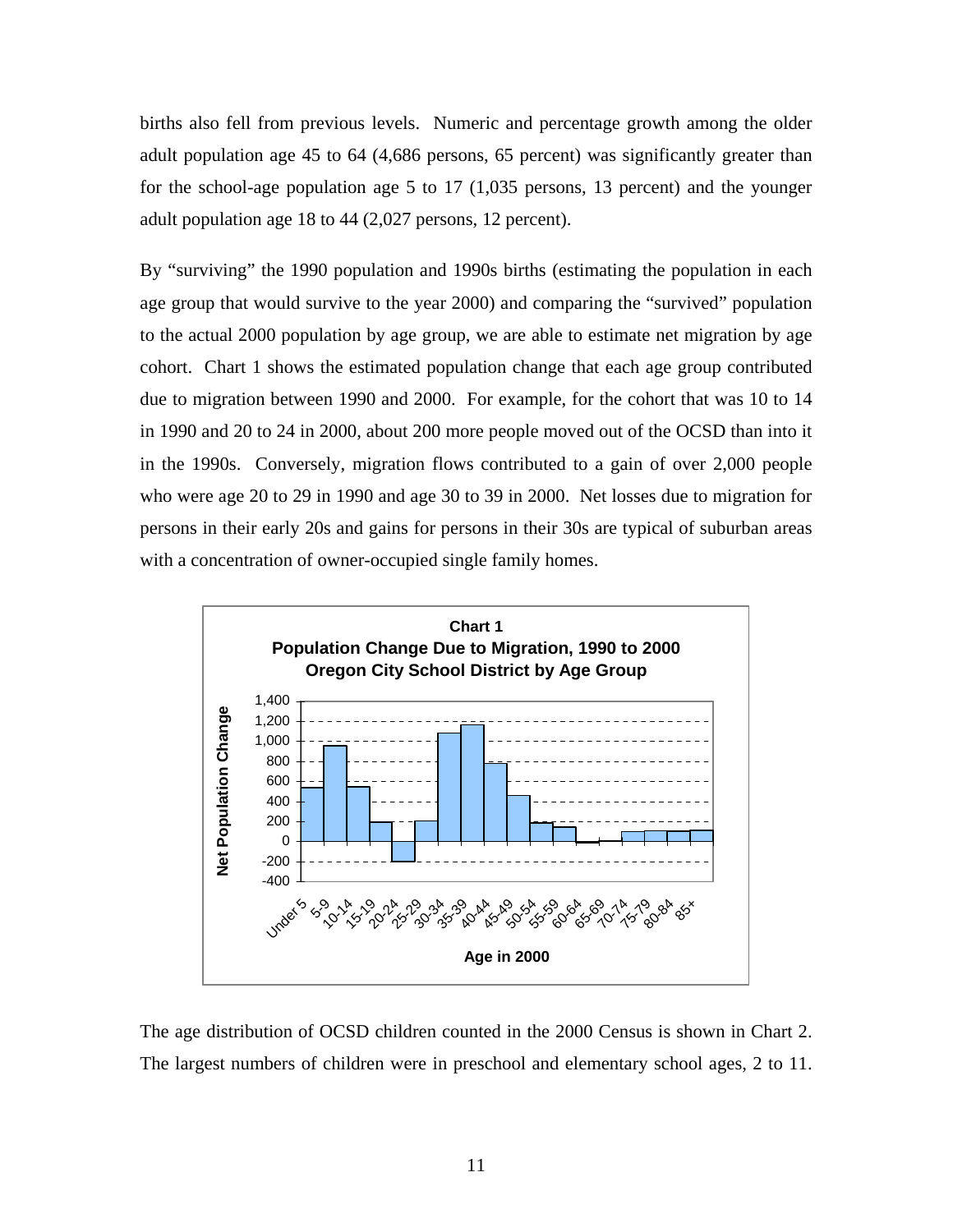The smaller populations under age two may have foreshadowed the kindergarten enrollment declines of recent years.

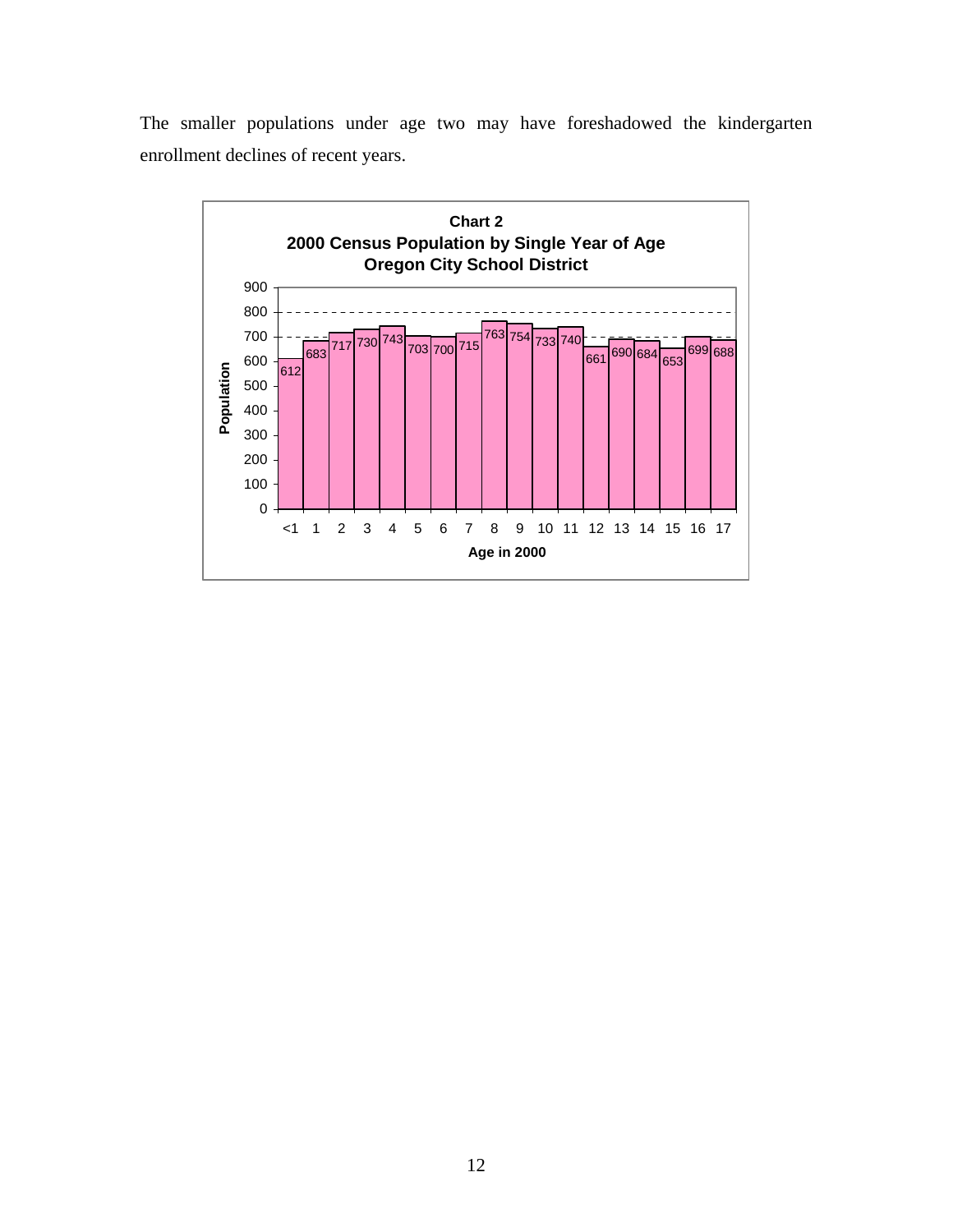#### *Births and Fertility Rates*

In the 2003 to 2007 period there was an average of 630 births each year to residents of the OCSD, about three percent lower than the 652 average annual births during the previous five year period (1998 to 2002) in spite of a growing population overall. This reflects an aging population as well as declining fertility rates. The number of OCSD births each year from 1990 to 2007 is reported in Table 5. In the "Enrollment Forecasts" section of this report we will examine the relationship between births, migration, and subsequent school enrollments.

|      | Annual Births, 1990 to 2007<br><b>Oregon City School District</b> |
|------|-------------------------------------------------------------------|
| Year | <b>Births</b>                                                     |
| 1990 | 642                                                               |
| 1991 | 601                                                               |
| 1992 | 596                                                               |
| 1993 | 584                                                               |
| 1994 | 598                                                               |
| 1995 | 628                                                               |
| 1996 | 683                                                               |
| 1997 | 692                                                               |
| 1998 | 672                                                               |
| 1999 | 644                                                               |
| 2000 | 651                                                               |
| 2001 | 650                                                               |
| 2002 | 645                                                               |
| 2003 | 617                                                               |
| 2004 | 641                                                               |
| 2005 | 611                                                               |
| 2006 | 629                                                               |
| 2007 | 651                                                               |

Fertility rates for the OCSD are shown in Charts 3a and 3b on the next page. The rates were calculated for each age group by dividing the number of births in the calendar year by the female population counted in the census. For example, in 2000 there were 151 births to mothers age 20 to 24 and a population of 1,417 women age 20 to 24 in the OCSD, so the fertility rate in 2000 for women age 20 to 24 was  $151 \div 1,417 = 0.107$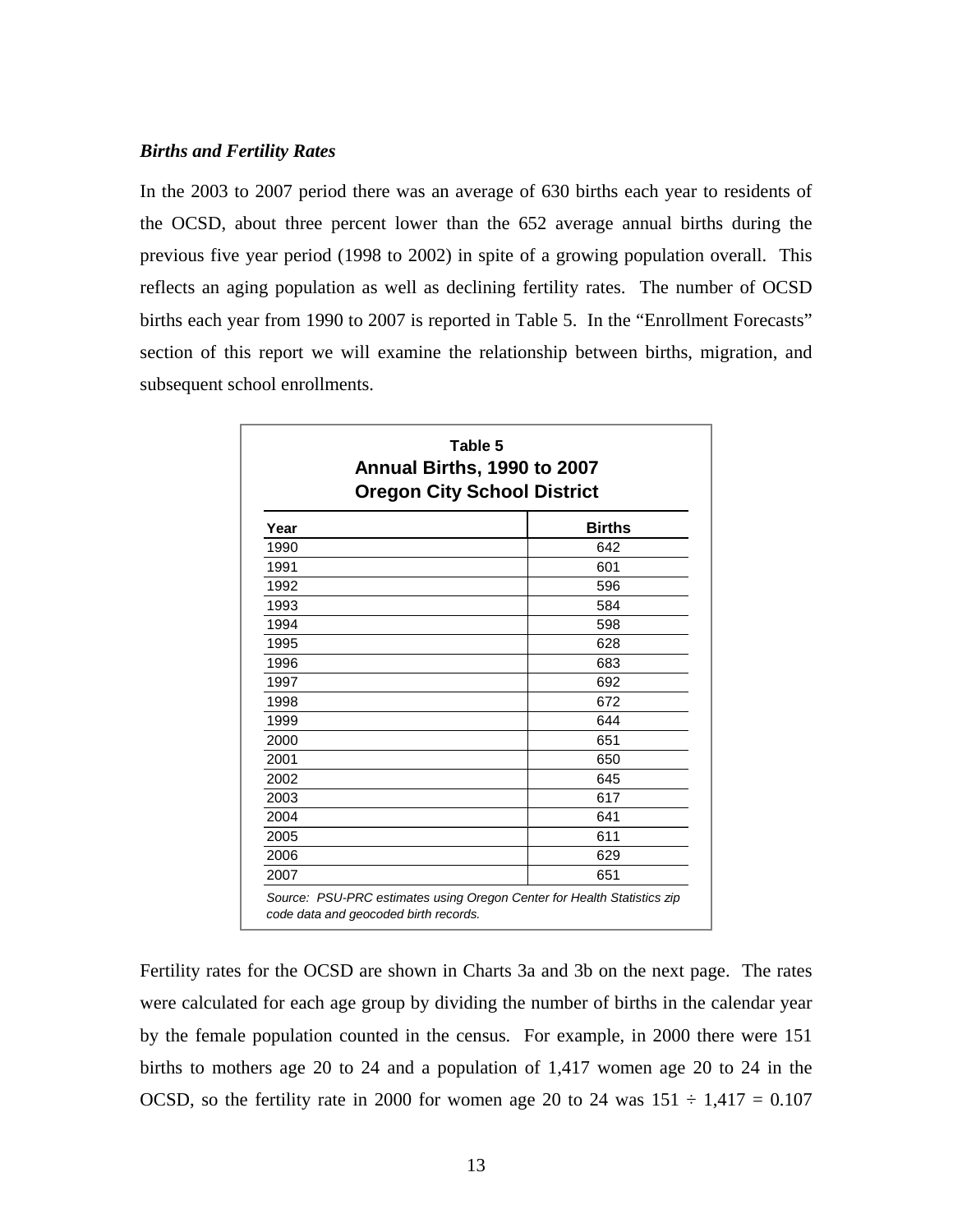births per female or 107 births per thousand females. Chart 3a shows that rates for women under age 30 and over age 40 were nearly identical to Clackamas County and State of Oregon rates in 2000, but OCSD rates for women age 30 to 39 were slightly lower than the County and State rates.



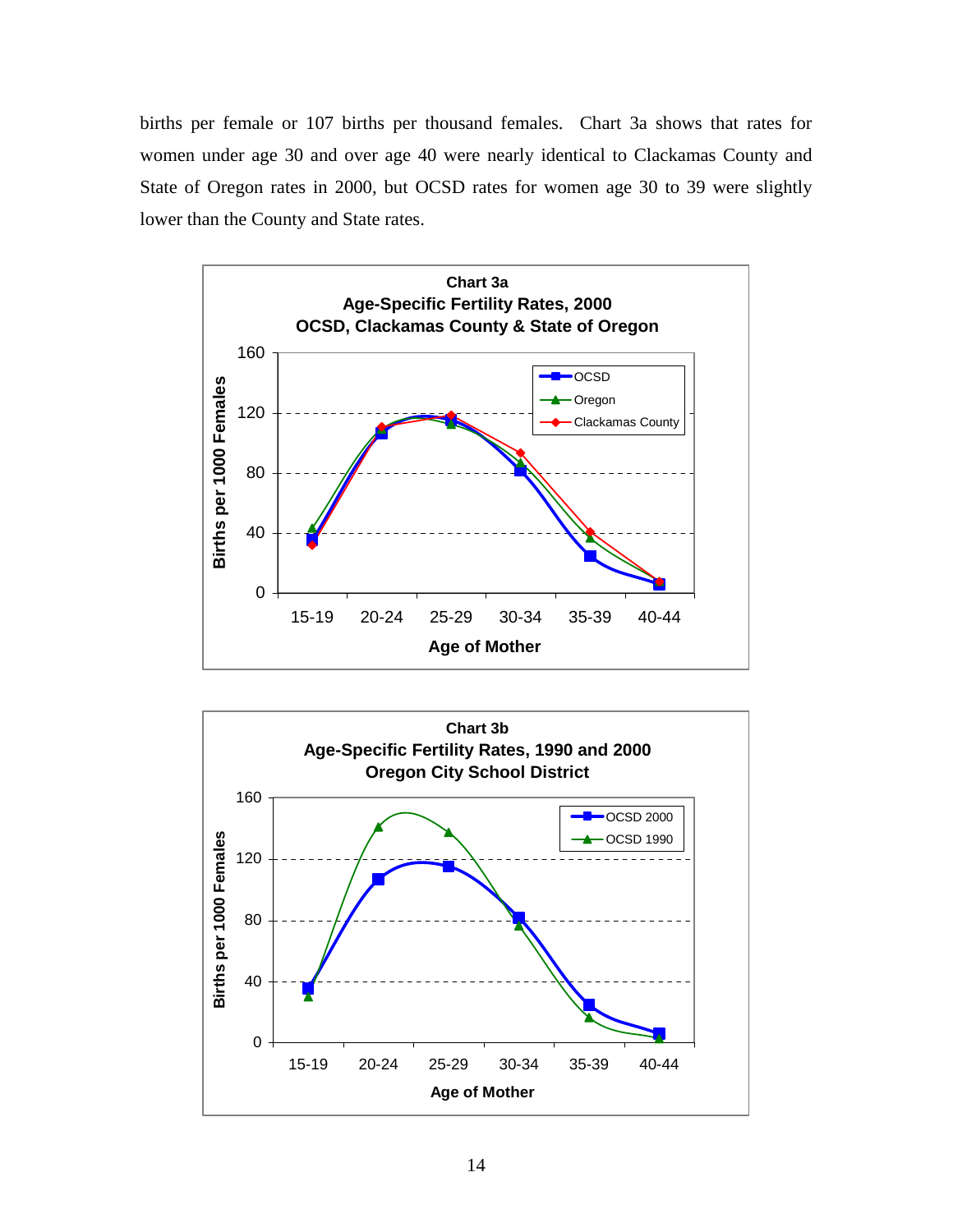In Oregon and Clackamas County between 1990 and 2000, fertility rates decreased for women under age 30 and increased for women age 30 and over. These trends were generally reflected in the OCSD birth rates, but as Chart 3b shows, the increases for women in their 30s were small compared with the decreases for women in their 20s.

Another common measure of fertility is the Total Fertility Rate (TFR). This is an estimate of the number of children that would be born to the average women during her child-bearing years, based on age-specific fertility rates observed at a given time. The TFR for the District was 1.85 in 2000, compared with 2.02 for Clackamas County overall, and 1.98 for the State. In 1990, the OCSD's TFR (2.02) was much closer to the County (2.07) and State (2.06) rates.

#### *Housing Growth and Characteristics*

During the 1990s, the number of housing units within the District's boundaries increased by about 4,500, as shown in Table 6 below. The smaller increase of 4,000 households

|                                                        |               |               |               | 1990 to 2000 Change |  |
|--------------------------------------------------------|---------------|---------------|---------------|---------------------|--|
|                                                        | 1990          | 2000          | <b>Number</b> | <b>Percent</b>      |  |
| <b>Housing Units</b>                                   | 14,042        | 18,588        | 4,546         | 32%                 |  |
| Single Family<br>share of total                        | 10,324<br>74% | 12,521<br>67% | 2,197         | 21%                 |  |
| <b>Multiple Family</b><br>share of total               | 2,471<br>18%  | 4.321<br>23%  | 1,850         | 75%                 |  |
| Mobile Home and Other<br>share of total                | 1,247<br>9%   | 1,746<br>9%   | 499           | 40%                 |  |
| Households                                             | 13,656        | 17,663        | 4,007         | 29%                 |  |
| Households with children under 18<br>share of total    | 5,865<br>43%  | 6,739<br>38%  | 874           | 15%                 |  |
| Households with no children under 18<br>share of total | 7,791<br>57%  | 10,924<br>62% | 3,133         | 40%                 |  |
| <b>Household Population</b>                            | 38,381        | 47,250        | 8,869         | 23%                 |  |
| Persons per Household                                  | 2.81          | 2.68          | $-0.14$       | $-5%$               |  |

*Source: U.S. Census Bureau, 1990 and 2000 Censuses; data aggregated to OCSD boundary by Portland State University Population Research Center.*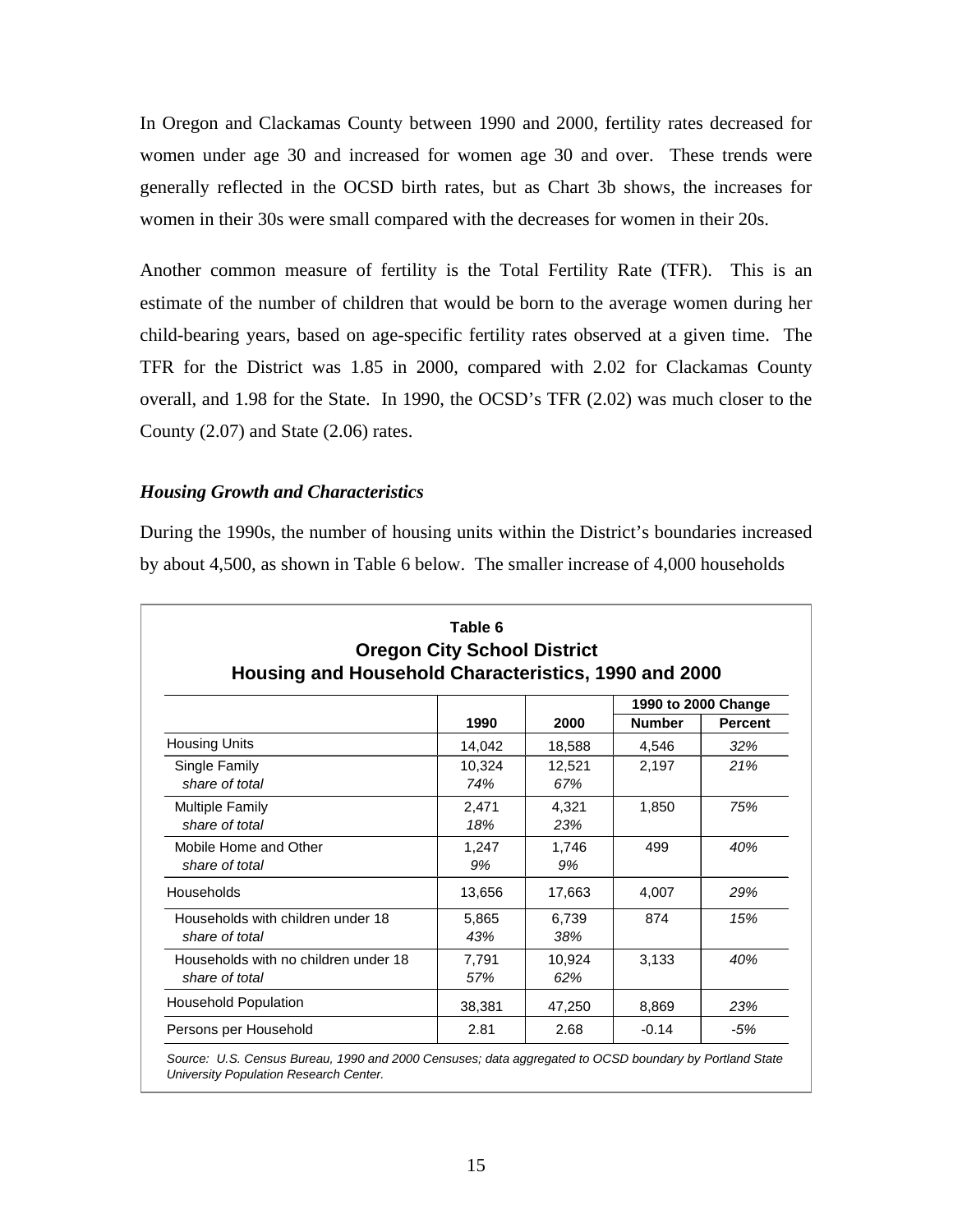(occupied housing units) was due to an increase in vacancy rates, from 2.7 percent in 1990 to 5.0 percent in 2000. The 15 percent rate of growth of households with at least one child under 18 was much lower than the 40 percent increase in households without children under 18, so the District's share of households with children fell from 43 percent in 1990 to 38 percent in 2000, remaining slightly higher than the Portland metro area's 35 percent share. The average number of persons per household decreased from 2.81 in 1990 to 2.68 in 2000.

Several factors contributed to the decreases in household size and share of households with children, including the rapid growth in the population age 45 and over, declining fertility rates, and the large increase in the number of apartment homes, which often have fewer persons per household and higher vacancy rates than single family homes. The number of multiple family housing units within the OCSD increased by 75 percent between 1990 and 2000, and their share of all units increased from 18 to 23 percent.

|                           | <b>City of Oregon City</b> |                        |  |  |
|---------------------------|----------------------------|------------------------|--|--|
| <b>Year Permit Issued</b> | <b>Single Family</b>       | <b>Multiple Family</b> |  |  |
| 1996                      | 347                        | 318                    |  |  |
| 1997                      | 232                        | 78                     |  |  |
| 1998                      | 287                        | 41                     |  |  |
| 1999                      | 465                        | 8                      |  |  |
| 2000                      | 334                        | 6                      |  |  |
| 2001                      | 311                        | 19                     |  |  |
| 2002                      | 250                        | 0                      |  |  |
| 2003                      | 259                        | 24                     |  |  |
| 2004                      | 208                        | 12                     |  |  |
| 2005                      | 214                        | 0                      |  |  |
| 2006                      | 267                        | 19                     |  |  |
| 2007                      | 237                        | 0                      |  |  |
| 2008                      | 95                         | O                      |  |  |
| 2009 (Jan-May)            | 26                         | 4                      |  |  |

Table 7 shows the number of housing units authorized in the City of Oregon City each year since 1996. Although the number of single family housing units authorized by building permits in 2006 was down by 18 percent nationally and 14 percent in the State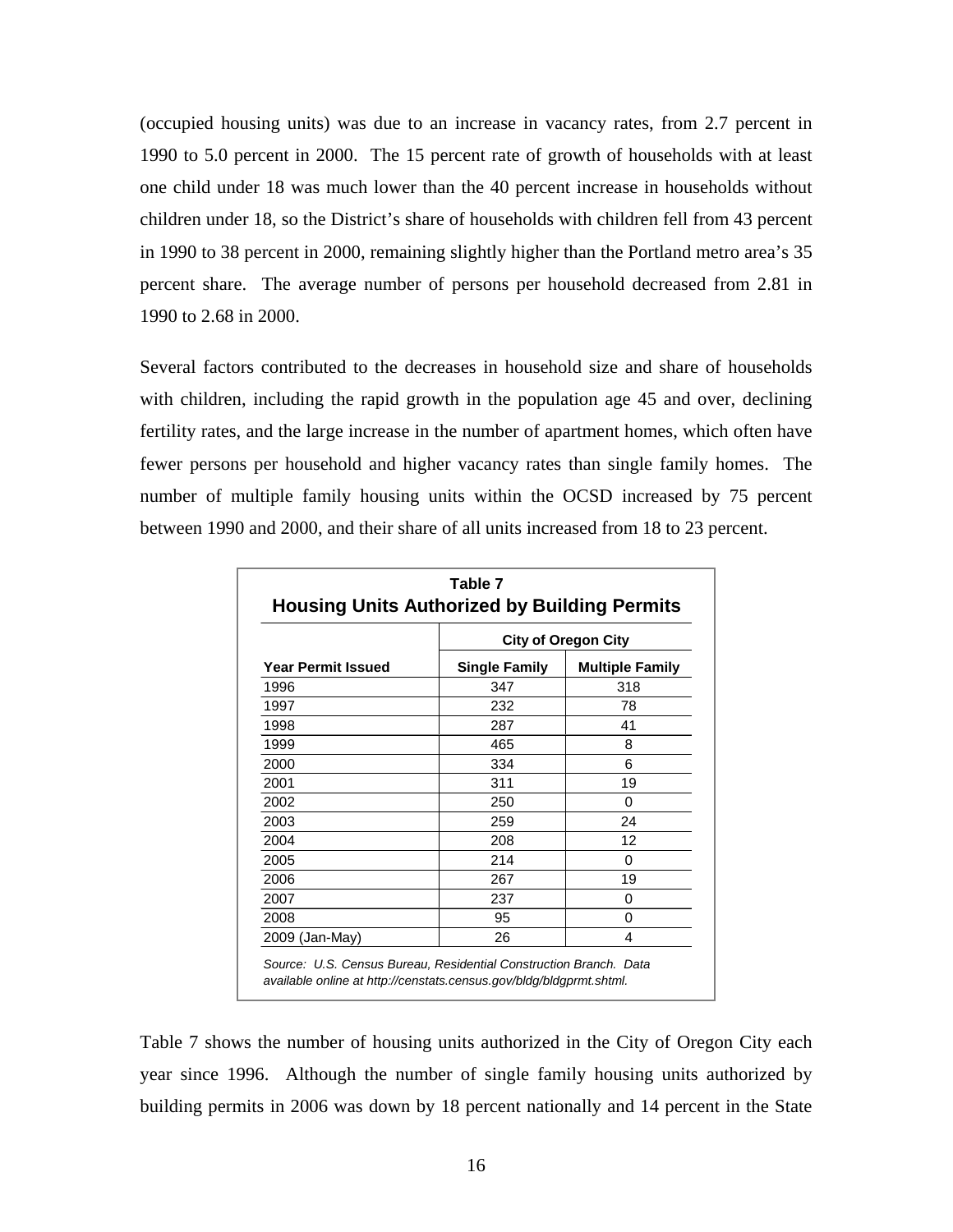of Oregon compared with 2005, more single family homes were permitted in the City of Oregon City in 2006 than in any year since 2001. Residential permit activity in the City outpaced the 2006 level throughout the first several months of 2007, but slowed dramatically by the end of the year. In 2008, permits were issued for only 95 single family homes, less than one third of the average from the 1996 to 2006 period. So far in 2009, residential permit activity is on pace to be even lower than in  $2008<sup>4</sup>$ 

In the 1990s, about 2,800 single family homes were built in the District, with most of the new construction occurring in the last half of the decade.<sup>5</sup> In the five years from 1990 to

| Single Family Homes Built 2000 to 2007 by Attendance Area |      |      | <b>Oregon City School District</b> |                |                   |      |      |      |              |
|-----------------------------------------------------------|------|------|------------------------------------|----------------|-------------------|------|------|------|--------------|
| <b>Elementary</b>                                         |      |      |                                    |                | <b>Year Built</b> |      |      |      | 2000-07      |
| Area                                                      | 2000 | 2001 | 2002                               | 2003           | 2004              | 2005 | 2006 | 2007 | Total        |
| <b>Beavercreek</b>                                        | 54   | 45   | 23                                 | 34             | 66                | 78   | 36   | 55   | 391          |
| Candy L./Jenn. L.                                         | 8    | 20   | 10                                 | 39             | 20                | 46   | 26   | 34   | 203          |
| Gaffney Lane                                              | 121  | 72   | 23                                 | 3              | 20                | 16   | 10   | 12   | 277          |
| Holcomb                                                   | 21   | 23   | 61                                 | 59             | 70                | 52   | 13   | 19   | 318          |
| John McLoughlin                                           | 149  | 174  | 138                                | 170            | 26                | 75   | 120  | 80   | 932          |
| King                                                      | 3    | 4    | $\overline{2}$                     | $\overline{2}$ | 8                 | 8    | 6    | 19   | 52           |
| Mount Pleasant                                            | 4    | 5    | $\overline{2}$                     | 6              | 1                 | 5    | 8    | 33   | 64           |
| Park Place                                                | 3    | 10   | 15                                 | 8              | 8                 | 27   | 74   | 31   | 176          |
| Redland                                                   | 34   | 26   | 41                                 | 58             | 64                | 42   | 45   | 41   | 351          |
| <b>Middle School</b>                                      |      |      |                                    |                | <b>Year Built</b> |      |      |      | 2000-07      |
| Area*                                                     | 2000 | 2001 | 2002                               | 2003           | 2004              | 2005 | 2006 | 2007 | <b>Total</b> |
| Gardiner                                                  | 277  | 255  | 165                                | 181            | 55                | 104  | 144  | 144  | 1325         |
| Ogden                                                     | 120  | 124  | 149                                | 198            | 228               | 245  | 193  | 180  | 1437         |
| <b>District Total</b>                                     | 397  | 379  | 315                                | 379            | 283               | 349  | 338  | 324  | 2764         |

*Source: Clackamas County assessor data provided in geographic shapefile by Clackamas County GIS, January* 

*2009. Single family homes identified and compiled by attendance area by PSU-PRC.*

\_\_\_\_\_\_\_\_\_\_\_\_\_\_\_\_\_\_\_\_\_\_\_\_\_\_ 4 U.S. Census Bureau, Residential Construction Branch. Data available for the U.S. and states at http://www.census.gov/const/www/C40/table2.html, and for counties and cities at http://censtats.census.gov/bldg/bldgprmt.shtml

<sup>&</sup>lt;sup>5</sup>This estimate is based on land use and year built information from county tax assessor records. Because some homes may have been demolished or replaced in the 1990s, and some homes counted as mobile homes in the census may be on parcels identified as single family land use, the count of 2,793 parcels with a home built between 1990 and 1999 within the OCSD boundary in Metro's February 2007 Regional Land Information System is fairly consistent with the single family increase of 2,197 (plus mobile home increase of 499) units derived from census data shown in Table 6, which reports *net* change.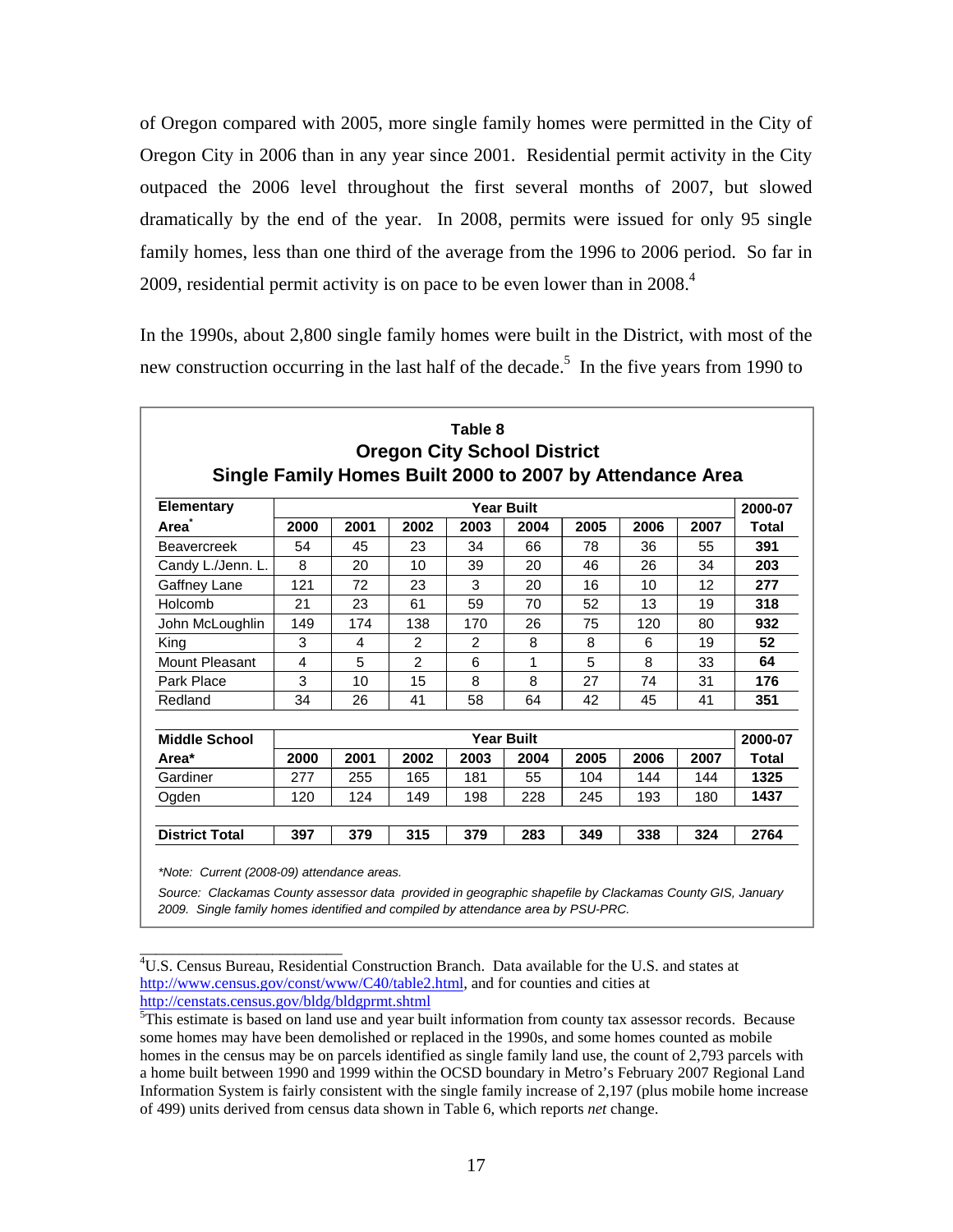1994, an average of 165 single family homes were added each year, while the 1995 to 1999 period averaged 394 new single family homes annually. Between 2000 and 2007, new single family housing construction within the OCSD averaged 346 homes annually. Table 8 on the previous page reports single family homes built between 2000 and 2007 within the OCSD, using tax assessor data aligned with boundaries of the District's attendance areas.

The information about completed homes that we aggregated from tax assessor records only extends through 2007. To determine where current and future housing construction is occurring within the District, we gathered information about recently approved and pending subdivisions and updated the information presented in previous demographic reports. We determined that most of the subdivisions that were submitted in 2004 and before are substantially or entirely built out, so Tables 9 and 10 on the following pages contain lists of all residential land use applications within the OCSD submitted to the City and County since January 2005.

Homes have also been built on a majority of the lots in subdivisions approved in 2005, but some of the developments have not been completed and have homes under construction or lots for sale. The largest 2005 subdivision, the 96 lot Sequoia Crossing (Beavercreek Elementary), is just now completing its final phase of 26 homes. Tug's Landing (Mount Pleasant Elementary) is the other large subdivision approved in 2005. Its 53 lot first phase is mostly complete, but there are still homes for sale in the first phase and work is beginning on the 34 lot second phase approved in 2006.

The slow pace of development in subdivisions approved in 2006 and 2007 reflects the deteriorated housing market. By the time that infrastructure was in place in these subdivisions, there was little or no demand for new homes and homebuilding stalled. Construction is now underway in the 198 lot Sequoia Landing development (Beavercreek Elementary). As of April, 2009 about 20 homes had been built. Although attached townhomes generally house fewer students than detached homes, the marketing material for Sequoia Landing emphasizes that Oregon City High School is just across the street. At the 94 lot Caufield Place (Gaffney Lane Elementary), also approved in 2006, infrastructure is in place and the plat has been completed, but development was stalled as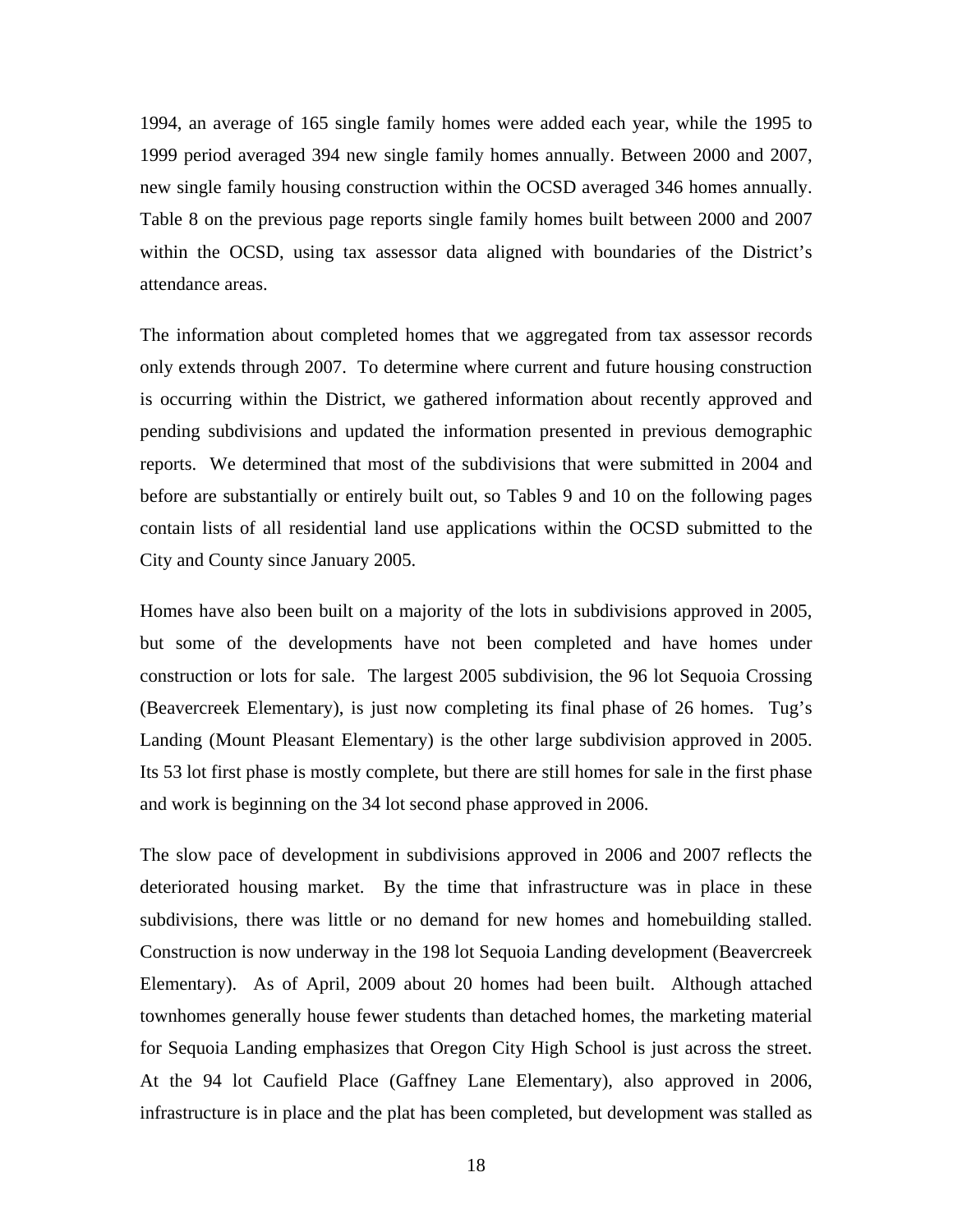of April 2009. Four attached homes were built but vacant, and no signs were posted marketing the development. In contrast, several homes have been built and a model home is open six days a week in the 81 lot Crabtree Terrace (Park Place Elementary) subdivision approved in 2007.

|      |                                                                                                                                                                                                                                                   | Table 9<br><b>Single Family Subdivisions</b><br>Oregon City School District, 2005 to 2008                                                                                                                                                                                                                                                                                                                                                                                                                                                                                    |                                                                                                                                                                                                                                                   |                                                                                                                   |
|------|---------------------------------------------------------------------------------------------------------------------------------------------------------------------------------------------------------------------------------------------------|------------------------------------------------------------------------------------------------------------------------------------------------------------------------------------------------------------------------------------------------------------------------------------------------------------------------------------------------------------------------------------------------------------------------------------------------------------------------------------------------------------------------------------------------------------------------------|---------------------------------------------------------------------------------------------------------------------------------------------------------------------------------------------------------------------------------------------------|-------------------------------------------------------------------------------------------------------------------|
| Year | <b>Elementary</b><br><b>School</b>                                                                                                                                                                                                                | <b>Subdivision Name</b>                                                                                                                                                                                                                                                                                                                                                                                                                                                                                                                                                      | <b>Jurisdiction</b>                                                                                                                                                                                                                               | Lots                                                                                                              |
| 2005 | Can L./Jenn<br>Can L./Jenn<br>Can L./Jenn<br><b>Beavercreek</b><br>Can L./Jenn<br>Mount Pleasant<br>Mount Pleasant<br>Park Place<br>Park Place<br>John McLoughlin<br>King<br><b>Beavercreek</b><br>Holcomb<br>John McLoughlin<br>Holcomb          | Rinearson Creek (4920 SE Rinearson Rd)<br>Rinearson Estates (5150 SE Rinearson Rd)<br>Castle Park (19201 SE River Rd)<br>Harmon's Crest<br>Heron's Glen (17322 SE Blanton St)<br>Tug's Landing (TP 05-01)<br>Laurel Lane (TP 05-02)<br>Thurman Estates (TP 05-03)<br>Camelia Place (TP 05-04; formerly Rebholz<br>Acres)<br>Frontier Place (TP 05-05)<br>Sophia Gardens (TP 05-06; formerly<br><b>Brookside Estates)</b><br>Sequoia Crossing (TP 05-07; row homes)<br>Oak Ridge (TP 05-08)<br>Katy's Place (TP 05-09)<br>Sunnybrook Estates (TP 05-10)<br><b>2005 Total:</b> | Clackamas Co.<br>Clackamas Co.<br>Clackamas Co.<br>Clackamas Co.<br>Clackamas Co.<br>City of O.C.<br>City of O.C.<br>City of O.C.<br>City of O.C.<br>City of O.C.<br>City of O.C.<br>City of O.C.<br>City of O.C.<br>City of O.C.<br>City of O.C. | 11<br>$\overline{7}$<br>10<br>11<br>6<br>53<br>$\overline{7}$<br>8<br>16<br>7<br>10<br>96<br>9<br>18<br>13<br>282 |
| 2006 | Holcomb<br>Can L./Jenn<br>Holcomb<br>Park Place<br>John McLoughlin<br><b>Beavercreek</b><br>John McLoughlin<br>Mount Pleasant<br>John McLoughlin<br>Gaffney Lane<br>John McLoughlin<br>King<br>Mount Pleasant<br>Park Place<br><b>Beavercreek</b> | Gilbert Meadows (16092 S Holcomb Blvd)<br>Samson Court (19225 SE River Rd)<br>Edgecliff (17107 S Cliffview Rd)<br>Toman Heights (TP 06-01)<br>May's Point (TP 06-02)<br>Sequoia Landing (TP 06-03; row homes)<br>Roman Place (TP 06-04)<br>Aubrey's Meadow (TP 06-05)<br>Warner Parrott (TP 06-06)<br>Caufield Place (TP 06-07; row homes)<br>Rachelle Estates (TP 06-08)<br>McGregor (TP 06-09)<br>Tug's Landing No. 2 (TP 06-10)<br>Maple Lane (TP 06-11)<br>Chris Crossing (TP 06-12; row homes)<br>2006 Total:                                                           | Clackamas Co.<br>Clackamas Co.<br>Clackamas Co.<br>City of O.C.<br>City of O.C.<br>City of O.C.<br>City of O.C.<br>City of O.C.<br>City of O.C.<br>City of O.C.<br>City of O.C.<br>City of O.C.<br>City of O.C.<br>City of O.C.<br>City of O.C.   | 9<br>4<br>$***$<br>8<br>14<br>198<br>13<br>4<br>26<br>94<br>9<br>5<br>34<br>8<br>16<br>442                        |
|      |                                                                                                                                                                                                                                                   | table continued on next page                                                                                                                                                                                                                                                                                                                                                                                                                                                                                                                                                 |                                                                                                                                                                                                                                                   |                                                                                                                   |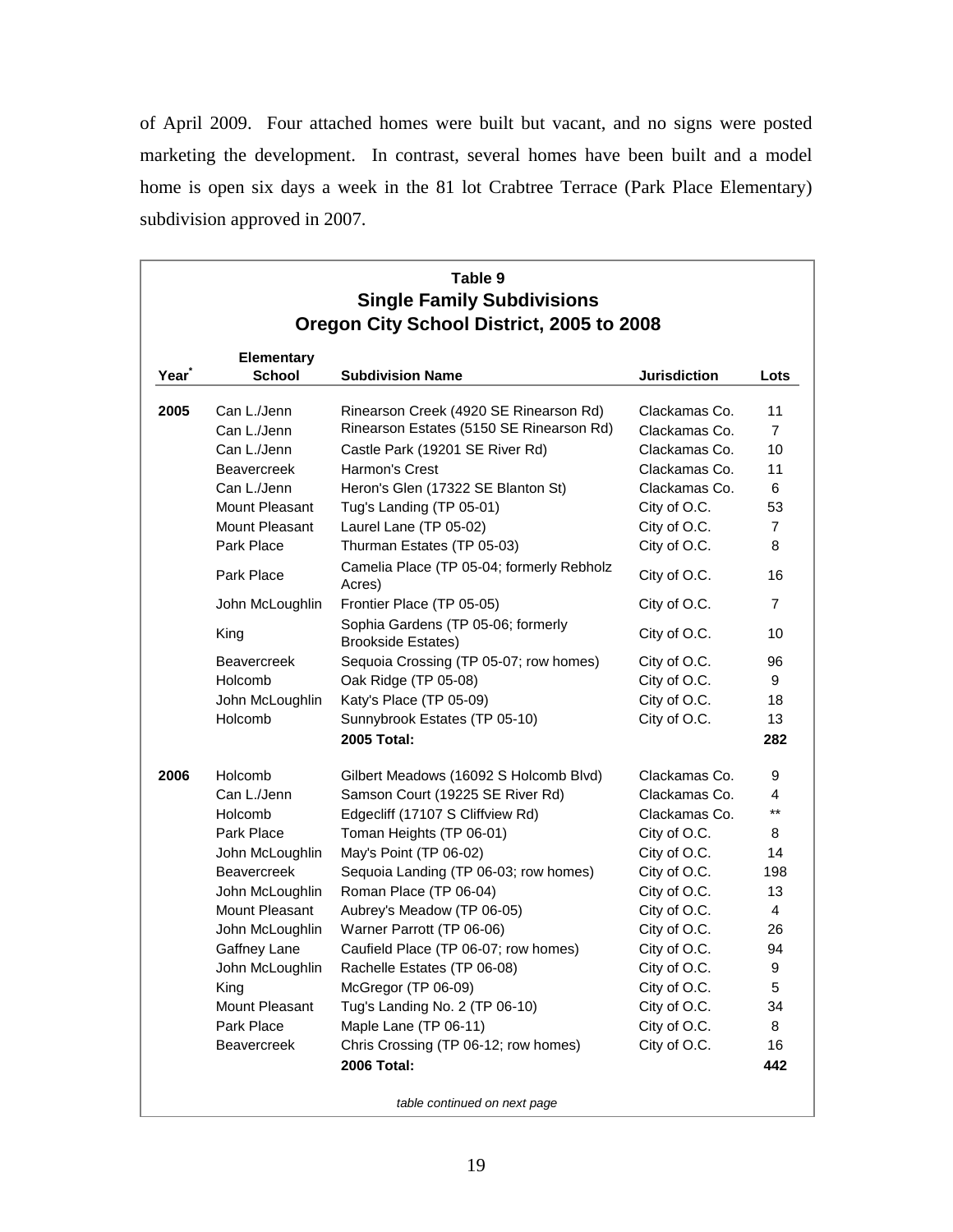| Table 9 (continued)<br><b>Single Family Subdivisions</b><br>Oregon City School District, 2005 to 2008 |                                                                                                                                                                                                         |                                                                                                                                                                                                                                                                                                                                                                                                                 |                                                                                                                                                                                                 |                                                                       |  |  |
|-------------------------------------------------------------------------------------------------------|---------------------------------------------------------------------------------------------------------------------------------------------------------------------------------------------------------|-----------------------------------------------------------------------------------------------------------------------------------------------------------------------------------------------------------------------------------------------------------------------------------------------------------------------------------------------------------------------------------------------------------------|-------------------------------------------------------------------------------------------------------------------------------------------------------------------------------------------------|-----------------------------------------------------------------------|--|--|
| Year                                                                                                  | <b>Elementary Area</b><br>$(2007 - 08)$                                                                                                                                                                 | <b>Subdivision Name</b>                                                                                                                                                                                                                                                                                                                                                                                         | <b>Jurisdiction</b>                                                                                                                                                                             | Lots                                                                  |  |  |
| 2007                                                                                                  | Can L./Jenn<br><b>Beavercreek</b><br><b>Beavercreek</b><br><b>Beavercreek</b><br>Park Place<br><b>Beavercreek</b><br>Park Place<br>Park Place<br>Park Place<br>Park Place<br>Redland<br>Redland<br>King | Marie Meadows (17594 SE Rose St)<br>Samson Estates (21855 S Beavercreek Rd)<br>17314 S Steiner Rd<br>Edgemont Estates (TP 07-01)<br>Altona Ridge (TP 07-02)<br>Aspen Grove (TP 07-03)<br>Barlow Place (TP07-04)<br>Crabtree Terrace (TP 07-05)<br>Boyd/Lofgren (TP 07-06)<br>Camellia Place II (TP 07-07)<br>Odell (TP 07-08)<br>Wildhorse (TP 07-09)<br>South End Townhomes (TP 07-10, row homes) City of O.C. | Clackamas Co.<br>Clackamas Co.<br>Clackamas Co.<br>City of O.C.<br>City of O.C.<br>City of O.C.<br>City of O.C.<br>City of O.C.<br>City of O.C.<br>City of O.C.<br>City of O.C.<br>City of O.C. | 4<br>7<br>$***$<br>9<br>6<br>8<br>6<br>81<br>23<br>9<br>11<br>4<br>23 |  |  |
|                                                                                                       | Gaffney Lane<br>John McLoughlin<br>Gaffney Lane                                                                                                                                                         | 428 Hilda St, (TP 07-11, row homes)<br>Overland Terrace (TP 07-12)<br>Hilda Street (TP 07-14)<br><b>2007 Total:</b>                                                                                                                                                                                                                                                                                             | City of O.C.<br>City of O.C.<br>City of O.C.                                                                                                                                                    | 5<br>95<br>5<br>296                                                   |  |  |
| 2008                                                                                                  | Can L./Jenn<br>Can L./Jenn<br>Redland<br>Park Place<br>Park Place<br>Redland<br>Mount Pleasant<br>John McLoughlin<br>John McLoughlin<br>John McLoughlin<br>John McLoughlin                              | 4221 SE Hull Ave<br>Diane's Den (5212 SE Jennings Ave)<br>15956 S. Redland Rd<br>Carroll Subdivision (TP 08-01)<br>Cherri Meadows (TP 08-02)<br>Thayer Rd Townhomes (TP 08-03, row homes) City of O.C.<br>Evergreen Meadows (TP 08-04)<br>SunStone Ridge (TP 08-05)<br>Hollow Point (TP 08-06)<br>19510, 19526 Leland Rd (TP 08-08)<br>19367 S Leland Rd (TP 08-10)<br><b>2008 Total:</b>                       | Clackamas Co.<br>Clackamas Co.<br>Clackamas Co.<br>City of O.C.<br>City of O.C.<br>City of O.C.<br>City of O.C.<br>City of O.C.<br>City of O.C.<br>City of O.C.                                 | 25<br>5<br>4<br>6<br>5<br>84<br>8<br>95<br>33<br>9<br>4<br>278        |  |  |
|                                                                                                       |                                                                                                                                                                                                         | <b>Grand Total 2005 - 2008:</b>                                                                                                                                                                                                                                                                                                                                                                                 |                                                                                                                                                                                                 | 1298                                                                  |  |  |

*\*Note: "Year" generally indicates the year that the land use application was first submitted. Approval, final plat, construction and occupancy may be in later years.*

*\*\*Note: Measure 37 claim listed in previous report; due to Measure 49, the number of lots is unknown.*

*Sources: Compiled by Population Research Center, PSU; primary information from City and County planning departments and from previous OCSD demographic studies. Some information updated from tax assessor maps or developers. The number of lots sometimes changes between initial approval and final plat, so lot counts in this table may differ slightly from those published elsewhere.*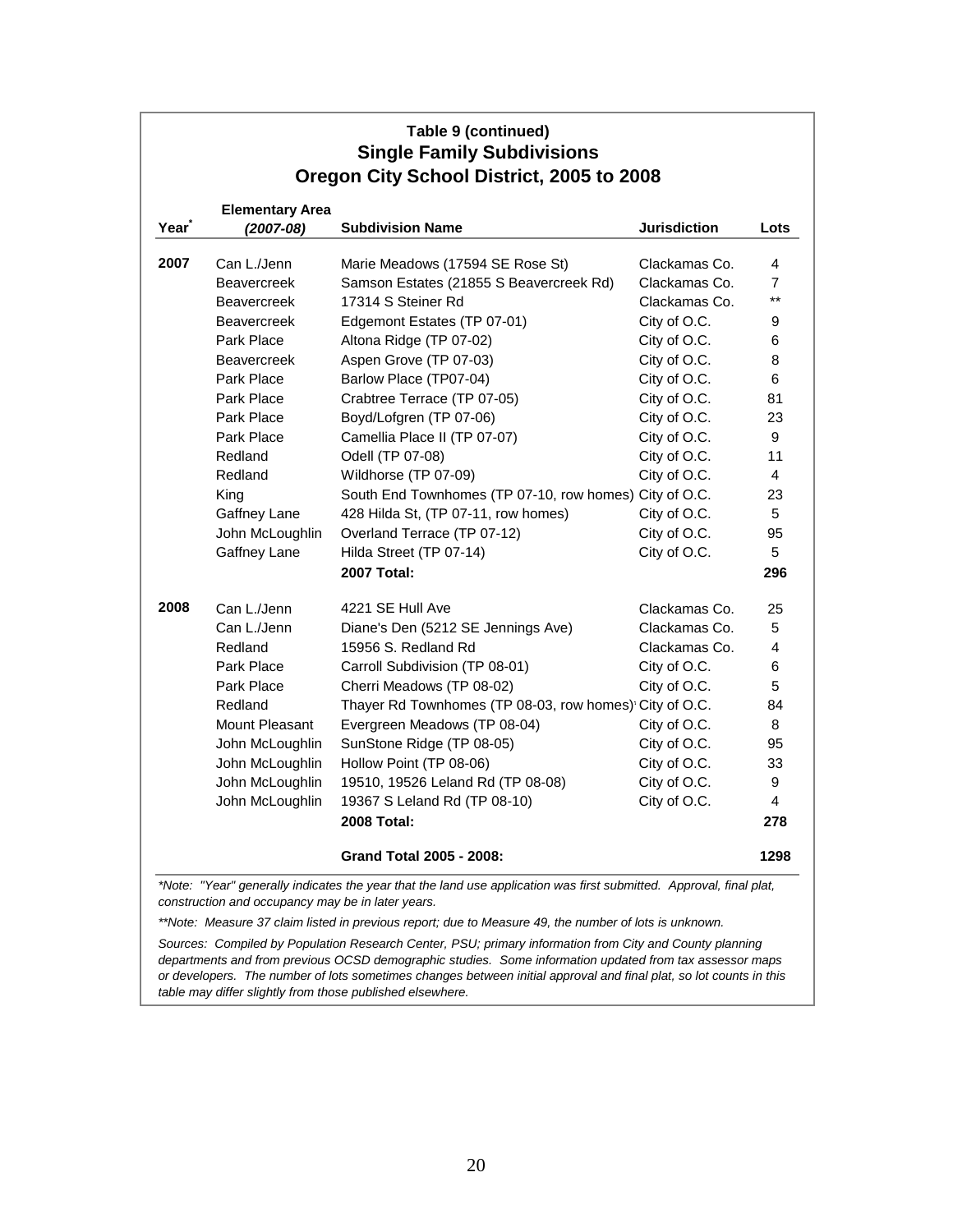| Year | <b>Elementary</b><br><b>School</b> | <b>Development Name</b>                                                                      | <b>Jurisdiction</b>          | <b>Units</b>                    |
|------|------------------------------------|----------------------------------------------------------------------------------------------|------------------------------|---------------------------------|
| 2005 | Holcomb                            | Cameo Condos (SP 05-27; townhomes)<br>2005 Total:                                            | City of O.C.                 | 7<br>$\overline{\phantom{a}}$   |
| 2006 | <b>Beavercreek</b><br>Gaffney Lane | Village at Sequoia Landing (condos)<br>SP 06-08 (multi-family)<br><b>2006 Total:</b>         | City of O.C.<br>City of O.C. | 114<br>$12 \overline{ }$<br>126 |
| 2007 | Holcomb                            | 16361 Wittke Ct<br><b>2007 Total:</b>                                                        | City of O.C.                 | $12 \overline{ }$<br>12         |
| 2008 | Holcomb<br>Park Place              | 107 Morton Rd (TP 08-09, duplexes)<br>The Cove (TP 08-11, master plan)<br><b>2008 Total:</b> | City of O.C.<br>City of O.C. | 24<br>$-2$<br>24                |
|      |                                    | <b>Grand Total 2005 - 2008:</b>                                                              |                              | 169                             |

1. "Year" generally indicates the year that of initial application for a land use change or site plan. Approval, *construction and occupancy may be in later years.*

*2. Current plans call for 224 multi-family units and the subdivision application has been approved. However, the applicant is required to submit a site plan and design review (application to construct multi-family) before any units may be constructed.*

*Sources: Compiled by Population Research Center, PSU; primary information from City of Oregon City planning department and from previous OCSD demographic studies.*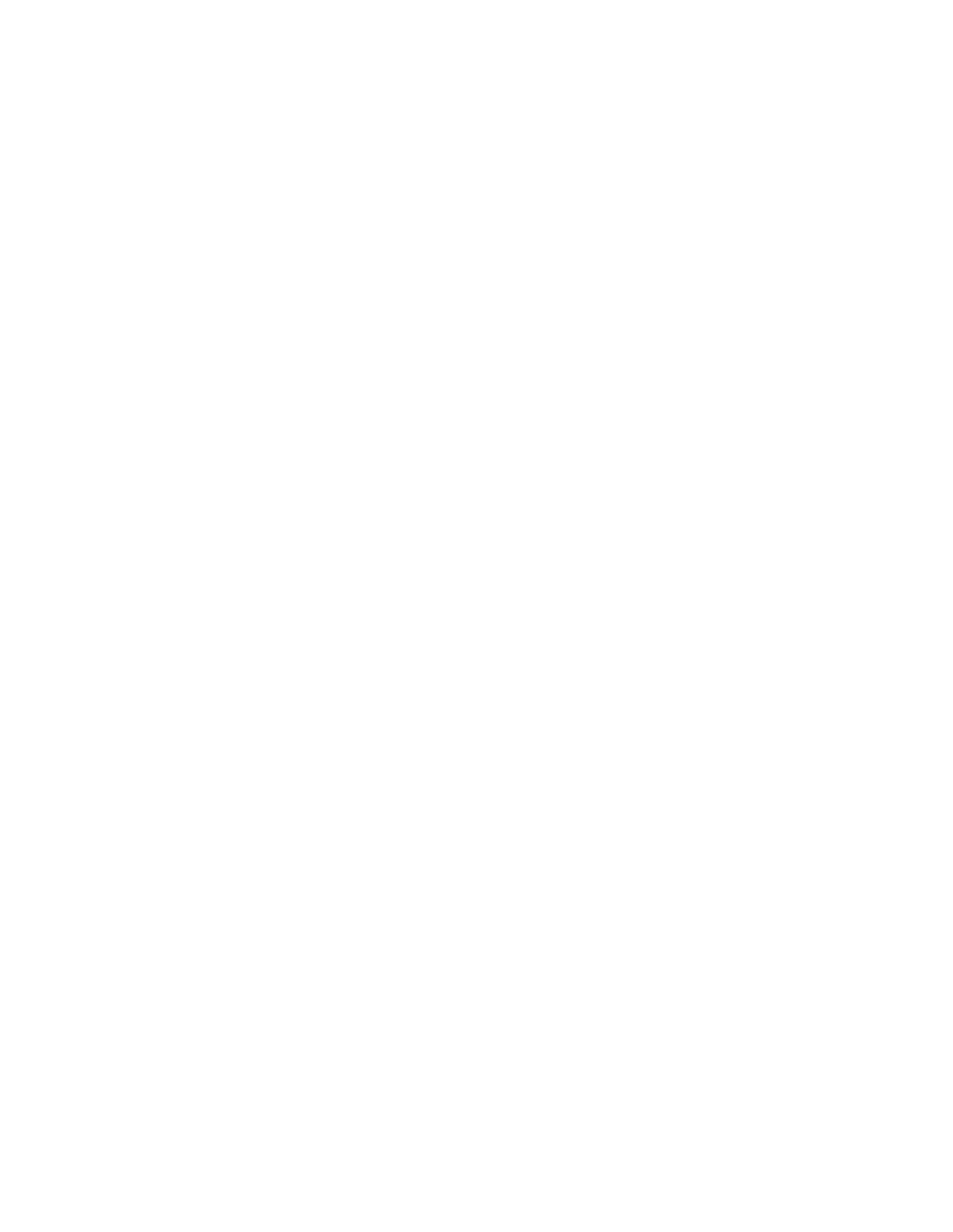After seven consecutive years of growth, total K-12 enrollment in the Oregon City School District reached about 8,000 students in 2004-05. Since 2004-05 there have been four years of K-12 enrollment decline, including a loss of 77 students (1.0 percent) in 2008-09. The District's enrollment in 2008-09 was 361 students (4.5 percent) below its 2004-05 peak.

\_\_\_\_\_\_\_\_\_\_\_\_\_\_\_\_\_\_\_\_\_\_\_\_\_\_\_\_\_\_\_\_\_\_\_\_\_\_\_\_\_\_\_\_\_\_\_\_\_\_\_\_\_\_\_\_\_\_\_\_\_\_\_\_\_\_\_\_\_\_\_\_



Demographic trends including the aging of the population and the declining share of households with children have contributed to the current plateau of school-age population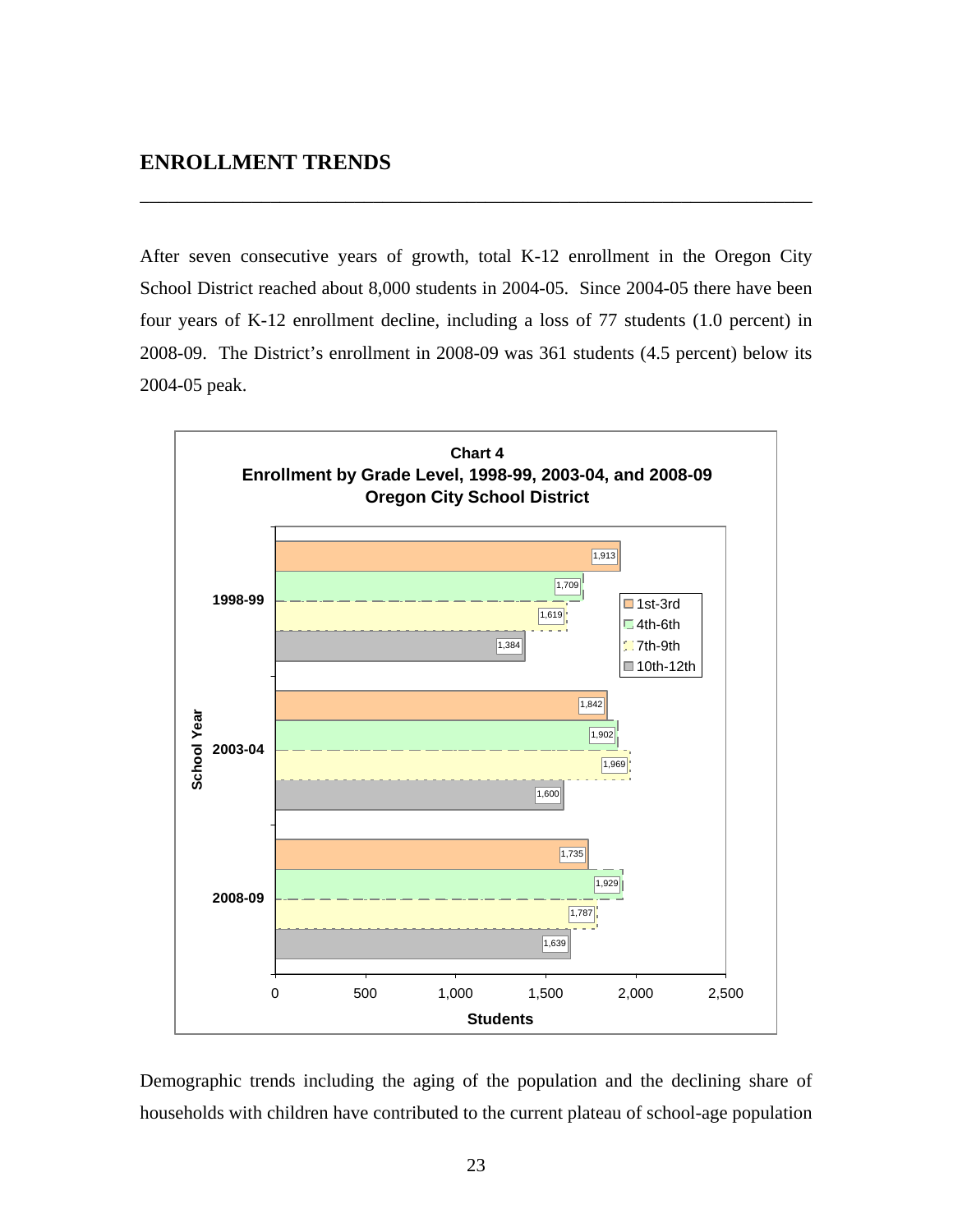within the district. During the late 1990s and early 2000s, there were consistently larger cohorts in elementary grades than in secondary grades, so total K-12 enrollment grew partly due to more students entering primary grades than graduating or leaving high school. Chart 4 illustrates this by showing enrollments in 1998-99, 2003-04, and 2008-09 by grade level groups. In 1998-99, the largest numbers of students were in grades 1-3, and there were successively fewer students in each older age group. There were *529 more students* in grades 1-3 than in grades 10-12. In 2003-04, enrollment in grades 1-3 had begun to decline, but grades 1-3 still enrolled *242 more students* than grades 10-12. By 2008-09, enrollment in grades 1-3 had fallen further, and had only *96 more students* than grades 10-12.

There are currently many more adults in their 40s and 50s than in their 20s and 30s, so it is not surprising that the school age population is not growing as fast as the housing stock or total population, and that among families who do have school age children, the share of older children is growing.

In addition to demographic trends, the opening and expansion of the district's first charter schools has influenced enrollment in district-run schools since 2006-07. The Springwater Environmental Sciences School enrolled 85 students in grades K-4 in Fall 2006, and grew to 146 students in grades K-6 in Fall 2008. The Oregon City Service Learning Academy (OCSLA), grades 9-12, enrolled 82 students in Fall 2006 and 97 students in Fall 2008. A third charter school, Alliance Charter Academy, opened in Fall 2007 and by Fall 2008 was serving about 300 students from many districts including OCSD. Students enrolled at these charter schools are not included in the district-wide enrollment figures reported in this section or in the forecasts that follow.

About 90 percent of Springwater and 80 percent of OCSLA students are OCSD residents, and it is likely that many or most would have been enrolled in OCSD district-run schools had the charter schools not been an option. If students at these two charter schools were included in the 2008-09 figures, OCSD K-12 enrollment would have only declined by about 120 students from its 2004-05 peak. Elementary (K-6) enrollment would have decreased by 36 students (rather than 182), and high school (9-12) enrollment would have increased by 23 students (rather than decreasing by 74). Alliance Charter Academy has a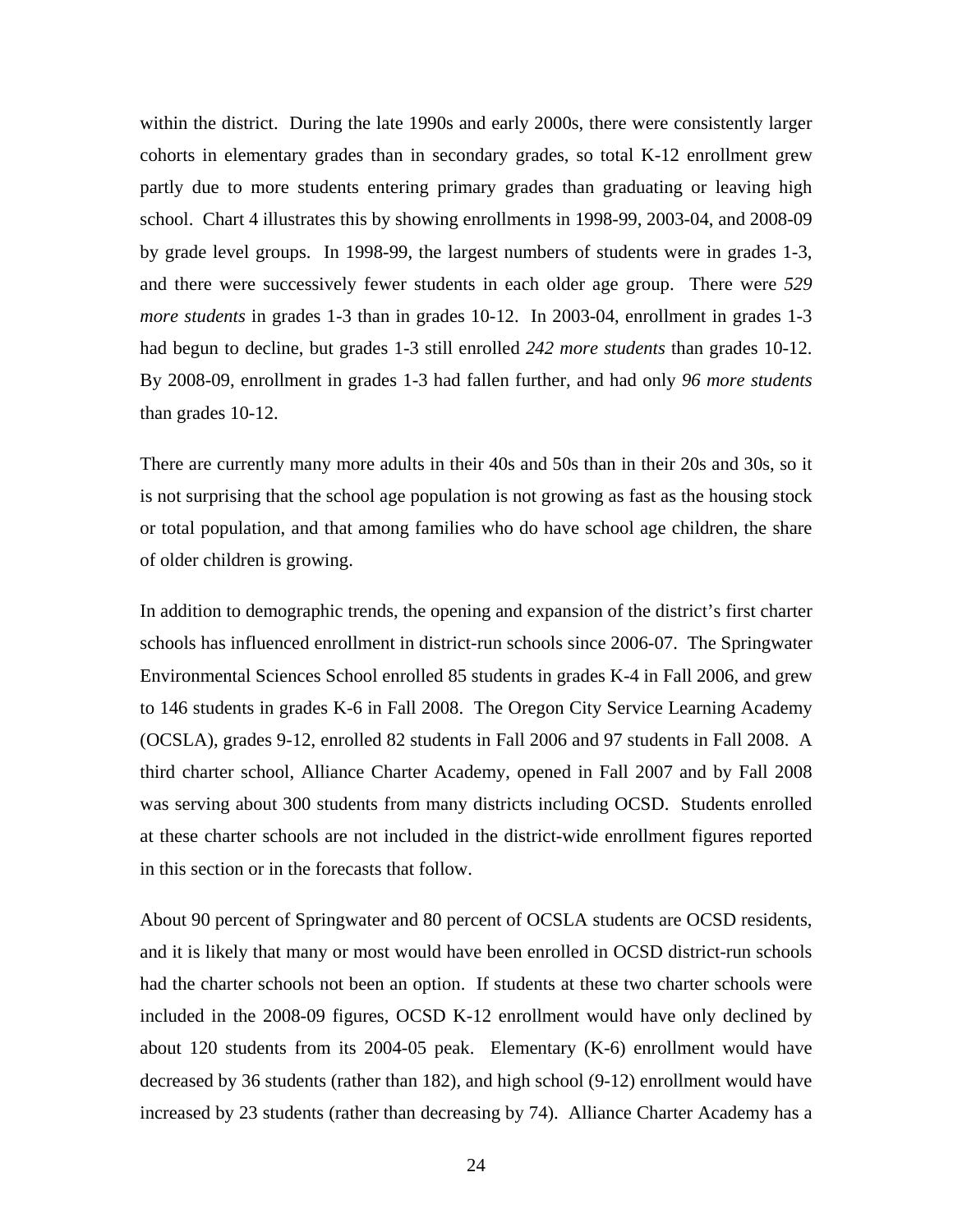smaller impact on district-run schools because most of its students had previously been counted as home schooled, and only about a dozen of its students had been enrolled in OCSD schools the previous year.

Historically, the most popular public school option for OCSD residents was to attend schools in the Gladstone District, a legacy of the mid-1990s merger between Redland and Oregon City school districts whereby OCSD and Gladstone residents could choose to attend schools in the other District. Since 1999, the option has only been available for students in grades 7 to 12, and the number of students participating has steadily decreased. Table 11 shows that the number of OCSD residents attending Gladstone schools, either through the Student Choice Plan or regular inter-district transfers, is about half of what it was eight years ago.

| Table 11<br><b>Oregon City Students in Gladstone Schools and Charter Schools</b> |                                |                         |                                         |              |                         |                    |  |  |  |
|----------------------------------------------------------------------------------|--------------------------------|-------------------------|-----------------------------------------|--------------|-------------------------|--------------------|--|--|--|
|                                                                                  | Gladstone Schools <sup>1</sup> | <b>OCSD Students at</b> | <b>OCSD Charter Schools<sup>2</sup></b> |              | <b>OCSD</b>             |                    |  |  |  |
| <b>School Year</b>                                                               | <b>Number</b>                  | <b>Share</b>            | <b>Number</b>                           | <b>Share</b> | Enrollment <sup>3</sup> | Total <sup>4</sup> |  |  |  |
| 2000-01                                                                          | 502                            | 6.4%                    |                                         |              | 7,339                   | 7,841              |  |  |  |
| 2001-02                                                                          | 432                            | 5.5%                    |                                         |              | 7,410                   | 7,842              |  |  |  |
| 2002-03                                                                          | 350                            | 4.4%                    |                                         |              | 7,672                   | 8,022              |  |  |  |
| 2003-04                                                                          | 316                            | 3.8%                    |                                         |              | 7,928                   | 8,244              |  |  |  |
| 2004-05                                                                          | 323                            | 3.9%                    |                                         |              | 7,996                   | 8.319              |  |  |  |
| 2005-06                                                                          | 347                            | 4.2%                    |                                         |              | 7,953                   | 8,300              |  |  |  |
| 2006-07                                                                          | 298                            | 3.6%                    | 167                                     | 2.0%         | 7,764                   | 8,229              |  |  |  |
| 2007-08                                                                          | 256                            | $3.0\%$                 | 458                                     | 5.4%         | 7,712                   | 8.426              |  |  |  |
| 2008-09                                                                          | 260                            | 3.1%                    | 567                                     | 6.7%         | 7,635                   | 8,462              |  |  |  |

*1. Number of OCSD residents enrolling in Gladstone schools through the Student Choice Plan or interdistrict transfers.*

*2. Springwater Environmental Sciences School and Oregon City Service Learning Academy were established in 2006. Alliance Charter Academy was established in 2007. Total charter school enrollment includes OCSD residents as well as non-residents.* 

*3. District-run schools only.*

*4. Total of district-run schools, charter schools, and OCSD residents at Gladstone schools.*

Inter-district transfers involving Gladstone and other districts have generally resulted in a net loss of students, and the current year's balance of 72 more students transferring out than transferring in represents close to one percent of the District's public school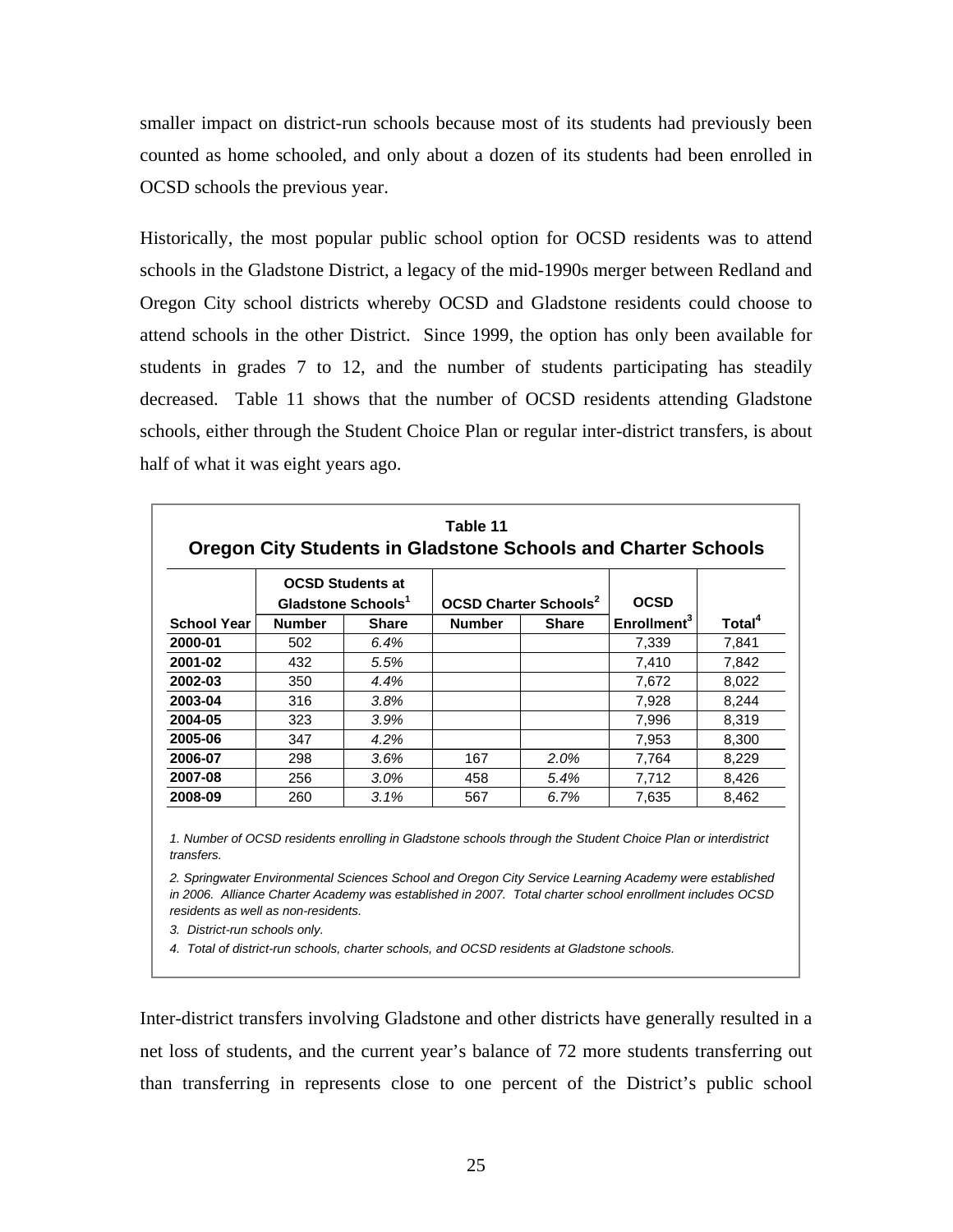| Table 12<br><b>Inter-District Transfers</b> |       |         |          |              |  |  |
|---------------------------------------------|-------|---------|----------|--------------|--|--|
| 2005-06                                     | $K-6$ | $7 - 8$ | $9 - 12$ | <b>Total</b> |  |  |
| Into Oregon City S.D.                       | 14    | 6       | 37       | 57           |  |  |
| Out of Oregon City S.D.                     | 41    | 18      | 33       | 92           |  |  |
| <b>Net</b>                                  | $-27$ | $-12$   | 4        | $-35$        |  |  |
| 2006-07                                     |       |         |          |              |  |  |
| Into Oregon City S.D.                       | 11    | 1       | 21       | 33           |  |  |
| Out of Oregon City S.D.                     | 56    | 20      | 47       | 123          |  |  |
| <b>Net</b>                                  | $-45$ | $-19$   | $-26$    | -90          |  |  |
| 2007-08                                     |       |         |          |              |  |  |
| Into Oregon City S.D.                       | 13    | 3       | 16       | 32           |  |  |
| Out of Oregon City S.D.                     | 48    | 16      | 40       | 104          |  |  |
| <b>Net</b>                                  | $-35$ | $-13$   | $-24$    | $-72$        |  |  |
| 2008-09                                     |       |         |          |              |  |  |
| Into Oregon City S.D.                       | 14    | 4       | 10       | 28           |  |  |
| Out of Oregon City S.D.                     | 49    | 8       | 43       | 100          |  |  |
| <b>Net</b>                                  | $-35$ | -4      | $-33$    | $-72$        |  |  |

population. Inter-district transfers by school level for each of the past three years are reported in Table 12.

#### *Private and Home School Enrollment*

The major private schools in Oregon City are the North Clackamas Christian School, enrolling 215 students in grades K-12 in 2008-09, and St. John the Apostle Catholic School, serving about 180 students in grades K-8. Just outside of the OCSD boundaries, Rivergate Adventist Elementary School in Gladstone serving about 135 students in grades K-8 is currently raising funds for a building expansion.

Private schools within the OCSD enroll local students as well as students from beyond the OCSD boundaries; conversely OCSD residents attend private schools beyond the District's boundaries, so the number of students enrolled in private schools physically located within the District can not be used to measure overall private school share. The best estimates of private school enrollment for OCSD residents come from the Census Bureau — the 2000 Census "long form" and the more recent American Community Survey (ACS). In the 2000 Census and also the 2005 to 2007 ACS, about 1,100 of the K-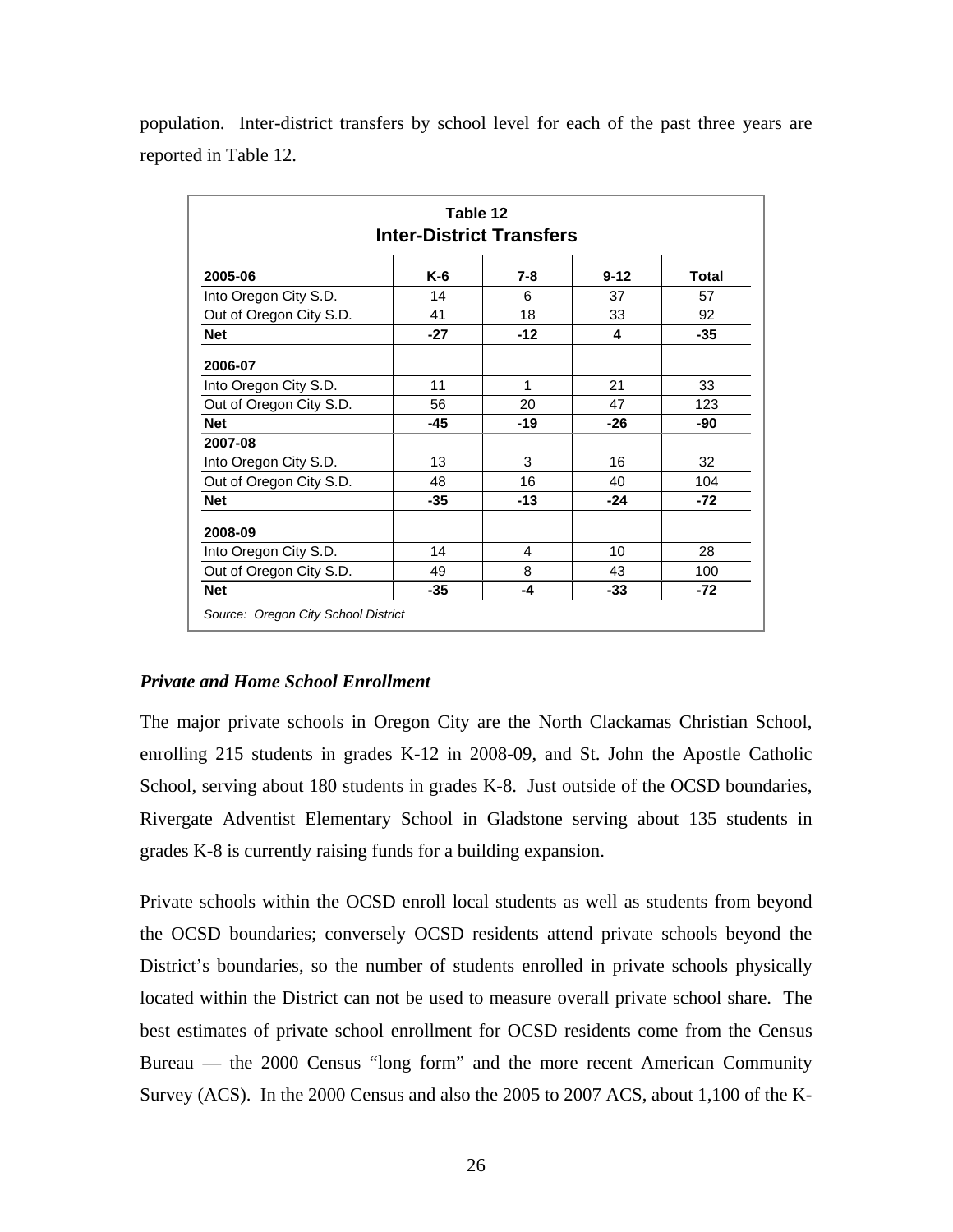12 students living in the District were reported as private school students, a 12 percent share of all K-12 students.  $\frac{6}{5}$  For Kindergarten and early elementary grades 1-4, the shares of OCSD residents attending private schools in 2000 were slightly higher than the private school shares for the rest of Clackamas County. Among older students in grades 5-8 and 9-12, there was little difference between the OCSD and Clackamas County private school shares. The number and share of OCSD residents attending private schools in 2000 was significantly higher than in 1990, when the census counted about 400 students in grades 1-12, a five percent share.<sup>7</sup>

Another difference between public school enrollment and total school age population can be attributed to home schooling. Home schooled students age 7 to 18 living in the District are required to register with the Clackamas Educational Service District (CESD), though the statistics kept by the CESD are not precise because students who move out of the area are not required to drop their registration. Students who enroll in public schools after being registered as home schooled are dropped from the home school registry. Currently (February 2009) there are 428 OCSD residents registered, as shown in Table 13. The current number of registered home school students represents about three percent of the OCSD's resident elementary population, five percent of its middle school population, and seven percent of its high school population.

| Table 13<br>Home School Students Residing in OCSD <sup>1</sup> |           |           |            |       |  |  |  |  |
|----------------------------------------------------------------|-----------|-----------|------------|-------|--|--|--|--|
|                                                                | Grade 1-6 | Grade 7-8 | Grade 9-12 | Total |  |  |  |  |
| $2006 - 07^2$                                                  | 154       | 84        | 200        | 438   |  |  |  |  |
| $2007 - 083$                                                   | 146       | 68        | 219        | 433   |  |  |  |  |
| $2008 - 094$                                                   | 149       | 65        | 214        | 428   |  |  |  |  |

<sup>6</sup> U.S. Census Bureau, 2000 Census, Summary File 3, Table P36; U.S. Census Bureau 2005-2007 American Community Survey 3 year estimates, Table C14002.

\_\_\_\_\_\_\_\_\_\_\_\_\_\_\_\_\_\_\_\_\_\_\_\_\_\_

 $\frac{7}{1}$ In 1990, figures are available for grades 1-12, rather than K-12, as in 2000. The comparable figure for grades 1-12 from the 2000 Census is 938 students, an 11 percent share.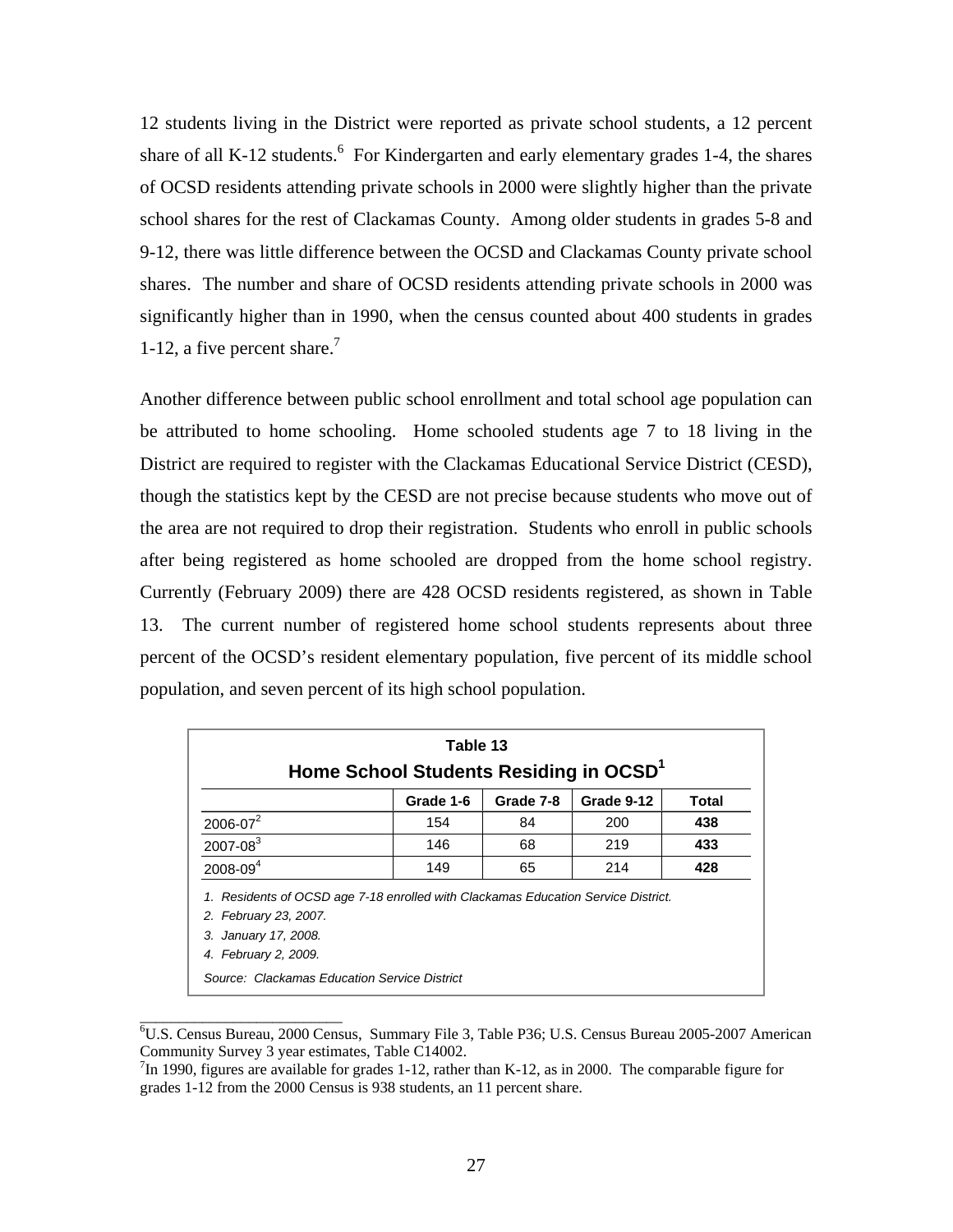#### *Neighboring Districts*

Table 14 displays several facts about OCSD demographic and enrollment trends in comparison to three other nearby Clackamas County school districts. The overall enrollment growth or decline in each district is influenced by housing construction, and also by the district's unique demographics. Housing development within the OCSD was much greater in the late 1990s and early 2000s than in the early 1990s, and that is reflected in the different growth rates by period. Conversely, Canby added more housing in the early 1990s than in the more recent periods. Gladstone and Canby have both lost enrollment in the past few years as relatively small classes have entered elementary grades. Compared with the three other districts, OCSD's enrollment growth between 1990 and 2000 was slower than its overall population growth because it experienced significant decline in its school-age population share.

| Table 14<br><b>Selected Clackamas County School Districts</b><br>Demographic and Enrollment Highlights, 1990 to 2008 |                    |       |           |                                  |  |  |  |  |
|----------------------------------------------------------------------------------------------------------------------|--------------------|-------|-----------|----------------------------------|--|--|--|--|
|                                                                                                                      | <b>Oregon City</b> | Canby | Gladstone | <b>North</b><br><b>Clackamas</b> |  |  |  |  |
| Enrollment growth, 1990-91 to 1995-96                                                                                | $-1%$              | 13%   | 12%       | 13%                              |  |  |  |  |
| Enrollment growth, 1995-96 to 2000-01                                                                                | 6%                 | 9%    | 5%        | 8%                               |  |  |  |  |
| Enrollment growth, 2000-01 to 2008-09                                                                                | 4%                 | $-5%$ | $-13%$    | 18%                              |  |  |  |  |
| Latino enrollment. 2008-09                                                                                           | 8%                 | 23%   | 11%       | 12%                              |  |  |  |  |
| Grades 9-12 enrollment, 2008-09                                                                                      | 29%                | 33%   | 36%       | 34%                              |  |  |  |  |
| Population growth, 1990 to 2000                                                                                      | 24%                | 18%   | 15%       | 26%                              |  |  |  |  |
| Multi-family housing share, 2000                                                                                     | 23%                | 24%   | 26%       | 38%                              |  |  |  |  |
| Population age 5 to 17, 1990                                                                                         | 20.9%              | 20.1% | 19.7%     | 17.3%                            |  |  |  |  |
| Population age 5 to 17, 2000                                                                                         | 19.1%              | 20.5% | 19.2%     | 17.6%                            |  |  |  |  |
| Population under age 5, 1990                                                                                         | 7.6%               | 6.8%  | 6.7%      | 6.4%                             |  |  |  |  |
| Population under age 5, 2000                                                                                         | 7.2%               | 6.4%  | 6.8%      | 6.8%                             |  |  |  |  |
| Population rural, 2000                                                                                               | 16.5%              | 35.6% | 0.0%      | 1.0%                             |  |  |  |  |

*Data assembled by Population Research Center, PSU, from several sources: U.S. Census Bureau; Canby S.D.; Oregon City S.D.; North Clackamas S.D.; OR Dept. of Education; U.S. Dept. of Education.*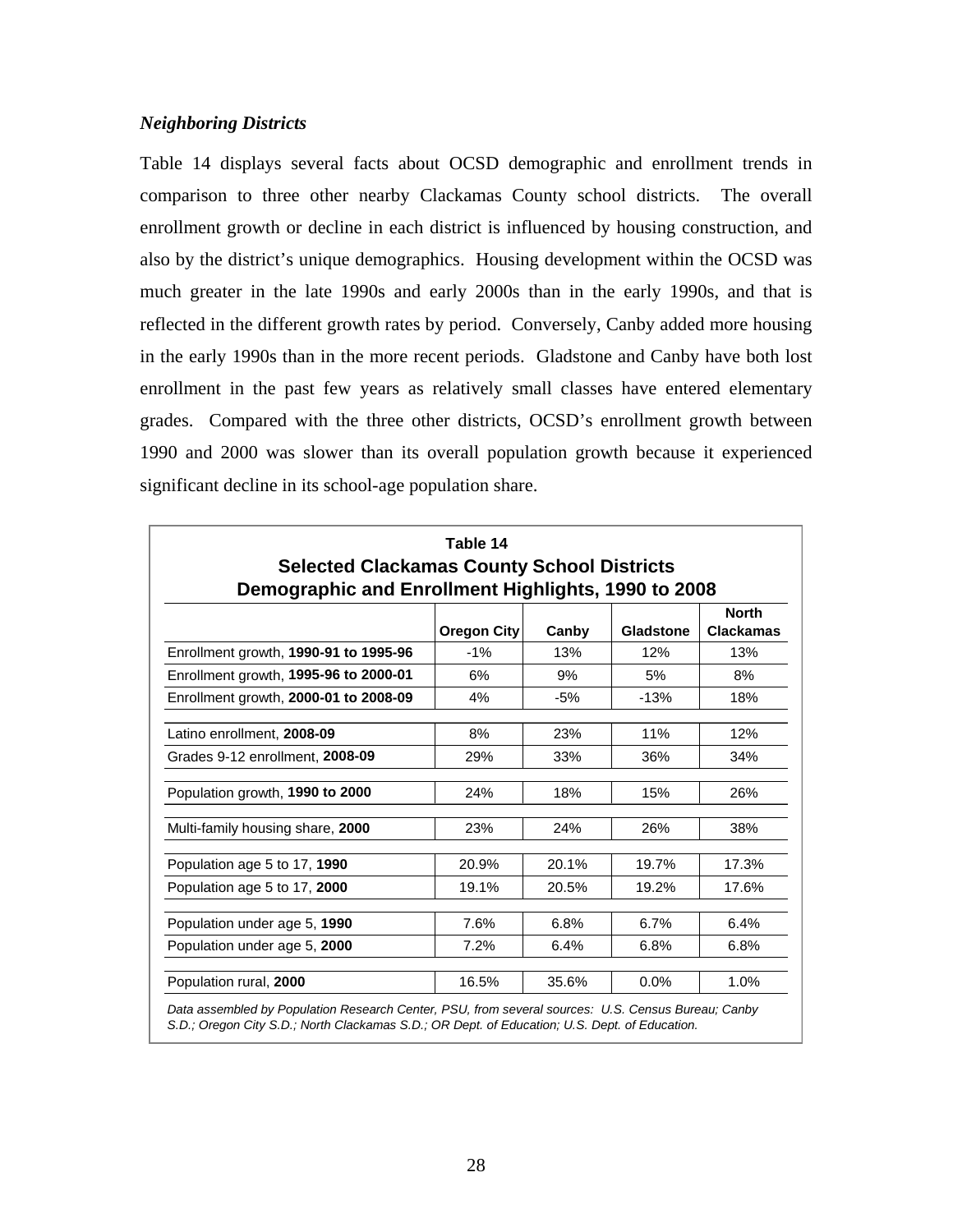#### *District-wide Enrollment*

Notable district-wide enrollment trends include:

- Although K-12 enrollment has fallen in the past four years, it remains more than 400 students (six percent) greater than 10 years ago in 1998-99.
- Kindergarten and  $1<sup>st</sup>$  grade enrollments have increased in each of the past two years, though they remain low compared with the late 1990s and early 2000s.
- The largest numbers of students in Fall 2008 were enrolled in  $4<sup>th</sup>$ ,  $5<sup>th</sup>$ , and 6th grades. Enrollments in these grades remained close to their all time highs, representing a significant "bulge" about to enter middle school.
- Total K- $6<sup>th</sup>$  grade enrollment in district-run elementary schools decreased by 38 students (0.9 percent) between Fall 2007 and Fall 2008.
- Total  $7<sup>th</sup> 8<sup>th</sup>$  grade enrollment in district-run middle schools decreased by 48 students (3.9 percent) between Fall 2007 and Fall 2008.
- Enrollment at Oregon City High School was stable between Fall 2007 and Fall 2008, increasing by nine students (0.4 percent).

Table 15 summarizes the enrollment history for the District by grade level annually from 2003-04 to 2008-09.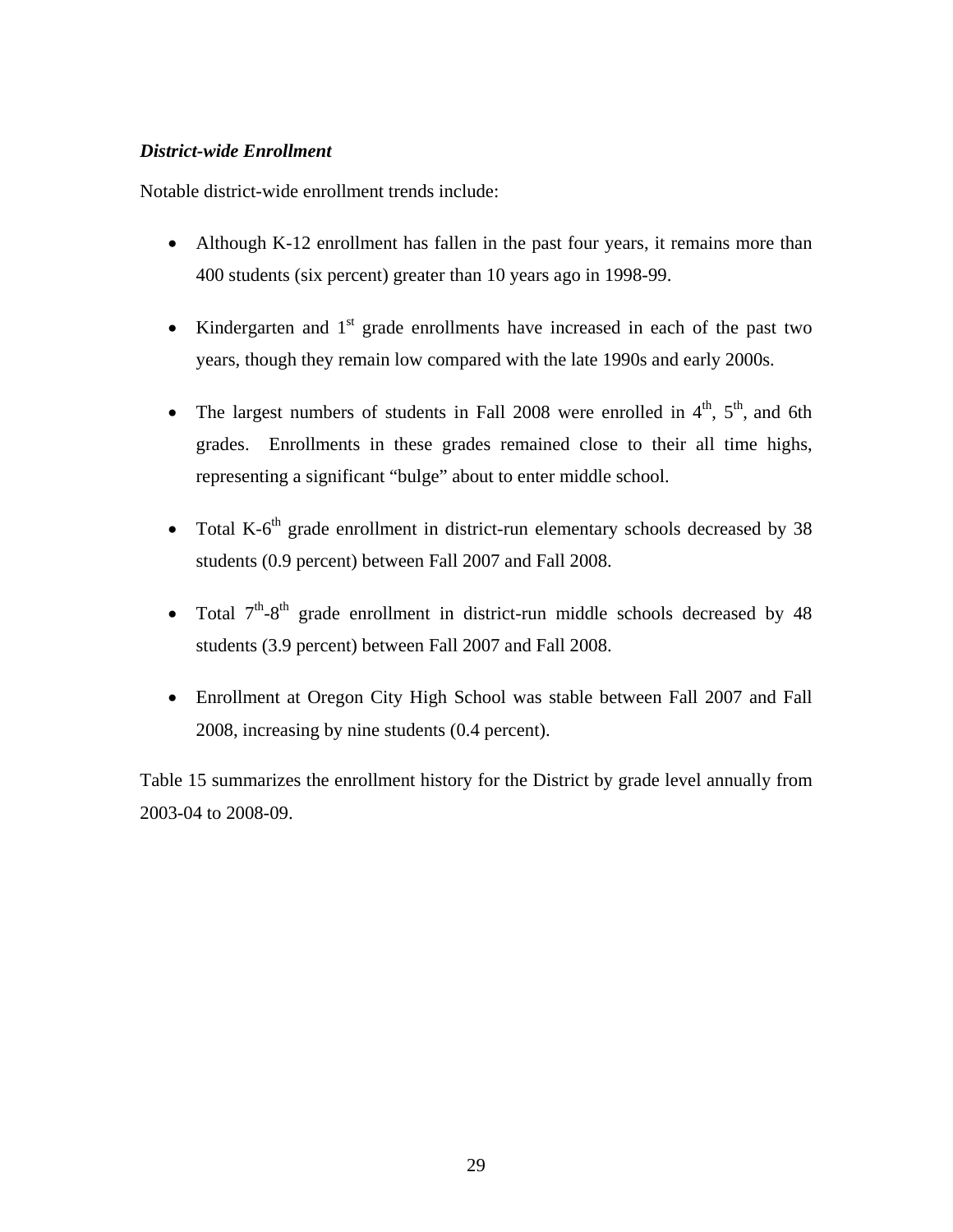|                                       |             |                   | Table 15<br><b>Oregon City School District</b> | <b>Enrollment History, 2003-04 to 2008-09</b> |                 |                                  |
|---------------------------------------|-------------|-------------------|------------------------------------------------|-----------------------------------------------|-----------------|----------------------------------|
|                                       |             |                   |                                                | Historic Enrollment <sup>1</sup>              |                 |                                  |
| Grade                                 | 2003-04     | 2004-05           | 2005-06                                        | 2006-07                                       | 2007-08         | 2008-09                          |
| K                                     | 615         | 584               | 541                                            | 516                                           | 529             | 545                              |
| 1                                     | 643         | 635               | 617                                            | 556                                           | 565             | 570                              |
| $\overline{\mathbf{2}}$               | 605         | 654               | 658                                            | 619                                           | 589             | 559                              |
| 3                                     | 594         | 611               | 664                                            | 641                                           | 644             | 606                              |
| $\overline{4}$                        | 616         | 599               | 605                                            | 650                                           | 642             | 635                              |
| 5                                     | 659         | 633               | 594                                            | 633                                           | 654             | 646                              |
| 6                                     | 627         | 675               | 627                                            | 615                                           | 624             | 648                              |
| $\overline{7}$                        | 662         | 637               | 651                                            | 619                                           | 633             | 573                              |
| 8                                     | 658         | 663               | 622                                            | 656                                           | 610             | 622                              |
| $\overline{9}$                        | 649         | 669               | 658                                            | 617                                           | 623             | 592                              |
| 10                                    | 593         | 606               | 623                                            | 583                                           | 571             | 577                              |
| 11                                    | 506         | 545               | 562                                            | 541                                           | 531             | 535                              |
| 12                                    | 501         | 485               | 524                                            | 518                                           | 497             | 527                              |
| US <sup>2</sup>                       | $\mathbf 0$ | $\mathbf 0$       | $\overline{7}$                                 | $\Omega$                                      | $\mathbf 0$     | $\mathbf 0$                      |
| <b>Total</b>                          | 7,928       | 7,996             | 7,953                                          | 7,764                                         | 7,712           | 7,635                            |
| One Year Change:<br>Five Year Change: |             | 68 (0.9%)         | $-43$ ( $-0.5%$ )                              | $-189(-2.4%)$                                 | $-52$ $(-0.7%)$ | $-77$ $(-1.0%)$<br>$-293(-3.7%)$ |
| $K-6$                                 | 4,359       | 4,391             | 4,306                                          | 4,230                                         | 4,247           | 4,209                            |
| One Year Change:                      |             | 32(0.7%)          | $-85$ ( $-1.9%$ )                              | $-76$ $(-1.8%)$                               | $17(0.4\%)$     | $-38(-0.9%)$                     |
| Five Year Change:                     |             |                   |                                                |                                               |                 | $-150$ ( $-3.4%$ )               |
| $7 - 8$                               | 1,320       | 1,300             | 1,273                                          | 1,275                                         | 1,243           | 1,195                            |
| One Year Change:                      |             | $-20$ ( $-1.5%$ ) | $-27(-2.1\%)$                                  | $2(0.2\%)$                                    | $-32$ $(-2.5%)$ | $-48$ $(-3.9%)$                  |
| Five Year Change:                     |             |                   |                                                |                                               |                 | $-125$ ( $-9.5%$ )               |
| $9 - 12$                              | 2,249       | 2,305             | 2,374                                          | 2,259                                         | 2,222           | 2,231                            |
| One Year Change:<br>Five Year Change: |             | 56 (2.5%)         | 69 (3.0%)                                      | $-115(-4.8%)$                                 | $-37(-1.6%)$    | $9(0.4\%)$<br>$-18(-0.8%)$       |

*1. Does not include enrollment at charter schools.*

*2. "US" is ungraded secondary; included in grade 9-12 totals.*

*Source: Oregon City School District, September 30 quarterly report information.*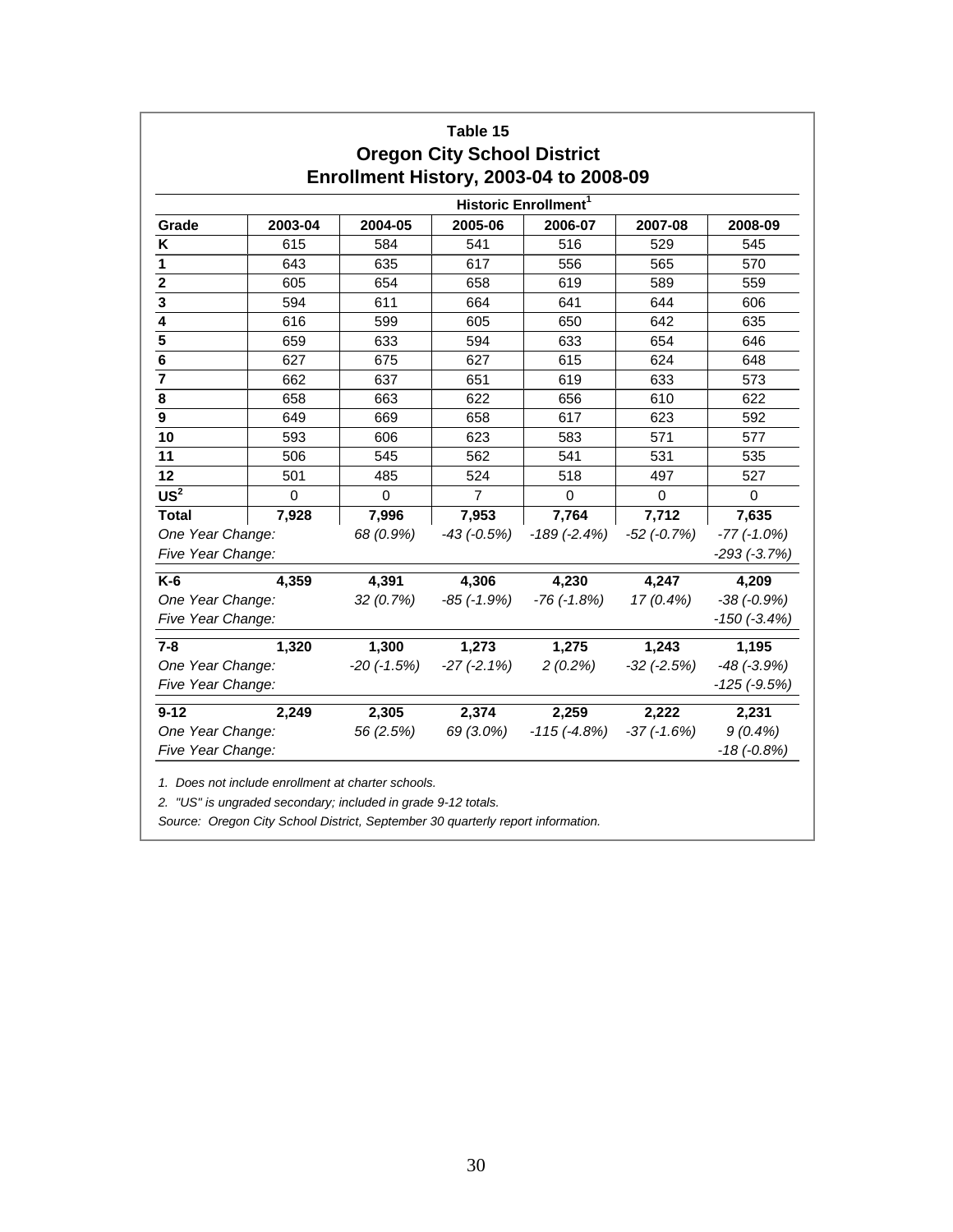#### *Enrollment Trends at Individual Schools*

Enrollment growth between Fall 2007 and Fall 2008 at Candy Lane (24 students) and Holcomb (31 students) bucked the District's downward trend. Both schools also experienced similar growth the previous year. The biggest enrollment losses among elementary schools occurred at Redland (loss of 56 students), Jennings Lodge (loss of 26 students), and Park Place (loss of 18 students). The other five elementary schools remained within 13 students of their Fall 2007 enrollments.

Both of the District's middle schools lost enrollment between Fall 2007 and Fall 2008. Gardiner's enrollment was 21 students lower and Ogden was 27 students lower than one year earlier. Gardiner is now 84 students below its peak of 641 students in 2003-04, and Ogden is 75 students below its 2004-05 peak of 713 students. Because the District's middle schools only include two grades, enrollments are subject to annual fluctuation based on the size of the incoming  $7<sup>th</sup>$  grade class relative to the previous year's  $8<sup>th</sup>$  grade class.

Oregon City High School gained enrollment each year beginning in 2000-01 (including the Moss Freshman Campus prior to 2003), reaching a peak of 2,374 students in 2005-06. During the six years of growth, high school enrollment swelled by 477 students. In Fall 2008, OCHS enrolled 2,231 students, 143 fewer than the Fall 2005 peak but nine students bigger than the previous year, Fall 2007. The OCSLA charter school enrolled 97 students in Fall 2008, so overall high school enrollment has fallen very little since 2005 if OCSLA were included.

Total enrollments at each of the District's schools from 2003-04 to 2008-09 are shown in Table 16 on the next page. Enrollment change is calculated for the five year period.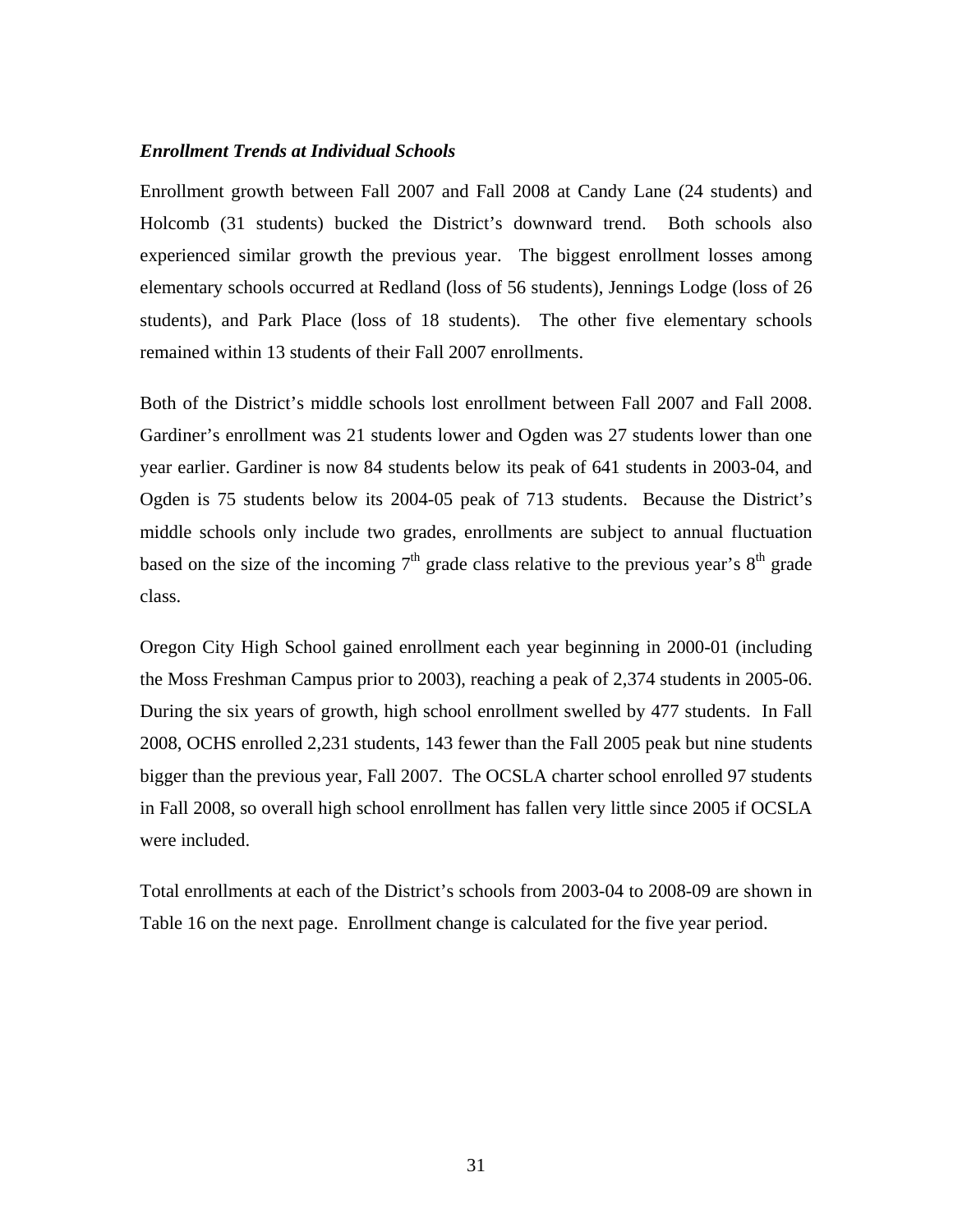|                                   |         |         | Change<br>2003-04 to 2008-09 |         |         |         |               |                |
|-----------------------------------|---------|---------|------------------------------|---------|---------|---------|---------------|----------------|
| <b>School</b>                     | 2003-04 | 2004-05 | 2005-06                      | 2006-07 | 2007-08 | 2008-09 | <b>Number</b> | <b>Percent</b> |
| <b>Beavercreek Elementary</b>     | 474     | 494     | 511                          | 494     | 454     | 462     | $-12$         | $-2.5%$        |
| Candy Lane Elementary (3rd-6th)   | 256     | 243     | 232                          | 221     | 243     | 267     | 11            | 4.3%           |
| Gaffney Lane Elementary           | 665     | 574     | 584                          | 590     | 575     | 574     | $-91$         | $-13.7%$       |
| <b>Holcomb Elementary</b>         | 416     | 423     | 431                          | 427     | 456     | 487     | 71            | 17.1%          |
| Jennings Lodge Elementary (K-3rd) | 308     | 309     | 293                          | 312     | 319     | 293     | $-15$         | $-4.9%$        |
| John McLoughlin Elementary        | 595     | 556     | 572                          | 579     | 582     | 591     | $-4$          | $-0.7%$        |
| King Elementary                   | 380     | 466     | 412                          | 402     | 419     | 406     | 26            | 6.8%           |
| Mt. Pleasant Elementary           | 362     | 426     | 402                          | 400     | 391     | 395     | 33            | 9.1%           |
| Park Place Elementary             | 310     | 296     | 286                          | 259     | 286     | 268     | $-42$         | $-13.5%$       |
| <b>Redland Elementary</b>         | 593     | 604     | 583                          | 546     | 522     | 466     | $-127$        | $-21.4%$       |
| <b>Elementary Totals</b>          | 4,359   | 4,391   | 4,306                        | 4,230   | 4,247   | 4,209   | $-150$        | $-3.4%$        |
| Gardiner Middle School            | 641     | 587     | 608                          | 611     | 578     | 557     | $-84$         | $-13.1%$       |
| Ogden Middle School               | 679     | 713     | 665                          | 664     | 665     | 638     | $-41$         | $-6.0%$        |
| <b>Middle School Totals</b>       | 1,320   | 1,300   | 1,273                        | 1,275   | 1,243   | 1,195   | $-125$        | $-9.5%$        |
| <b>Oregon City High School</b>    | 2,249   | 2,305   | 2,374                        | 2,259   | 2,222   | 2,231   | $-18$         | $-0.8%$        |
| <b>District Totals</b>            | 7,928   | 7,996   | 7,953                        | 7,764   | 7,712   | 7,635   | $-293$        | $-3.7%$        |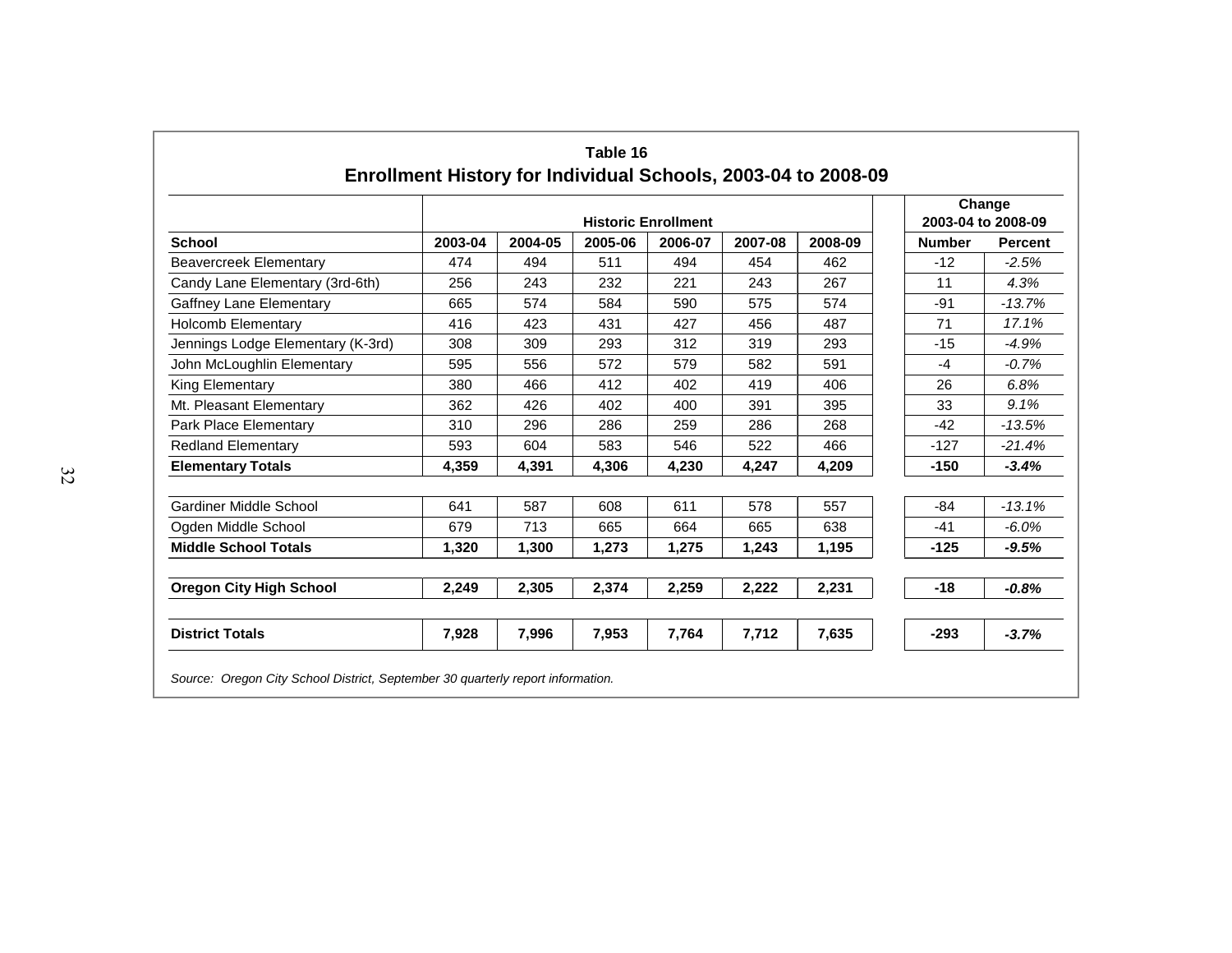### **HOUSING DEVELOPMENT AND STUDENT GENERATION**

For school districts experiencing growth in their housing stock, understanding the existing demographics of the district is not enough. A common concern of community members and school officials is the impact of new residential development on school enrollment. New housing generally contributes enrollment growth to local schools, but the average number of students in each home is often lower than many people anticipate, and demographic trends in existing homes may either offset or exacerbate the enrollment gains from new housing. Also, the impacts vary by the characteristics of the new housing. In this section, we present estimates of student generation by jurisdiction for new housing in the OCSD. These estimates help to inform the enrollment forecasts, and they can be used by District staff on an *ad hoc* basis to estimate potential student generation from future developments as they are proposed or approved.

\_\_\_\_\_\_\_\_\_\_\_\_\_\_\_\_\_\_\_\_\_\_\_\_\_\_\_\_\_\_\_\_\_\_\_\_\_\_\_\_\_\_\_\_\_\_\_\_\_\_\_\_\_\_\_\_\_\_\_\_\_\_\_\_\_\_\_\_\_\_\_\_

We estimated the Fall 2008 number of students per housing unit built between 2000 and 2007 in a geographic information system (GIS), matching student addresses with tax lots and their associated attributes. Attribute data from the Clackamas County tax assessor's office allowed us to determine whether each tax lot included a home, the year that the home was built, the type of home, and the lot size. Student records contain no personally identifiable data such as names or birth dates, and the information is reported only in aggregate or summary form, such as in the tables in this section.

For the District, the average number of K-12 students per recently built home was 0.48, just under one student for every two homes. Homes built in the 1990s had a similar K-12 student generation rate (0.46) as those built since 2000. The rates are slightly lower than we have measured for single family homes in other recent studies for area school districts.<sup>8</sup>

\_\_\_\_\_\_\_\_\_\_\_\_\_\_\_\_\_\_\_\_\_\_\_\_\_\_

<sup>&</sup>lt;sup>8</sup>For example, 0.51 in the Tigard-Tualatin School District, 0.53 in the North Marion School District, and 0.57 in the Canby School District.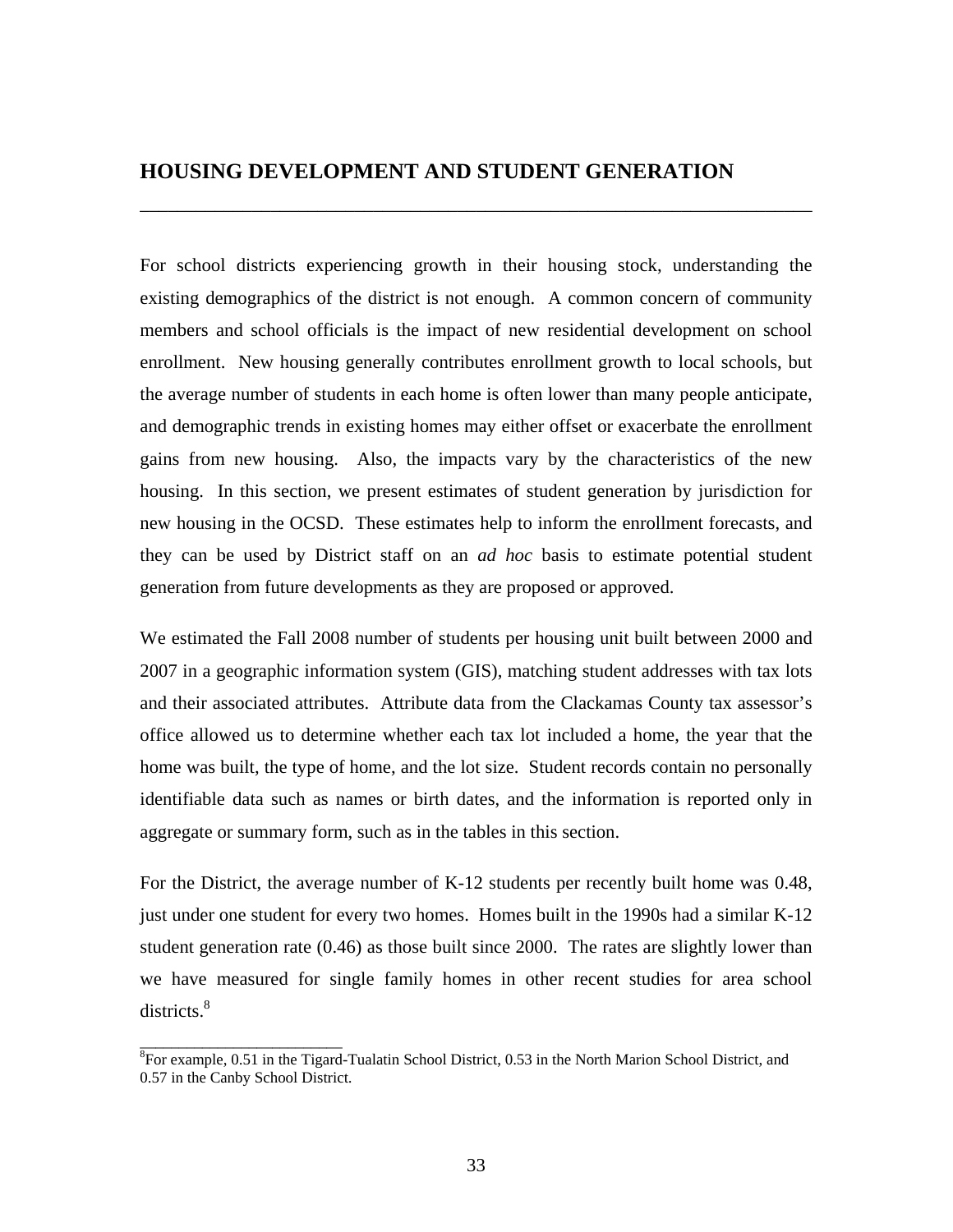A closer look at the rates by jurisdiction and by decade built, presented in Tables 17 and 18 and in Chart 5, shows that average student generation rates are consistently higher in the City of Oregon City than in unincorporated Clackamas County, and that homes built in the 1990s are home to more high school students and fewer elementary students than those built since 2000.

Within the City of Oregon City, where more than 75 percent of the District's recent single family housing construction has occurred, there are an average of 0.50 OCSD students per home built since 2000. Unincorporated area homes built since 2000 are home to an average of 0.39 students each.

| Table 17<br><b>OCSD Students per Single Family Home, Fall 2008</b><br><b>Homes Built 2000 to 2007</b> |       |      |          |        |  |  |  |
|-------------------------------------------------------------------------------------------------------|-------|------|----------|--------|--|--|--|
| <b>Grade Level</b>                                                                                    |       |      |          |        |  |  |  |
| <b>Jurisdiction</b>                                                                                   | $K-6$ | 7-8  | $9 - 12$ | $K-12$ |  |  |  |
| <b>District Total</b>                                                                                 | 0.30  | 0.07 | 0.11     | 0.48   |  |  |  |
| City of Oregon City                                                                                   | 0.31  | 0.08 | 0.11     | 0.50   |  |  |  |
| lot size $>$ 3,500 s.f.                                                                               | --    |      |          | 0.52   |  |  |  |
| lot size $<$ 3,500 s.f.*                                                                              |       |      |          | 0.31   |  |  |  |
| Unincorporated Area                                                                                   | 0.24  | 0.06 | 0.09     | 0.39   |  |  |  |

*now underway will add significantly to the single family attached housing stock and provide a larger universe for analysis in future reports.*

*Source: Data compiled by PSU-PRC, using geographic shape files from Clackamas County GIS and tax lot attribute data from Clackamas County Assessor's Office. Housing unit counts were determined by PSU-PRC using the attribute data.*

### **Table 18 OCSD Students per Single Family Home, Fall 2008 Homes Built 1990 to 1999**

|                     | <b>Grade Level</b> |      |          |        |  |  |
|---------------------|--------------------|------|----------|--------|--|--|
| <b>Jurisdiction</b> | $K-6$              | 7-8  | $9 - 12$ | $K-12$ |  |  |
| District Total      | 0.23               | 0.07 | 0.16     | 0.46   |  |  |
| City of Oregon City | 0.26               | 0.07 | 0.15     | 0.48   |  |  |
| Unincorporated Area | 0.14               | 0.05 | 0.18     | 0.38   |  |  |

*Source: Data compiled by PSU-PRC, using geographic shape files from Clackamas County GIS and tax lot attribute data from Clackamas County Assessor's Office. Housing unit counts were determined by PSU-PRC using the attribute data.*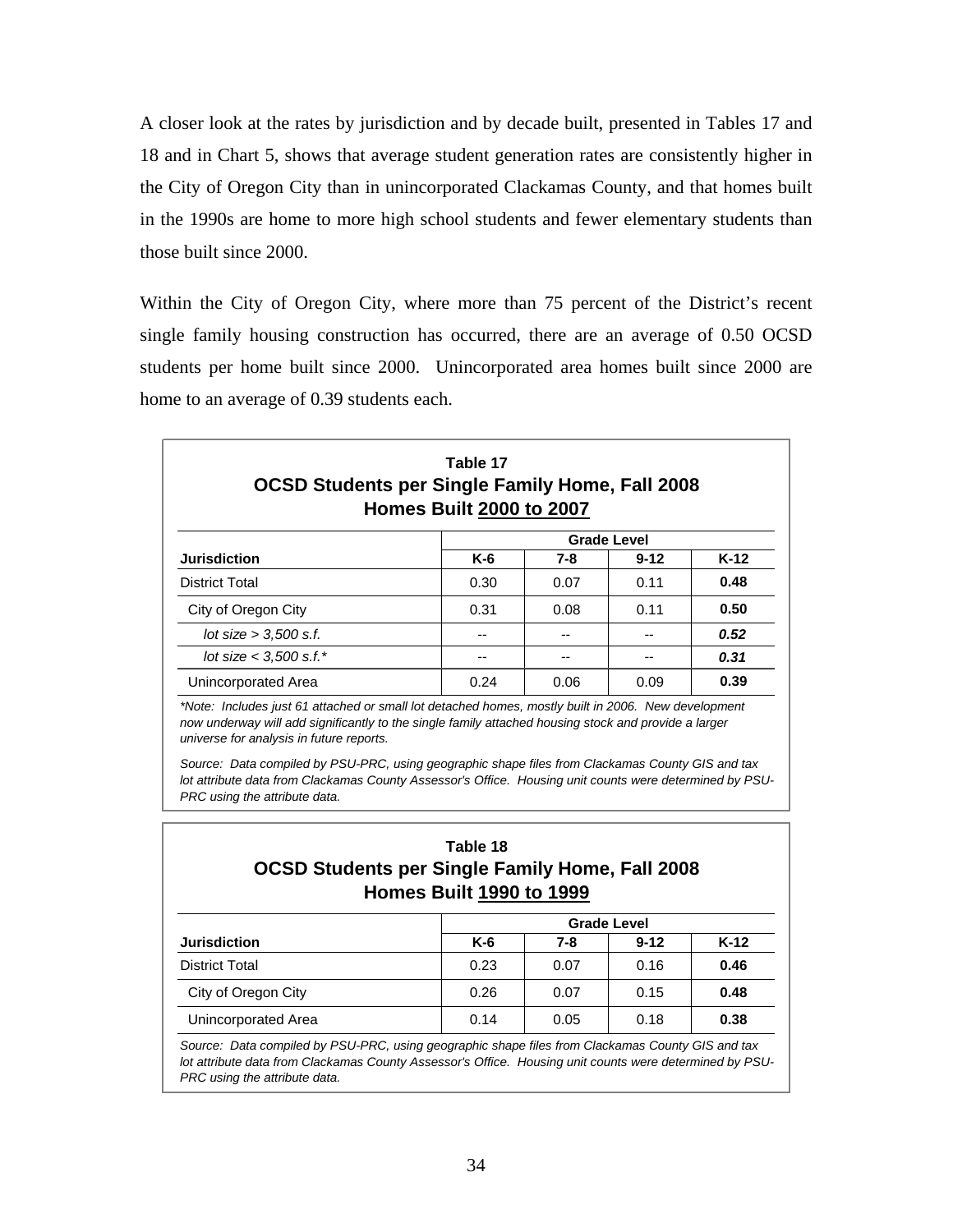In both the City and the unincorporated area, families living in homes built in the 1990s currently have older children, on average, than those living in homes built since 2000. District-wide, there are 48 percent more high school students and 22 percent fewer elementary students per home built in the 1990s compared with the average home built between 2000 and 2007. As the older children graduate from high school, the homes built in the 1990s will soon have fewer K-12 residents than the newer homes. Although younger families may eventually occupy the older homes, owner-occupied homes turn over to new owners very gradually, and household composition of existing homes tends to be more diverse than the families with children who are well represented among buyers of new tract homes. We found that homes built within the OCSD before 1990 had an average of 0.37 K-12 students per home, 21 percent fewer than those built since 1990.



Rates may vary considerably among different subdivisions, depending on factors such as proximity to schools and parks, number of bedrooms, and lot sizes. Because a large share of upcoming construction is occurring in attached housing on very small lots, we also measured Fall 2008 rates for homes on lots smaller than 3,500 square feet. The analysis includes just 163 homes built in 2006 and 2007 on small lots in just a few new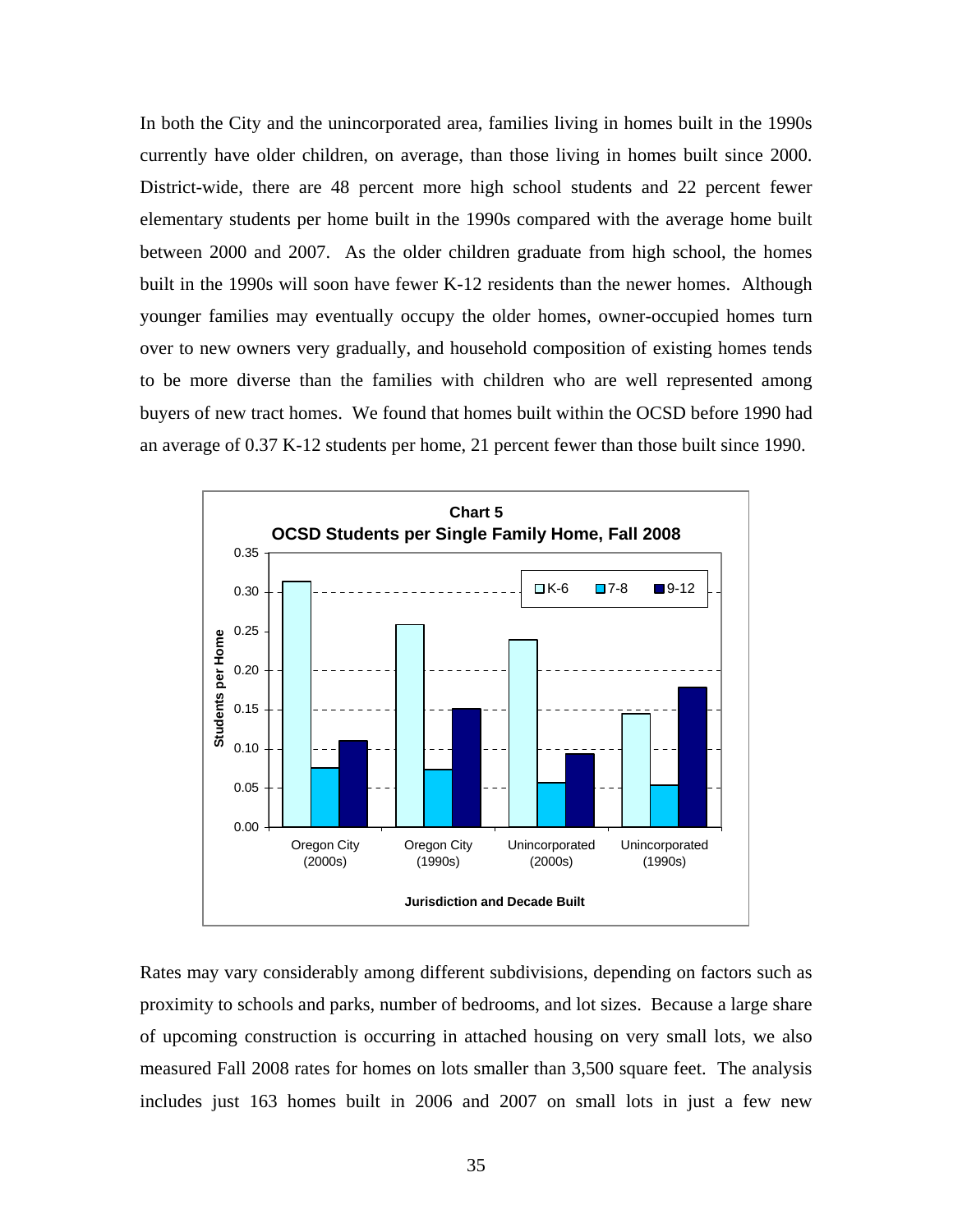subdivisions, so the results may not be representative of all future small lot developments, but we found fewer students per home on the smaller lots. There was an average of 0.31 OCSD students per home on lots smaller than 3,500 square feet, compared with 0.52 OCSD students per home built since 2000 on lots larger than 3,500 square feet.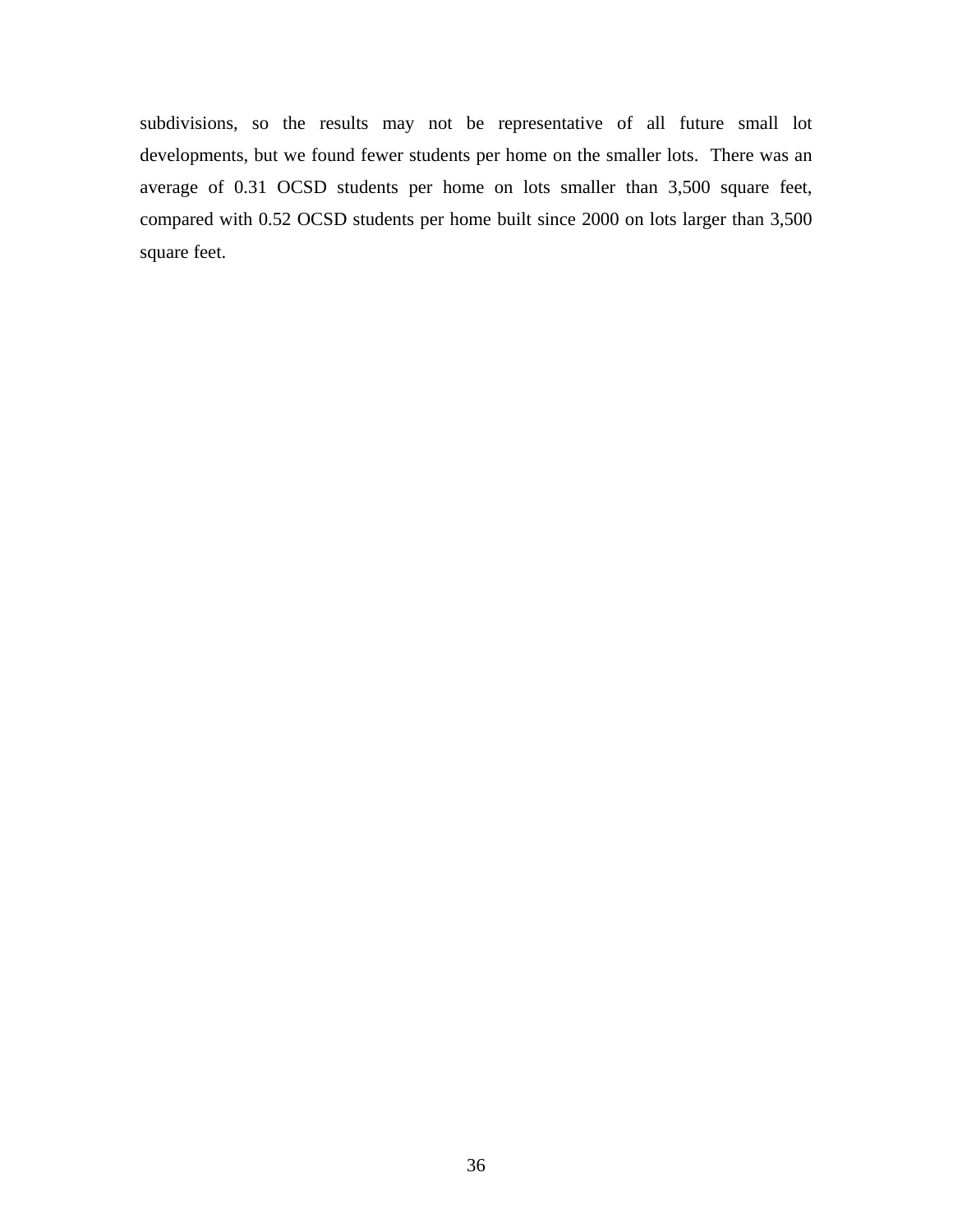### **ENROLLMENT FORECASTS**

#### *District-wide Enrollment Forecast*

These enrollment forecasts rely primarily on input from three general sources of information: births, recent enrollment history, and housing development data. In the model used to produce the forecast, we base assumptions about future migration levels on recent migration trends and the level of housing growth expected in the future.

\_\_\_\_\_\_\_\_\_\_\_\_\_\_\_\_\_\_\_\_\_\_\_\_\_\_\_\_\_\_\_\_\_\_\_\_\_\_\_\_\_\_\_\_\_\_\_\_\_\_\_\_\_\_\_\_\_\_\_\_\_\_\_\_\_\_\_\_\_\_\_\_

Births to women residing within the specific boundaries of the District were estimated for the years 1990 to 2007, using individual birth records obtained through a data use agreement with the Oregon Center for Health Statistics. This data provides a closer spatial and chronological fit than the annual data published by zip code, as births can be grouped by school attendance area and by grade cohort (September to August). Chart 6

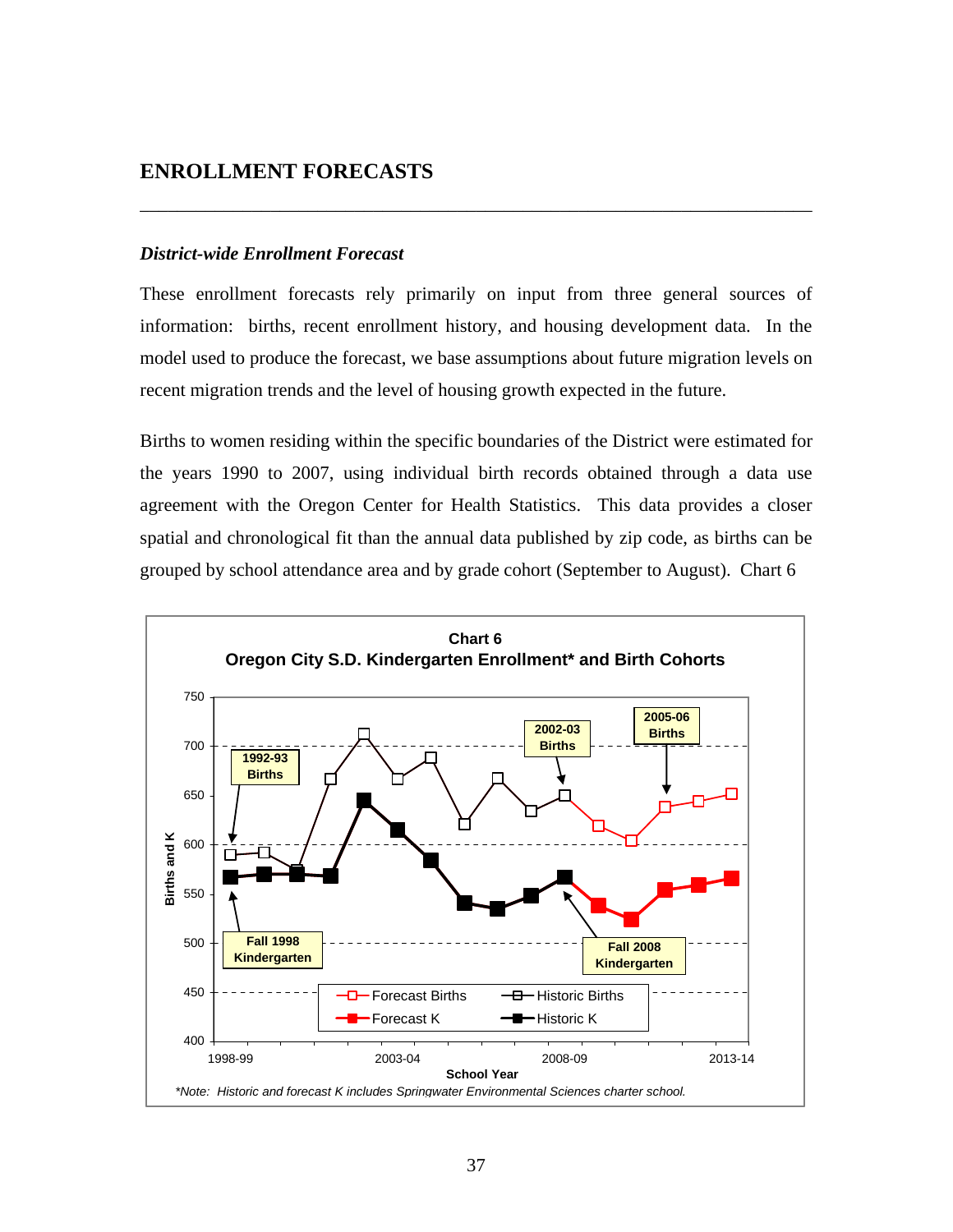shows the relationship between the number of births in the District and the kindergarten class sizes five years later. For example, the Fall 1997 kindergarten class is aligned with the September 1991 to August 1992 births. Between Fall 1997 and Fall 2000, there were nearly as many OCSD kindergarten students each year as there were births in the cohort, indicating net in-migration that compensated for the share of residents not enrolled in OCSD kindergartens. Since Fall 2001, the ratio of kindergarten enrollment to lagged births has averaged about 87 percent. The most recent census data from 2000 indicates that about 80 percent of kindergarten residents enroll in OCSD schools, so migration is still contributing to kindergarten enrollment, though not as much as in the late 1990s.

Kindergarten enrollment increased slightly between Fall 2007 and Fall 2008, corresponding closely with an increase in births between 2001-02 and 2002-03, but the long term trend of smaller kindergarten classes since the Fall 2002 peak has generally followed the downturn in births since 1996-97. Based on the close relationship between District births and subsequent kindergarten class size, the number of OCSD kindergartners is forecast to decrease in each of the next two years, and then increase in following years. Kindergarten forecasts reported in this section are slightly lower than those shown in Chart 6, because adjustments have been made to account for OCSD residents enrolled at the Springwater Environmental Sciences charter school.

Several years of recent OCSD enrollment history were evaluated to develop initial grade progression rates (GPRs) for the forecast. The GPR is the ratio of enrollment in a specific grade in one year to the enrollment of the same age cohort in the previous year. For example, the number of students enrolled in second grade this year divided by the number of students enrolled in first grade last year. Rates for some grades may be consistently high, indicating that new students are entering the District from private schools. For this reason, it is common to see higher GPRs for the K-1<sup>st</sup> and  $8<sup>th</sup>$ -9<sup>th</sup> grade transitions. In grades 10, 11, or 12, low GPRs can indicate that students are leaving high school or being retained at lower grade levels. But for most elementary grades, if the population entering and leaving the District is in balance and there is not widespread grade retention, one can expect GPRs very close to 1.00.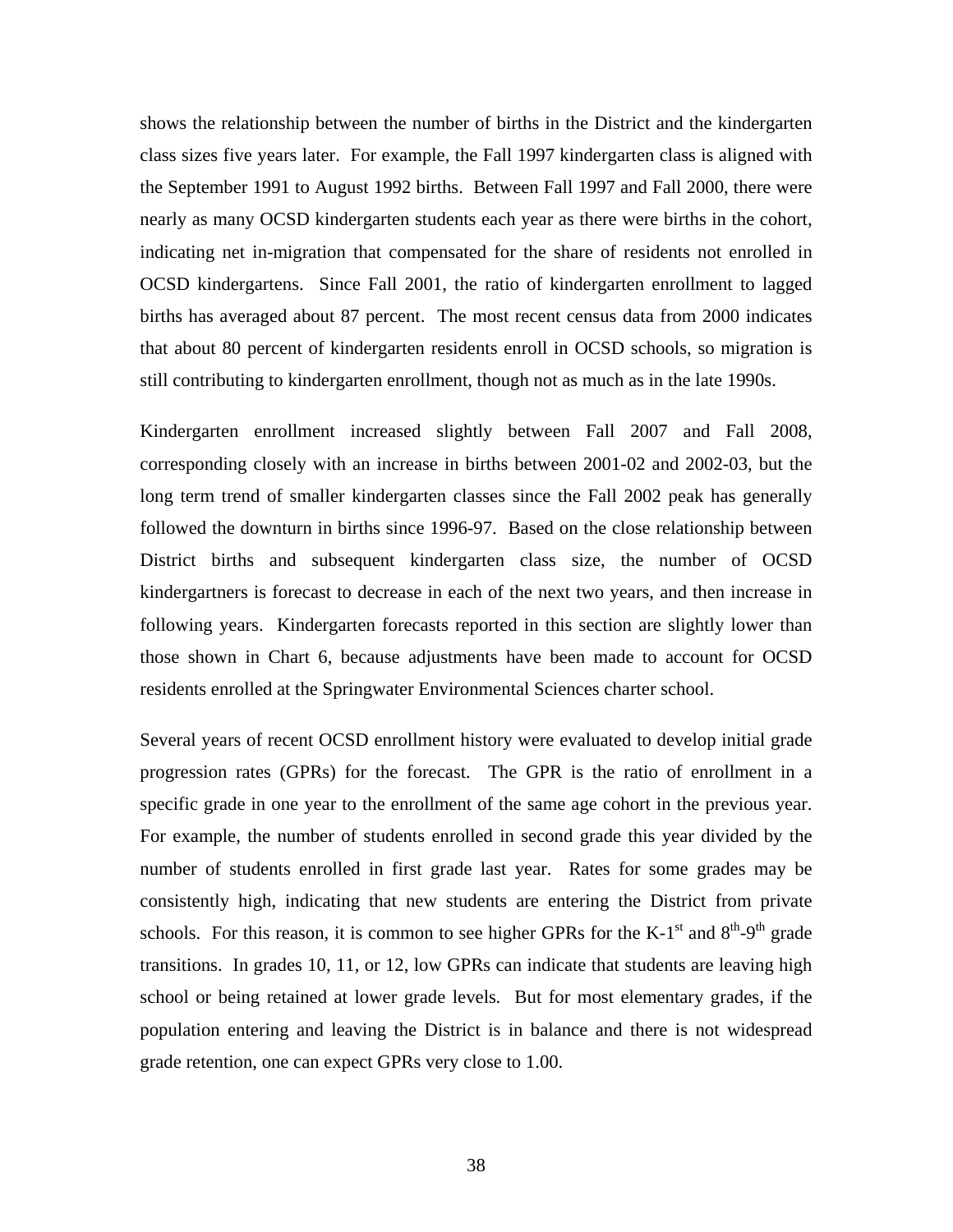GPRs observed for elementary grades between Fall 2007 and Fall 2008 reveal that net migration at the elementary level was close to zero. In other words, the number of students in  $2<sup>nd</sup>$  through  $6<sup>th</sup>$  grade in Fall 2008 was nearly identical to the number of students in  $1<sup>st</sup>$  through  $5<sup>th</sup>$  grade in Fall 2007; the number of students entering and leaving District schools was in balance. This contrasts with most previous years when the District gained students due to net migration.

Forecast GPRs for the 2009-10 to 2013-14 school years reflect the expectation of modest growth due to net migration, similar to the average of the previous five years which include examples of positive in-migration as well zero net migration. The elementary migration rates generally above 1.00 illustrate that the District's elementary enrollment losses have not been due to students leaving the District; they have been influenced by smaller incoming kindergarten classes as well as charter school alternatives. Table 19 compares the average GPRs in the enrollment forecast with the observed average of the previous five years.

| Table 19<br><b>Average Grade Progression Rates</b><br><b>OCSD, Historic and Forecast</b> |                                          |                                          |  |  |  |  |
|------------------------------------------------------------------------------------------|------------------------------------------|------------------------------------------|--|--|--|--|
| <b>Grade Transition</b>                                                                  | <b>Historic</b><br>2003-04 to<br>2008-09 | <b>Forecast</b><br>2008-09 to<br>2013-14 |  |  |  |  |
| K-1                                                                                      | 1.06                                     | 1.08                                     |  |  |  |  |
| $1 - 2$                                                                                  | 1.02                                     | 1.02                                     |  |  |  |  |
| $2 - 3$                                                                                  | 1.01                                     | 1.02                                     |  |  |  |  |
| $3 - 4$                                                                                  | 0.99                                     | 1.00                                     |  |  |  |  |
| $4 - 5$                                                                                  | 1.02                                     | 1.02                                     |  |  |  |  |
| $5 - 6$                                                                                  | 1.01                                     | 1.00                                     |  |  |  |  |
| $6 - 7$                                                                                  | 0.98                                     | 0.99                                     |  |  |  |  |
| 7-8                                                                                      | 0.99                                     | 0.99                                     |  |  |  |  |
| 8-9                                                                                      | 0.98                                     | 0.99                                     |  |  |  |  |
| $9 - 10$                                                                                 | 0.92                                     | 0.94                                     |  |  |  |  |
| $10 - 11$                                                                                | 0.91                                     | 0.95                                     |  |  |  |  |
| $11 - 12$                                                                                | 0.95                                     | 0.98                                     |  |  |  |  |

39

*period.*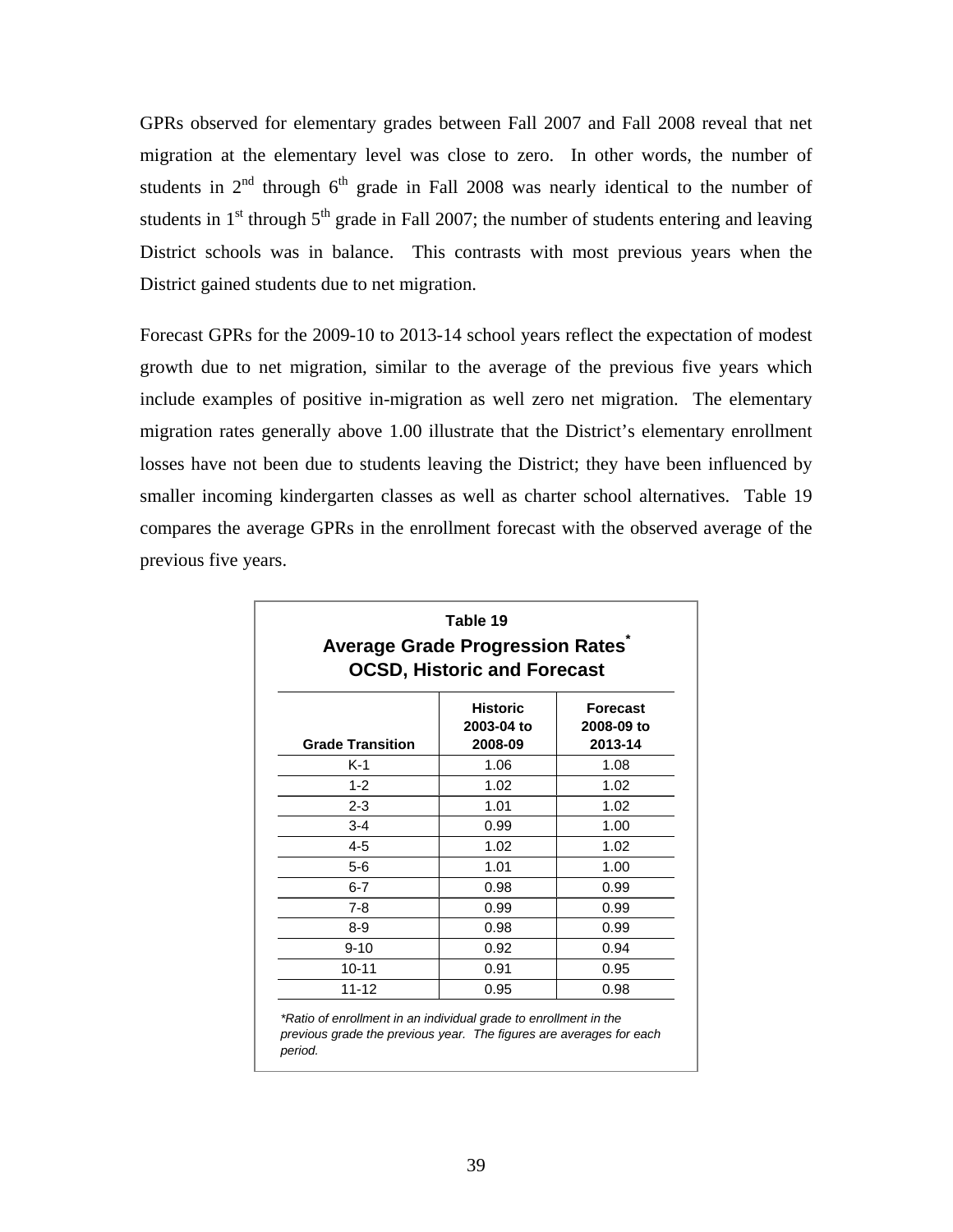Total K-12 enrollment in district-run schools is forecast to fall in each of the next two years, and then remain relatively stable for the remaining three years of the forecast. Fall 2013 K-12 enrollment is 113 students (1.5 percent) below the Fall 2008 level. The enrollment decline in the next two years is concentrated at the elementary level. This is primarily due to smaller classes entering kindergarten replacing the relatively larger classes currently in  $5<sup>th</sup>$  and  $6<sup>th</sup>$  grade. Middle school ( $7<sup>th</sup>$ -8<sup>th</sup>) enrollment is forecast to increase by about 70 students in the next two years and then decrease by about 100 students between 2010-11 and 2013-14. With the exception of 2010-11, when enrollment in grades 9-12 is forecast to fall by about 60 students, high school enrollment is fairly stable in the forecast, with modest gains each year from 2011-12 to 2013-14

Table 20 contains grade level forecasts for the Oregon City School District for each year from 2009-10 to 2013-14. The forecasts are also summarized by grade level groups (K-6, 7-8, and 9-12). The table includes six years of historic enrollment figures to facilitate comparison between historic and forecast enrollment change by single year and five year increments.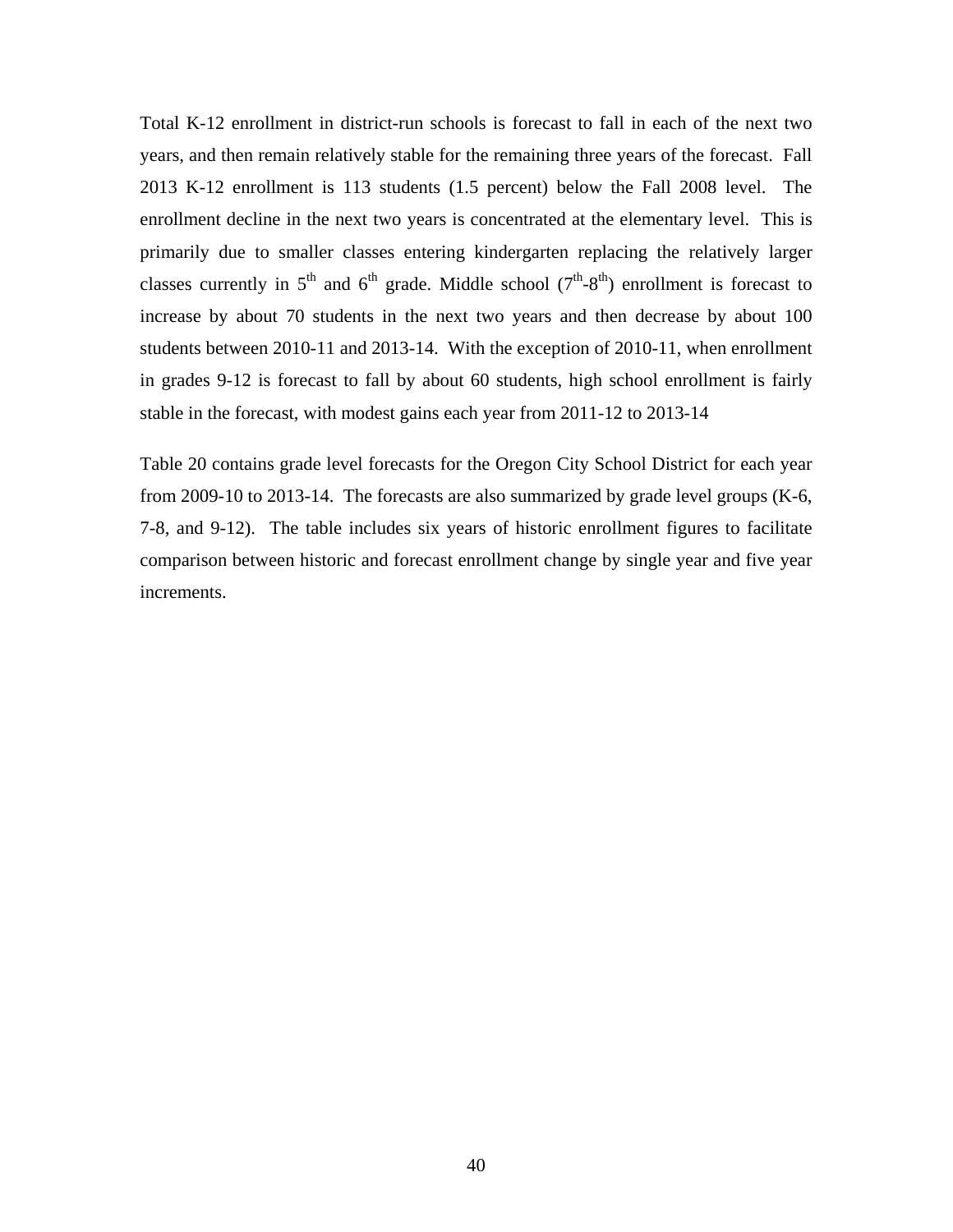|                         | <b>Historic Enrollment</b>            |           |                                       |                                                           |                 |                                       |                 | <b>Forecast Enrollment</b> <sup>1</sup> |                   |                 |                                 |  |  |
|-------------------------|---------------------------------------|-----------|---------------------------------------|-----------------------------------------------------------|-----------------|---------------------------------------|-----------------|-----------------------------------------|-------------------|-----------------|---------------------------------|--|--|
| Grade                   | 2003-04                               | 2004-05   | 2005-06                               | 2006-07                                                   | 2007-08         | 2008-09                               | 2009-10         | 2010-11                                 | 2011-12           | 2012-13         | 2013-14                         |  |  |
| Κ                       | 615                                   | 584       | 541                                   | 516                                                       | 529             | 545                                   | 516             | 502                                     | 532               | 537             | 544                             |  |  |
| 1                       | 643                                   | 635       | 617                                   | 556                                                       | 565             | 570                                   | 587             | 556                                     | 544               | 576             | 582                             |  |  |
| $\overline{\mathbf{2}}$ | 605                                   | 654       | 658                                   | 619                                                       | 589             | 559                                   | 581             | 599                                     | 567               | 555             | 587                             |  |  |
| $\overline{\mathbf{3}}$ | 594                                   | 611       | 664                                   | 641                                                       | 644             | 606                                   | 569             | 592                                     | 610               | 577             | 565                             |  |  |
| $\overline{\mathbf{4}}$ | 616                                   | 599       | 605                                   | 650                                                       | 642             | 635                                   | 605             | 568                                     | 595               | 614             | 580                             |  |  |
| $\overline{\mathbf{5}}$ | 659                                   | 633       | 594                                   | 633                                                       | 654             | 646                                   | 645             | 615                                     | 577               | 605             | 624                             |  |  |
| 6                       | 627                                   | 675       | 627                                   | 615                                                       | 624             | 648                                   | 644             | 643                                     | 615               | 577             | 605                             |  |  |
| $\overline{7}$          | 662                                   | 637       | 651                                   | 619                                                       | 633             | 573                                   | 639             | 635                                     | 634               | 607             | 569                             |  |  |
| 8                       | 658                                   | 663       | 622                                   | 656                                                       | 610             | 622                                   | 566             | 631                                     | 627               | 626             | 599                             |  |  |
| $\boldsymbol{9}$        | 649                                   | 669       | 658                                   | 617                                                       | 623             | 592                                   | 600             | 544                                     | 636               | 626             | 630                             |  |  |
| 10                      | 593                                   | 606       | 623                                   | 583                                                       | 571             | 577                                   | 555             | 563                                     | 511               | 599             | 589                             |  |  |
| 11                      | 506                                   | 545       | 562                                   | 541                                                       | 531             | 535                                   | 545             | 524                                     | 535               | 486             | 569                             |  |  |
| 12                      | 501                                   | 485       | 524                                   | 518                                                       | 497             | 527                                   | 524             | 533                                     | 516               | 526             | 479                             |  |  |
| US <sup>2</sup>         | $\Omega$                              | $\Omega$  | $\overline{7}$                        | $\Omega$                                                  | $\Omega$        | $\Omega$                              | $\Omega$        | $\Omega$                                | $\Omega$          | $\Omega$        | $\Omega$                        |  |  |
| <b>Total</b>            | 7,928                                 | 7,996     | 7,953                                 | 7,764                                                     | 7,712           | 7,635                                 | 7,576           | 7,505                                   | 7,499             | 7,511           | 7,522                           |  |  |
|                         | One Year Change:                      | 68 (0.9%) |                                       | $-43$ ( $-0.5\%$ ) $-189$ ( $-2.4\%$ ) $-52$ ( $-0.7\%$ ) |                 | $-77$ $(-1.0%)$                       |                 | $-59$ ( $-0.8\%$ ) $-71$ ( $-0.9\%$ )   | $-6(-0.1\%)$      | 12(0.2%)        | $11(0.1\%)$                     |  |  |
|                         | Five Year Change:                     |           |                                       |                                                           |                 | $-293$ $(-3.7%)$                      |                 |                                         |                   |                 | $-113(-1.5%)$                   |  |  |
| K-6                     | 4,359                                 | 4,391     | 4,306                                 | 4,230                                                     | 4,247           | 4,209                                 | 4,147           | 4,075                                   | 4,040             | 4,041           | 4,087                           |  |  |
|                         | One Year Change:<br>Five Year Change: | 32(0.7%)  | $-85$ ( $-1.9%$ )                     | $-76$ ( $-1.8%$ )                                         | $17(0.4\%)$     | $-38(-0.9%)$<br>$-150$ ( $-3.4%$ )    | $-62$ $(-1.5%)$ | -72 (-1.7%)                             | $-35$ ( $-0.9%$ ) | $1(0.0\%)$      | 46 (1.1%)<br>$-122$ ( $-2.9%$ ) |  |  |
| $7 - 8$                 | 1,320                                 | 1,300     | 1,273                                 | 1,275                                                     | 1,243           | 1,195                                 | 1,205           | 1,266                                   | 1,261             | 1,233           | 1,168                           |  |  |
|                         | One Year Change:<br>Five Year Change: |           | $-20$ ( $-1.5\%$ ) $-27$ ( $-2.1\%$ ) | $2(0.2\%)$                                                | $-32$ $(-2.5%)$ | $-48$ $(-3.9%)$<br>$-125$ ( $-9.5%$ ) | $10(0.8\%)$     | $61(5.1\%)$                             | $-5(-0.4%)$       | $-28$ $(-2.2%)$ | $-65$ $(-5.3%)$<br>$-27(-2.3%)$ |  |  |
| $9 - 12$                | 2,249                                 | 2,305     | 2,374                                 | 2,259                                                     | 2,222           | 2,231                                 | 2,224           | 2,164                                   | 2,198             | 2,237           | 2,267                           |  |  |
|                         | One Year Change:<br>Five Year Change: | 56 (2.5%) | 69 (3.0%)                             | $-115$ ( $-4.8\%$ ) $-37$ ( $-1.6\%$ )                    |                 | $9(0.4\%)$<br>$-18(-0.8%)$            | $-7(-0.3%)$     | $-60$ $(-2.7%)$                         | 34(1.6%)          | $39(1.8\%)$     | 30(1.3%)<br>36(1.6%)            |  |  |

41

*2. "US" is ungraded secondary; included in grade 9-12 totals Forecast: Population Research Center, Portland State University, May 2009.*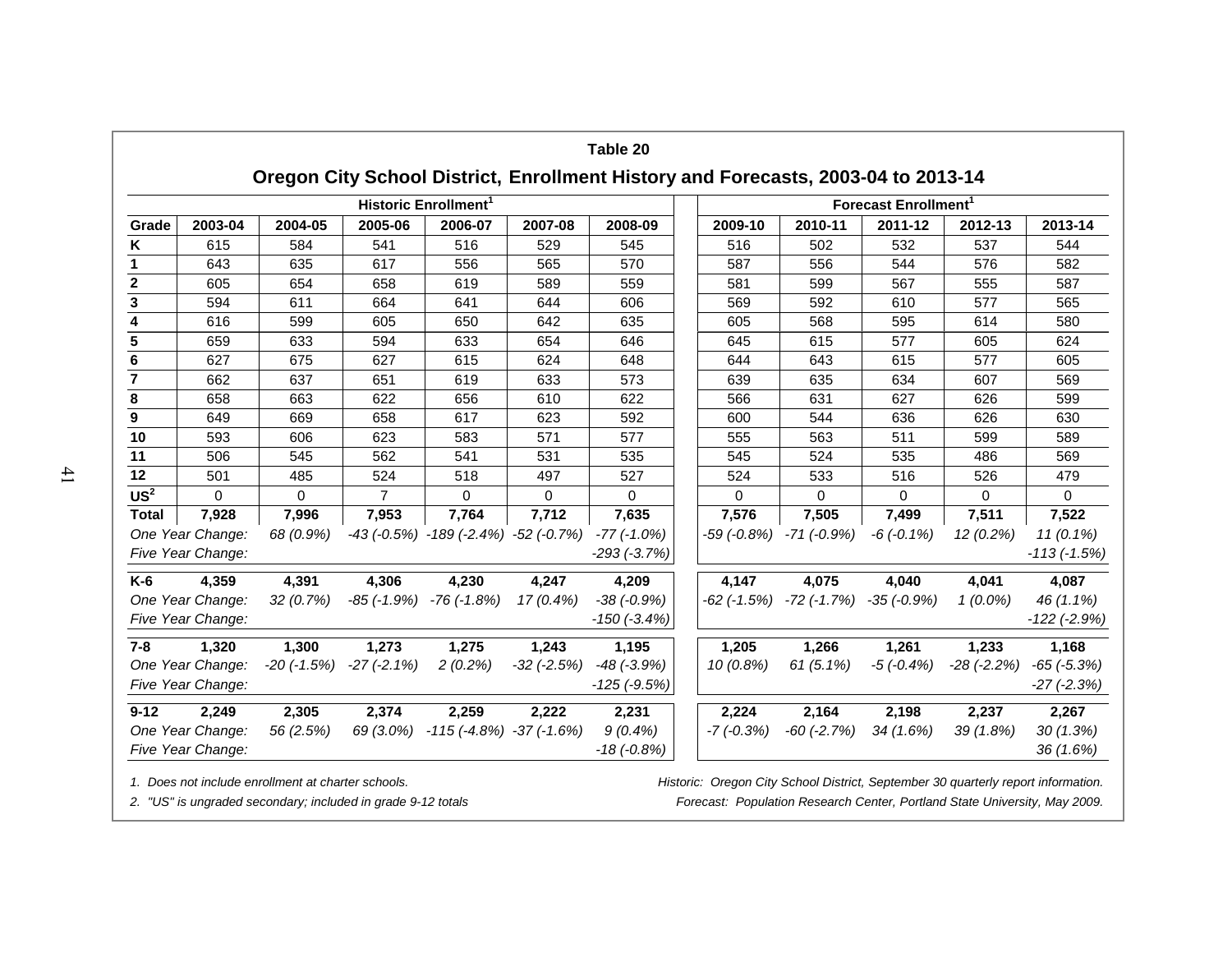#### *Individual School Forecasts*

We prepared forecasts for individual schools under a scenario in which current boundaries and grade configurations remain constant. Program changes, school choice policies, or other decisions about individual schools and the students they serve could impact enrollment in ways that these forecasts do not anticipate. For example, the pending closure of Park Place Elementary in Summer 2009 will result in enrollment increases at Holcomb and Redland. The individual school forecasts depict what future enrollments might be if today's facilities, programs, and boundaries were unchanged.

The methodology for the individual school forecasts relies on unique sets of grade progression rates for each school and the ratio of kindergarten enrollment to lagged births within the school's attendance area. New kindergarten classes are based on the number of births and a ratio that incorporates the expected level of migration between birth and age five as well as the public school "capture" rate. Subsequent grades are forecast using GPRs based initially on recent rates and adjusted based on expected levels of housing growth. The final forecasts for individual schools are controlled to match the districtwide forecasts.

Among the District's elementary schools, enrollment increase between 2008-09 and 2013-14 is forecast at Holcomb (38 students, or eight percent). The 2013-14 enrollments at Beavercreek, Gaffney Lane, Jennings Lodge, John McLoughlin, and Mt. Pleasant are forecast to be very close to the 2008-09 enrollments, while enrollment declines of 18 to 55 students are forecast at Candy Lane, King, Park Place, and Redland.

Although migration can contribute to enrollment gains at the secondary level as well as the elementary level, enrollment changes at Gardiner, Ogden, and OCHS depend largely on the size of the classes moving up from feeder schools. Both Gardiner and Ogden are expected to grow in the next few years, with Gardner reaching a peak of 607 students in 2010-11 and Ogden reaching a peak of 676 in 2011-12. Oregon City High School is expected to lose about 70 students over the next two years, and then grow by 30 to 40 students each year in 2011-12, 2012-13, and 2013-14.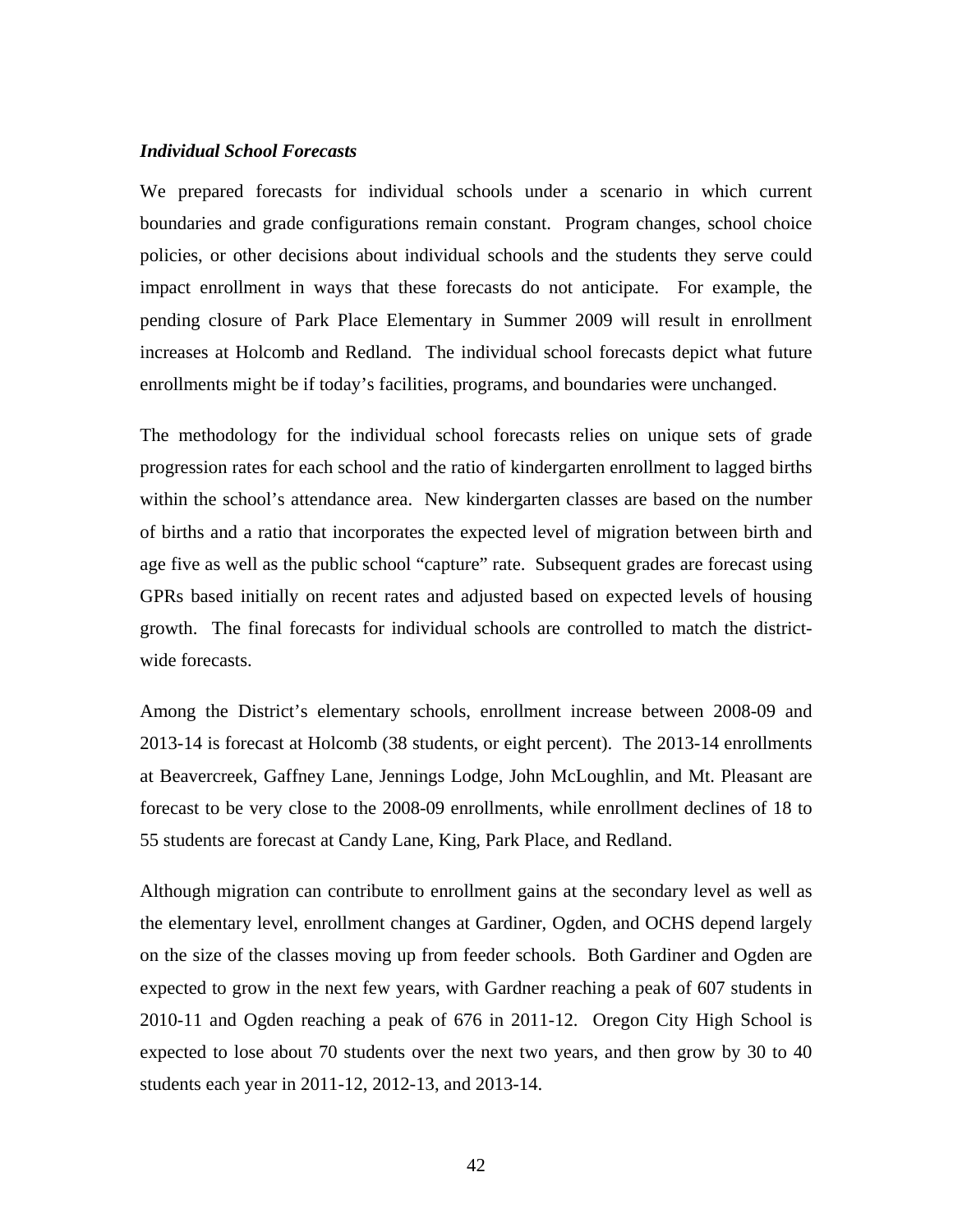The timing of future large scale development planned in areas added to the urban growth boundary in 2002 is uncertain at this time due to the shift in demand for housing as well as the November 2008 defeat of annexations in both the Park Place and Beavercreek Road areas. Concept plans have been prepared for these areas but the City acknowledges that "these are long term-plans which plan for land in the far future and are not expected to be fully implemented for a few decades."<sup>9</sup> The Park Place Concept Plan adopted by the City Commission in April, 2008 includes "two distinct mixed use neighborhoods … that accommodate 1,459 new dwelling units" and may result in approximately 350 elementary school students, 150 middle school students, and 150 high school students over the next five to 20 years.<sup>10</sup> The Beavercreek Road Concept Plan adopted by the City Commission in September, 2008 includes mostly employment land, but has capacity for 1,023 new housing units in its residential areas.<sup>11</sup>

Under the 2009-10 school boundary configurations, future residential development in the Park Place Concept Plan would be in the Redland Elementary and Ogden Middle School attendance areas, and future residential development in the Beavercreek Road Concept Plan would be in the Beavercreek Elementary and Ogden Middle School attendance areas. Large scale development is not expected to occur within the five year horizon of these forecasts, so the plans do not impact the district-wide or individual school forecasts.

Table 21 on the next page presents the enrollment forecasts for each school, grouped by school level. Profiles in the Appendix for each school include enrollment history and forecasts, school capacities, and housing development information for the school's attendance area.

\_\_\_\_\_\_\_\_\_\_\_\_\_\_\_\_\_\_\_\_\_\_\_\_\_\_

<sup>&</sup>lt;sup>9</sup>From planning FAQ at http://www.orcity.org/planning/frequently-asked-questions.

 $F_{\text{I}}^{\text{10}}$ City of Oregon City, Park Place Concept plan, March, 2008. 11City of Oregon City, Beavercreek Road Concept plan, August, 2008.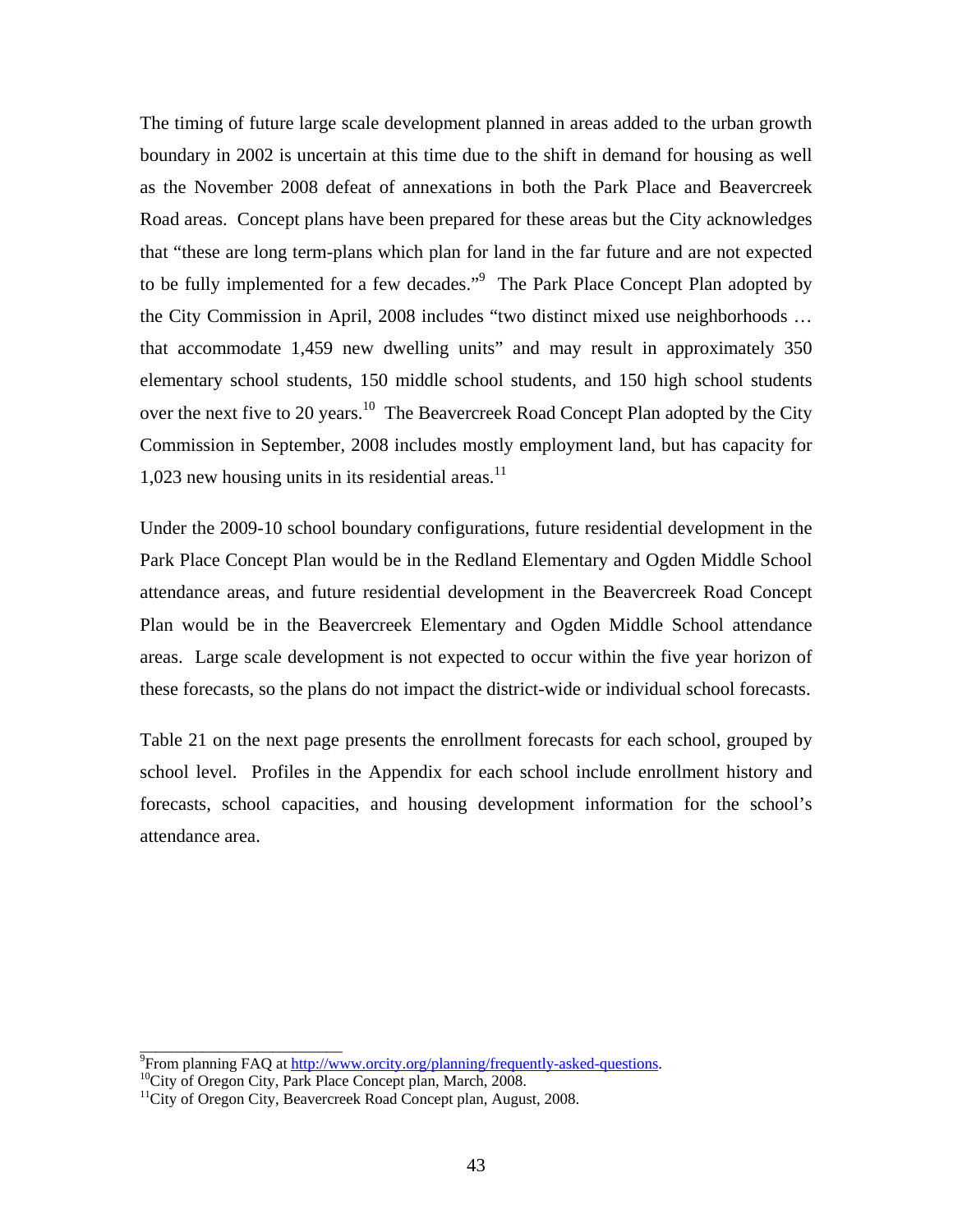|                                   | <b>Actual</b> | Forecast |         |         |         |         |               | Change<br>2008-09 to 2013-14 |
|-----------------------------------|---------------|----------|---------|---------|---------|---------|---------------|------------------------------|
| <b>School</b>                     | 2008-09       | 2009-10  | 2010-11 | 2011-12 | 2012-13 | 2013-14 | <b>Number</b> | <b>Percent</b>               |
| <b>Beavercreek Elementary</b>     | 462           | 471      | 457     | 454     | 454     | 471     | 9             | 1.9%                         |
| Candy Lane Elementary (3rd-6th)   | 267           | 262      | 261     | 260     | 264     | 249     | $-18$         | $-6.7%$                      |
| <b>Gaffney Lane Elementary</b>    | 574           | 564      | 564     | 564     | 545     | 565     | -9            | $-1.6%$                      |
| <b>Holcomb Elementary</b>         | 487           | 503      | 501     | 508     | 521     | 525     | 38            | 7.8%                         |
| Jennings Lodge Elementary (K-3rd) | 293           | 283      | 278     | 276     | 280     | 291     | $-2$          | $-0.7%$                      |
| John McLoughlin Elementary        | 591           | 580      | 567     | 565     | 574     | 580     | $-11$         | $-1.9%$                      |
| King Elementary                   | 406           | 390      | 375     | 369     | 362     | 366     | $-40$         | $-9.9%$                      |
| Mt. Pleasant Elementary           | 395           | 392      | 388     | 391     | 396     | 387     | -8            | $-2.0%$                      |
| Park Place Elementary*            | 268           | 254      | 251     | 241     | 238     | 242     | $-26$         | $-9.7%$                      |
| <b>Redland Elementary</b>         | 466           | 448      | 433     | 412     | 407     | 411     | $-55$         | $-11.8%$                     |
| Gardiner Middle School            | 557           | 573      | 607     | 585     | 580     | 558     | 1             | 0.2%                         |
| Ogden Middle School               | 638           | 632      | 659     | 676     | 653     | 610     | $-28$         | $-4.4%$                      |
| Oregon City High School           | 2,231         | 2,224    | 2,164   | 2,198   | 2,237   | 2,267   | 36            | 1.6%                         |
| <b>District Totals</b>            | 7,635         | 7,576    | 7,505   | 7,499   | 7,511   | 7,522   | $-113$        | $-1.5%$                      |

*Forecast: Population Research Center, Portland State University, May 2009.*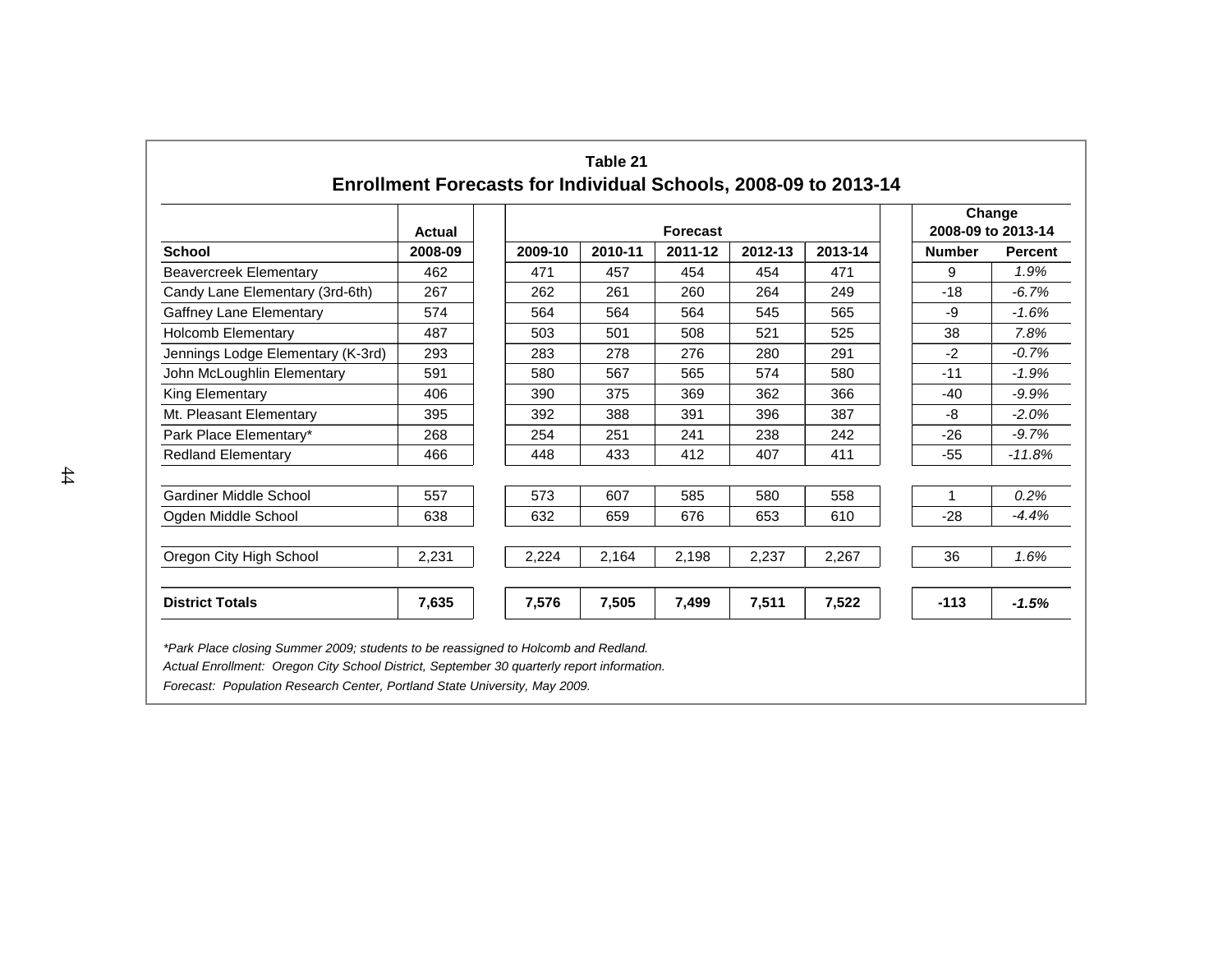### **FORECAST ERROR AND UNCERTAINTY**

By exploring recent population, housing, and enrollment trends in the Oregon City School District, linking these trends and expectations of future demographic change in the forecast models, and producing the enrollment forecasts, we have completed a study that we believe will be useful for a variety of short and mid-range planning needs of the District.

\_\_\_\_\_\_\_\_\_\_\_\_\_\_\_\_\_\_\_\_\_\_\_\_\_\_\_\_\_\_\_\_\_\_\_\_\_\_\_\_\_\_\_\_\_\_\_\_\_\_\_\_\_\_\_\_\_\_\_\_\_\_\_\_\_\_\_\_\_\_\_\_

The forecast includes positive net migration of students, at rates similar to the past five years. The contribution of migration occurs each year in the forecast. In reality, there will be cycles of faster and slower economic and population growth in the future which no forecast will be able to predict, so the year-to-year pattern of actual growth will deviate from the forecast.

Another uncertainty in the forecast involves the entry grades, kindergarten and  $1<sup>st</sup>$  grade. The relationship between births and subsequent kindergarten and  $1<sup>st</sup>$  grade enrollment five to six years later is affected by two factors – the migration of children during the years prior to enrolling in school, and the share of residents enrolling in District schools. Births peaked in 1996 to 1998, and a corresponding peak in kindergarten and  $1<sup>st</sup>$  grade enrollments occurred between 2002 and 2004. Total enrollment in District kindergartens since 2005 has been lower in part due to the downturn in births. If future kindergarten classes are consistently lower than forecast, overall K-12 enrollment may fall short of the forecast. Conversely, if there are unexpected increases in kindergarten, they will influence District enrollment totals for years to come, since students have 13 years to progress through the system.

In general, forecast error varies according to the size of the population being forecast and the length of the forecast horizon. The smaller the population and the longer the forecast period, the larger the error is likely to be. In particular, the school level forecasts depend on assumptions about the distribution of housing and population growth in small areas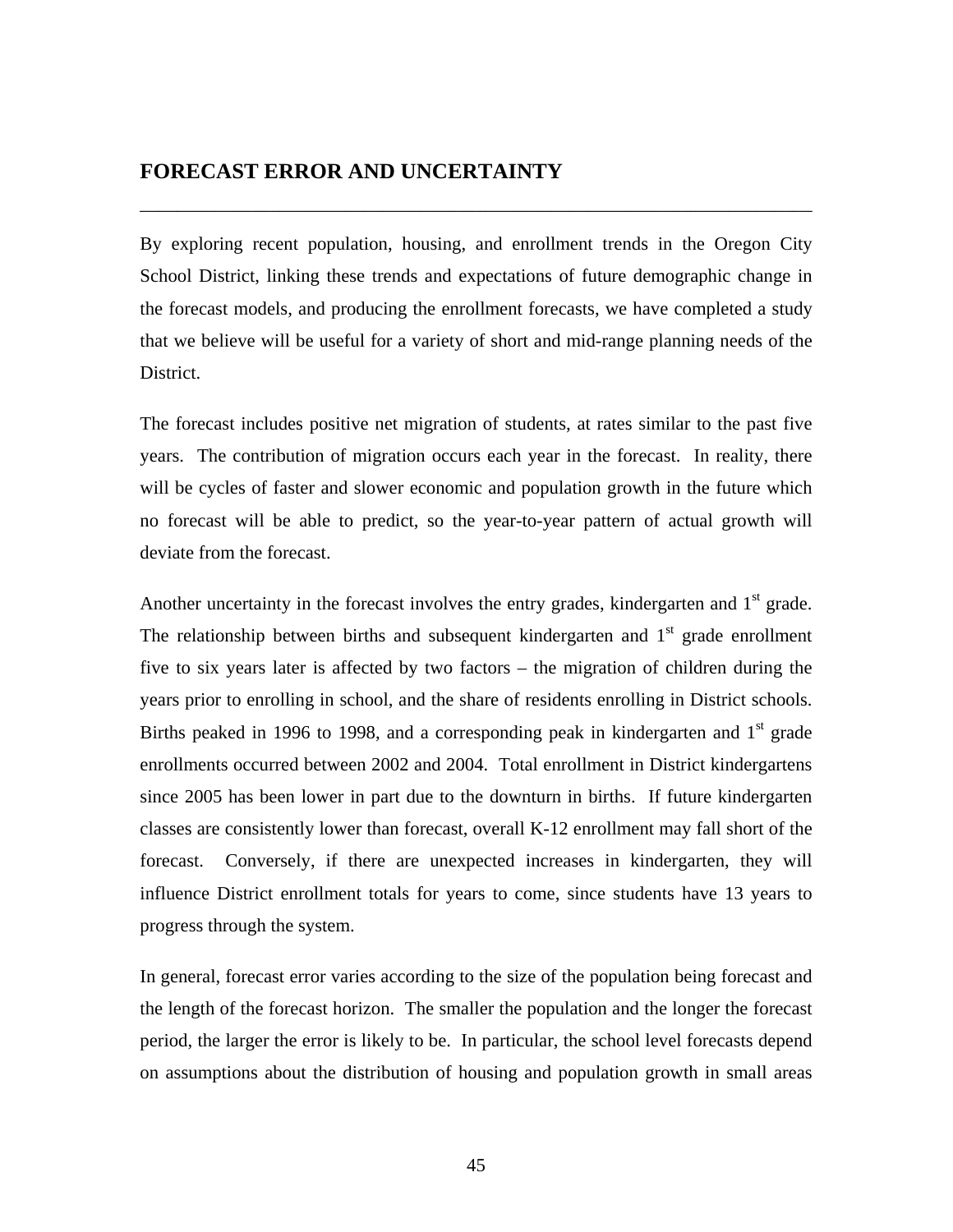within the District over a five year period, so they should be used as only one of many tools in the planning process.

Due to the nature of forecasting, there is no way to estimate a confidence interval as one might for data collected from a survey. The best way to measure potential forecast error is to compare actual enrollments with previous forecasts that were conducted using similar data and methodologies. In Table 22, we compare the actual OCSD enrollment by grade level in Fall 2008 with previous 2008-09 forecasts. Table 23 compares enrollment forecasts for individual schools. The accuracy of the forecasts depends on which numbers are most important to the user. For example, total K-12 enrollment in the District was only 39 students different from what was forecast last year — an error of about five tenths of one percent. Forecasts for individual schools varied from 40 students too low (Beavercreek) to perfect (Mt. Pleasant) to 21 students too high (Redland). As a measure of average error for grade levels and for individual school enrollments, we have included the mean absolute percent error (MAPE) in the tables.

| Table 22<br><b>Fall 2008 Enrollment Compared to Previous Forecasts</b><br><b>By Grade Level</b> |               |       |                                |         |       |                                |         |
|-------------------------------------------------------------------------------------------------|---------------|-------|--------------------------------|---------|-------|--------------------------------|---------|
|                                                                                                 |               |       | One year forecast <sup>1</sup> |         |       | Two year forecast <sup>2</sup> |         |
| Grade                                                                                           | <b>Actual</b> | Fcst. | Diff.                          | Error   | Fcst. | Diff.                          | Error   |
| K                                                                                               | 545           | 533   | $-12$                          | $-2.2%$ | 552   | $\overline{7}$                 | 1.3%    |
| 1                                                                                               | 570           | 556   | $-14$                          | $-2.5%$ | 558   | $-12$                          | $-2.1%$ |
| $\overline{\mathbf{c}}$                                                                         | 559           | 578   | 19                             | 3.4%    | 564   | 5                              | 0.9%    |
| $\overline{3}$                                                                                  | 606           | 599   | -7                             | $-1.2%$ | 580   | $-26$                          | $-4.3%$ |
| $\overline{\mathbf{4}}$                                                                         | 635           | 646   | 11                             | 1.7%    | 627   | -8                             | $-1.3%$ |
| $\overline{\overline{5}}$                                                                       | 646           | 656   | 10                             | 1.5%    | 652   | 6                              | 0.9%    |
| $\overline{6}$                                                                                  | 648           | 658   | 10                             | 1.5%    | 671   | 23                             | 3.5%    |
| $\overline{7}$                                                                                  | 573           | 627   | 54                             | 9.4%    | 635   | 62                             | 10.8%   |
| 8                                                                                               | 622           | 628   | 6                              | 1.0%    | 603   | $-19$                          | $-3.1%$ |
| 9                                                                                               | 592           | 592   | $\Omega$                       | $0.0\%$ | 610   | 18                             | 3.0%    |
| 10                                                                                              | 577           | 578   | 1                              | 0.2%    | 580   | 3                              | 0.5%    |
| 11                                                                                              | 535           | 511   | $-24$                          | $-4.5%$ | 512   | $-23$                          | $-4.3%$ |
| 12                                                                                              | 527           | 512   | $-15$                          | $-2.8%$ | 510   | $-17$                          | $-3.2%$ |
| <b>Total</b>                                                                                    | 7,635         | 7,674 | 39                             | 0.5%    | 7,654 | 19                             | 0.2%    |
| MAPE <sup>3</sup>                                                                               |               |       |                                | 2.5%    |       |                                | 3.0%    |

*1. Forecast for 2008-09 by PSU-PRC, baseline 2007-08 enrollment, March 2008*

*2. Forecast for 2008-09 by PSU-PRC, baseline 2006-07 enrollment, April 2007*

*3. Mean absolute percent error for individual grades K-12.*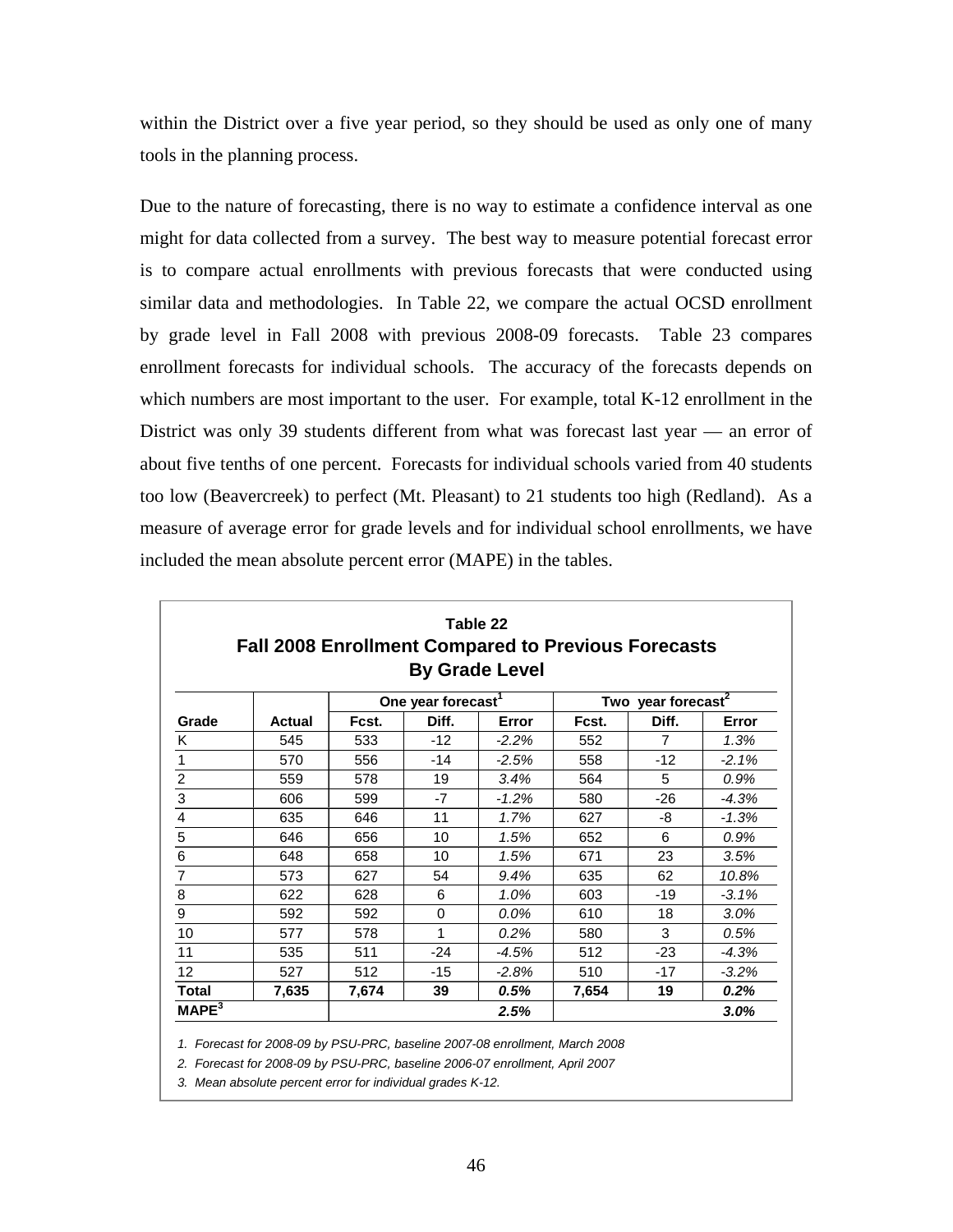|                       |               |       | Table 23                       |                                                                                           |       |                                |          |
|-----------------------|---------------|-------|--------------------------------|-------------------------------------------------------------------------------------------|-------|--------------------------------|----------|
|                       |               |       |                                | <b>Fall 2008 Enrollment Compared to Previous Forecasts</b><br><b>By Individual School</b> |       |                                |          |
|                       |               |       | One year forecast <sup>1</sup> |                                                                                           |       | Two year forecast <sup>2</sup> |          |
| <b>School</b>         | <b>Actual</b> | Fcst. | Diff.                          | Error                                                                                     | Fcst. | Diff.                          | Error    |
| <b>Beavercreek</b>    | 462           | 422   | $-40$                          | $-8.7\%$                                                                                  | 505   | 43                             | 9.3%     |
| Candy Lane (3rd-      | 267           | 256   | $-11$                          | $-4.1%$                                                                                   | 245   | $-22$                          | $-8.2%$  |
| Gaffney Lane          | 574           | 585   | 11                             | 1.9%                                                                                      | 602   | 28                             | 4.9%     |
| Holcomb               | 487           | 473   | $-14$                          | $-2.9%$                                                                                   | 427   | $-60$                          | $-12.3%$ |
| Jennings Lodge (I     | 293           | 313   | 20                             | 6.8%                                                                                      | 287   | -6                             | $-2.0%$  |
| John McLoughlin       | 591           | 582   | -9                             | $-1.5%$                                                                                   | 621   | 30                             | 5.1%     |
| King                  | 406           | 426   | 20                             | 4.9%                                                                                      | 382   | $-24$                          | $-5.9%$  |
| Mt. Pleasant          | 395           | 395   | $\Omega$                       | 0.0%                                                                                      | 389   | -6                             | $-1.5%$  |
| Park Place            | 268           | 287   | 19                             | 7.1%                                                                                      | 246   | $-22$                          | $-8.2%$  |
| Redland               | 466           | 487   | 21                             | 4.5%                                                                                      | 500   | 34                             | 7.3%     |
| <b>Elementaries</b>   | 4,209         | 4,226 | 17                             | 0.4%                                                                                      | 4.204 | -5                             | $-0.1%$  |
| Gardiner              | 557           | 588   | 31                             | 5.6%                                                                                      | 595   | 38                             | 6.8%     |
| Ogden                 | 638           | 667   | 29                             | 4.5%                                                                                      | 643   | 5                              | 0.8%     |
| <b>Middle Schools</b> | 1,195         | 1,255 | 60                             | 5.0%                                                                                      | 1,238 | 43                             | 3.6%     |
| Oregon City HS        | 2,231         | 2,193 | $-38$                          | $-1.7%$                                                                                   | 2,212 | $-19$                          | $-0.9%$  |
| <b>District</b>       | 7,635         | 7,674 | 39                             | 0.5%                                                                                      | 7,654 | 19                             | 0.2%     |
| MAPE <sup>3</sup>     |               |       |                                | 4.2%                                                                                      |       |                                | 5.6%     |

*1. Forecast for 2008-09 by PSU-PRC, baseline 2007-08 enrollment, March 2008*

*2. Forecast for 2008-09 by PSU-PRC, baseline 2006-07 enrollment, April 2007*

*3. Mean absolute percent error for individual schools.*

Because of the uncertainties of forecasts described in this section, it is important to monitor the results and update the forecast as new information becomes available. New information may be school enrollment data, new census data, proposals for major new housing development, or land use changes that may result in housing or economic growth that differs significantly from recent and current trends.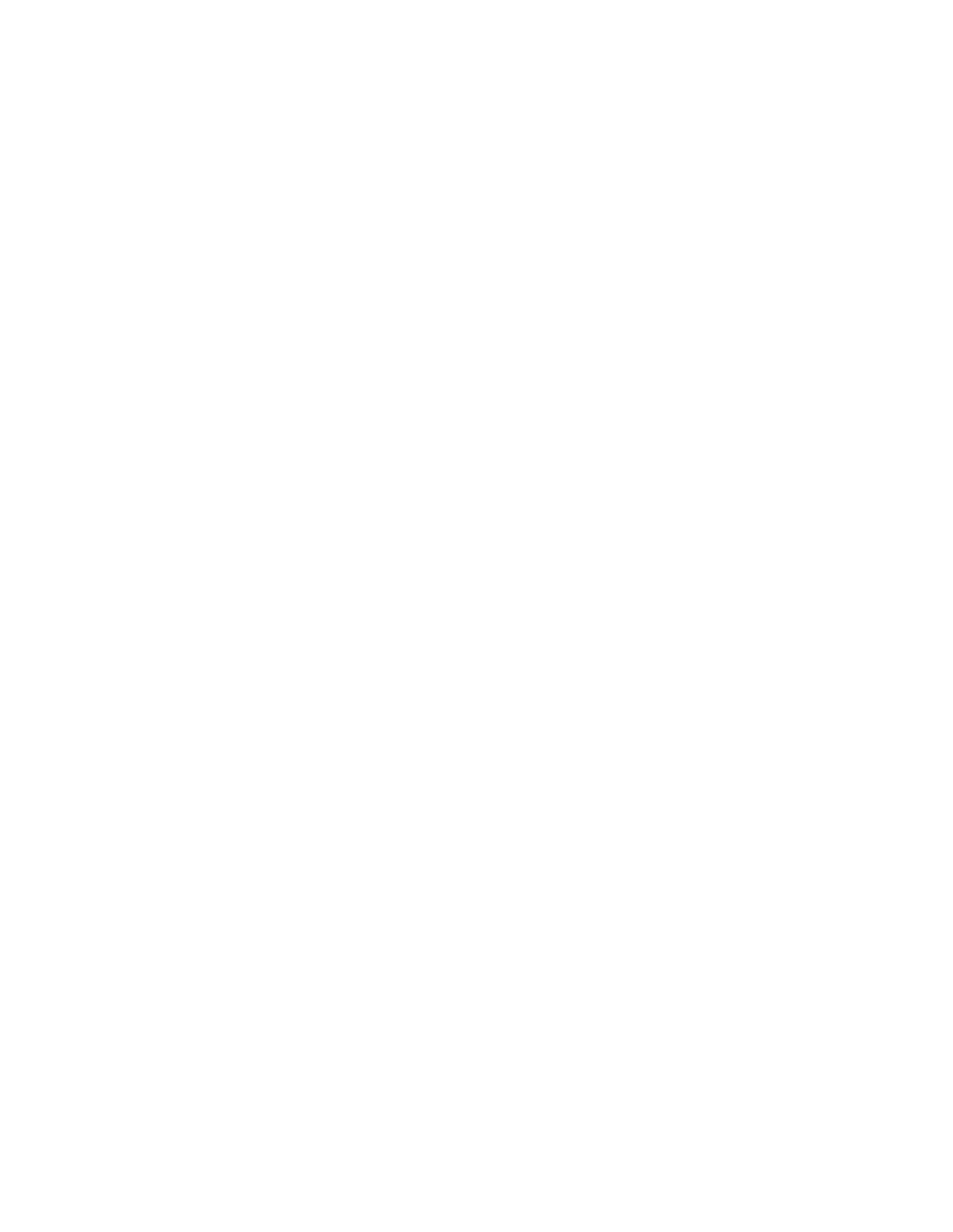### **APPENDIX**

### **POPULATION, HOUSING, AND ENROLLMENT PROFILES FOR INDIVIDUAL SCHOOLS**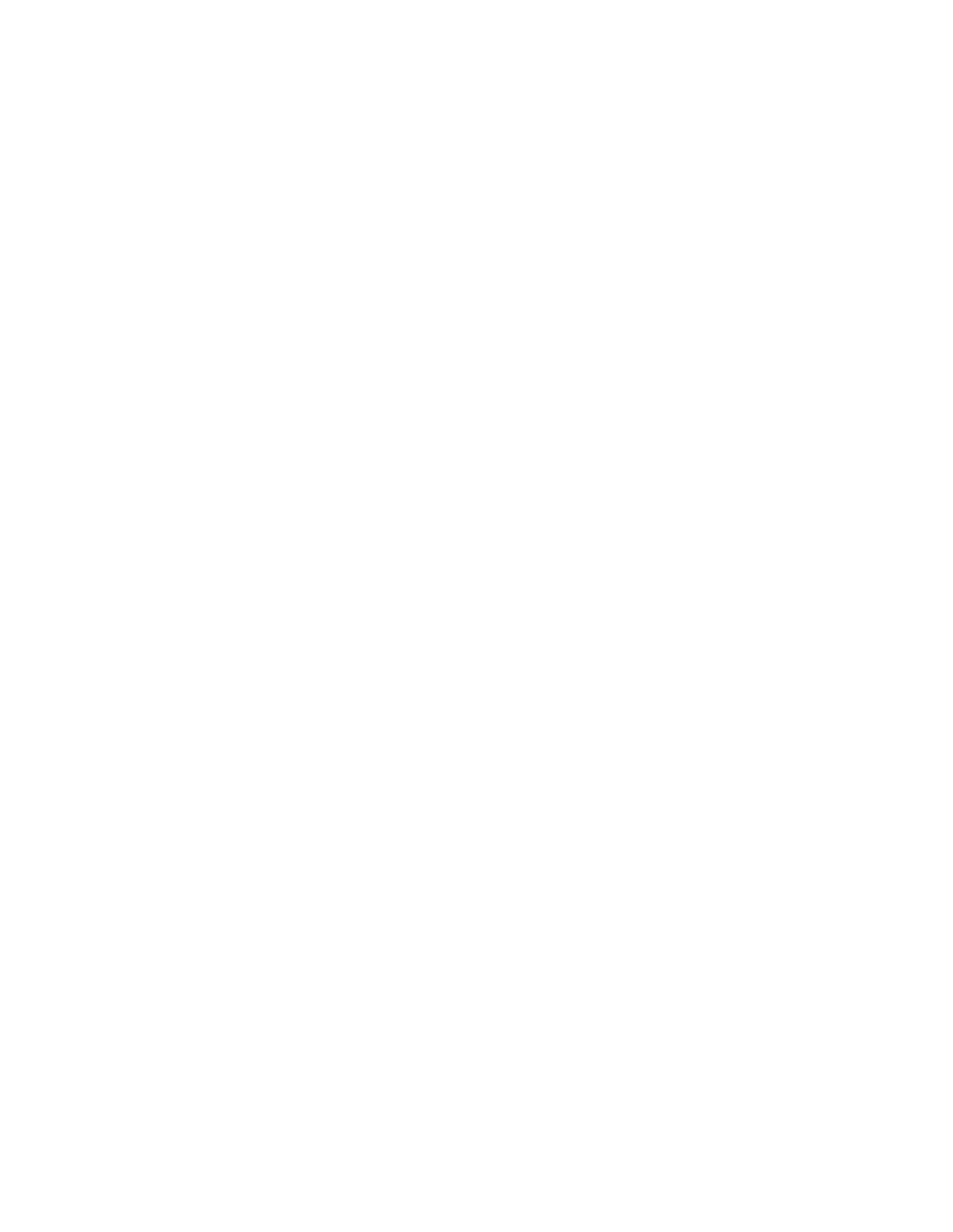

# **Beavercreek Elementary School -- Population, Housing, and Enrollment Profile**

*Note: Preferred capacity employs a standard classroom multiplier of 25 students. Maximum capacity uses a standard classroom multiplier of 30. Adjustments are made for special education where needed.*

**Enrollment History and Forecast**

| s      |                |                         |         | <b>History</b> |         | <b>Forecast</b> |
|--------|----------------|-------------------------|---------|----------------|---------|-----------------|
|        | '90-'00 Change |                         | 1998-99 | 2003-04        | 2008-09 | 2013-14         |
| Number | <b>Percent</b> | Total enrollment        | 491     | 474            | 462     | 471             |
| 2,038  | 52%            | <b>Five Year Change</b> |         | $-17$          | -12     |                 |

#### **New Housing Development**

391459Number of single family units built 2000 to 2007  $^1$ :

Potential housing units in developments approved 2005 to 2008  $^2$ :

*1. Based on Clackamas County tax lot attribute data, January 2009.*

*2. Based on land use applications submitted 2005-2008. These homes may have already been completed, are now under construction, or have yet to be built.*

# $\sum_{i=1}^{n}$

**1990 and 2000 Census Data***2008-09 attendance area boundaries*

|                         |       |       |               | '90-'00 Change |                         | 1998-99                        | 2003-04 | 2008- |
|-------------------------|-------|-------|---------------|----------------|-------------------------|--------------------------------|---------|-------|
|                         | 1990  | 2000  | <b>Number</b> | <b>Percent</b> | Total enrollment        | 491                            | 474     | 462   |
| <b>Total Population</b> | 3,942 | 5.980 | 2,038         | 52%            | <b>Five Year Change</b> |                                | $-17$   | $-12$ |
| Population Under Age 5  | 285   | 437   | 152           | 53%            |                         |                                |         |       |
| Population Age 5 to 17  | 850   | 1.197 | 347           | 41%            |                         |                                |         |       |
| Housing Units           | .322  | 2,188 | 866           | 66%            |                         |                                |         |       |
| <b>Households</b>       | ,290  | 2,081 | 791           | 61%            |                         |                                |         |       |
| with children under 18  | 586   | 849   | 263           | 45%            |                         | <b>New Housing Development</b> |         |       |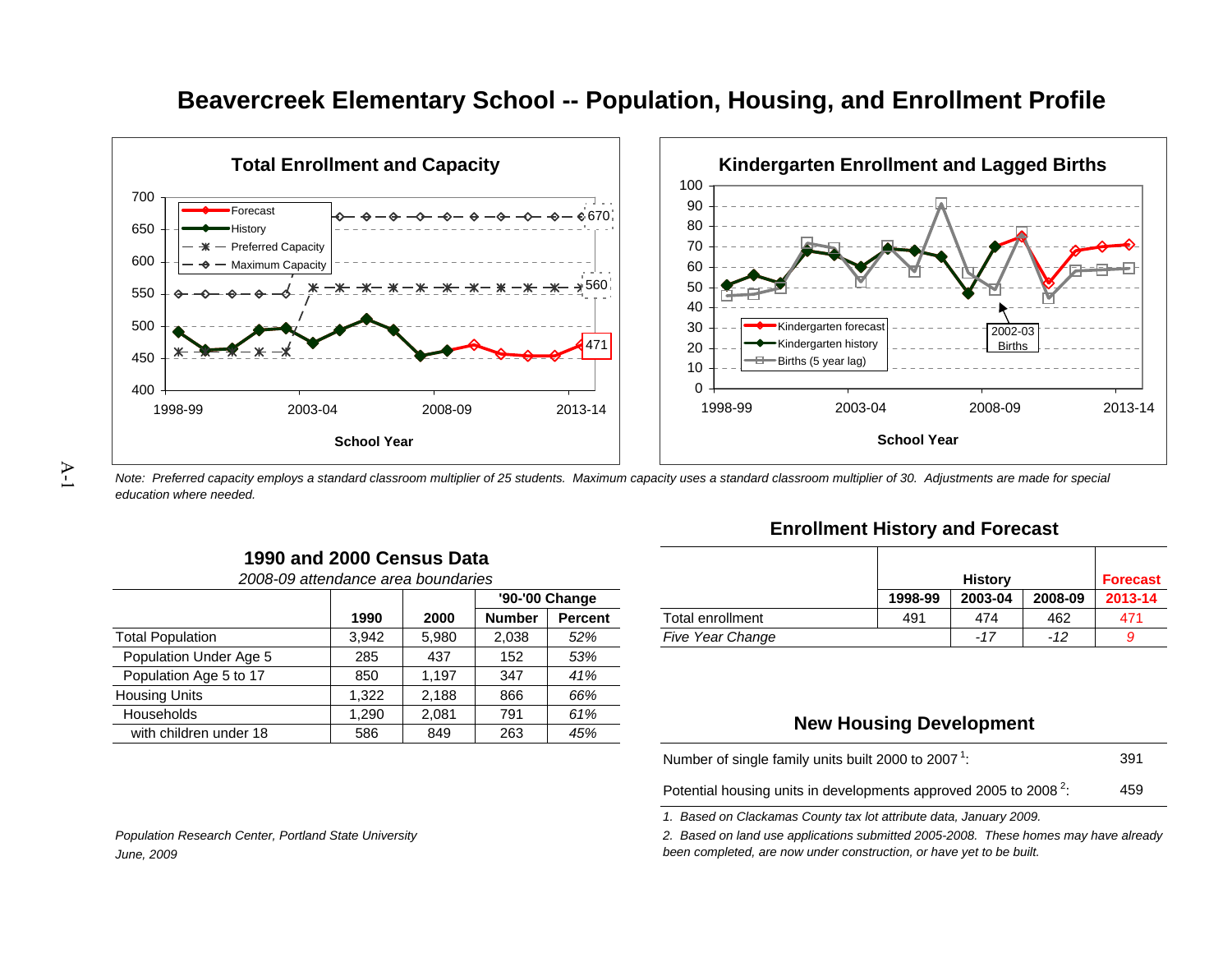# **Candy Lane Elementary School -- Population, Housing, and Enrollment Profile**



*Note: Preferred Capacity employs a standard classroom multiplier of 25 students. Maximum Capacity uses a standard classroom multiplier of 30. Adjustments are made for special education as needed.*

| 2008-09 attendance area boundaries |       |       |               |                |                                                                                 |                                | <b>History</b> |         | <b>Forec</b> |
|------------------------------------|-------|-------|---------------|----------------|---------------------------------------------------------------------------------|--------------------------------|----------------|---------|--------------|
|                                    |       |       |               | '90-'00 Change |                                                                                 | 1998-99                        | 2003-04        | 2008-09 | $2013 -$     |
|                                    | 1990  | 2000  | <b>Number</b> | <b>Percent</b> | Total enrollment                                                                | 230                            | 256            | 267     | 249          |
| <b>Total Population</b>            | 4,357 | 5.194 | 837           | 19%            | <b>Five Year Change</b>                                                         |                                | 26             | 11      | -18          |
| Population Under Age 5             | 352   | 393   | 41            | 12%            |                                                                                 |                                |                |         |              |
| Population Age 5 to 17             | 826   | 978   | 152           | 18%            | Note: In 2002, a special education class moved from Candy Lane to Gaffney Lane. |                                |                |         |              |
| <b>Housing Units</b>               | .681  | 2.166 | 485           | 29%            |                                                                                 |                                |                |         |              |
| Households                         | .630  | 2.065 | 435           | 27%            |                                                                                 |                                |                |         |              |
| with children under 18             | 671   | 730   | 59            | 9%             |                                                                                 | <b>New Housing Development</b> |                |         |              |

**1990 and 2000 Census Data**

#### **Enrollment History and Forecast**

| s      |                |                         |         | <b>History</b> |         | Forecast |
|--------|----------------|-------------------------|---------|----------------|---------|----------|
|        | '90-'00 Change |                         | 1998-99 | 2003-04        | 2008-09 | 2013-14  |
| Number | <b>Percent</b> | Total enrollment        | 230     | 256            | 267     | 249      |
| 837    | 19%            | <b>Five Year Change</b> |         | 26             | 11      | $-18$    |

#### **New Housing Development**

| Number of single family units built 2000 to 2007 <sup>1</sup> :              | 203 |
|------------------------------------------------------------------------------|-----|
| Potential housing units in developments approved 2005 to 2008 <sup>2</sup> . | 72  |

Potential housing units in developments approved 2005 to 2008  $^2$ :

*1. Based on Clackamas County tax lot attribute data, January 2009.*

*2. Based on land use applications submitted 2005-2008. These homes may have already been completed, are now under construction, or have yet to be built.*

*Population Research Center, Portland State University June, 2009*

A-2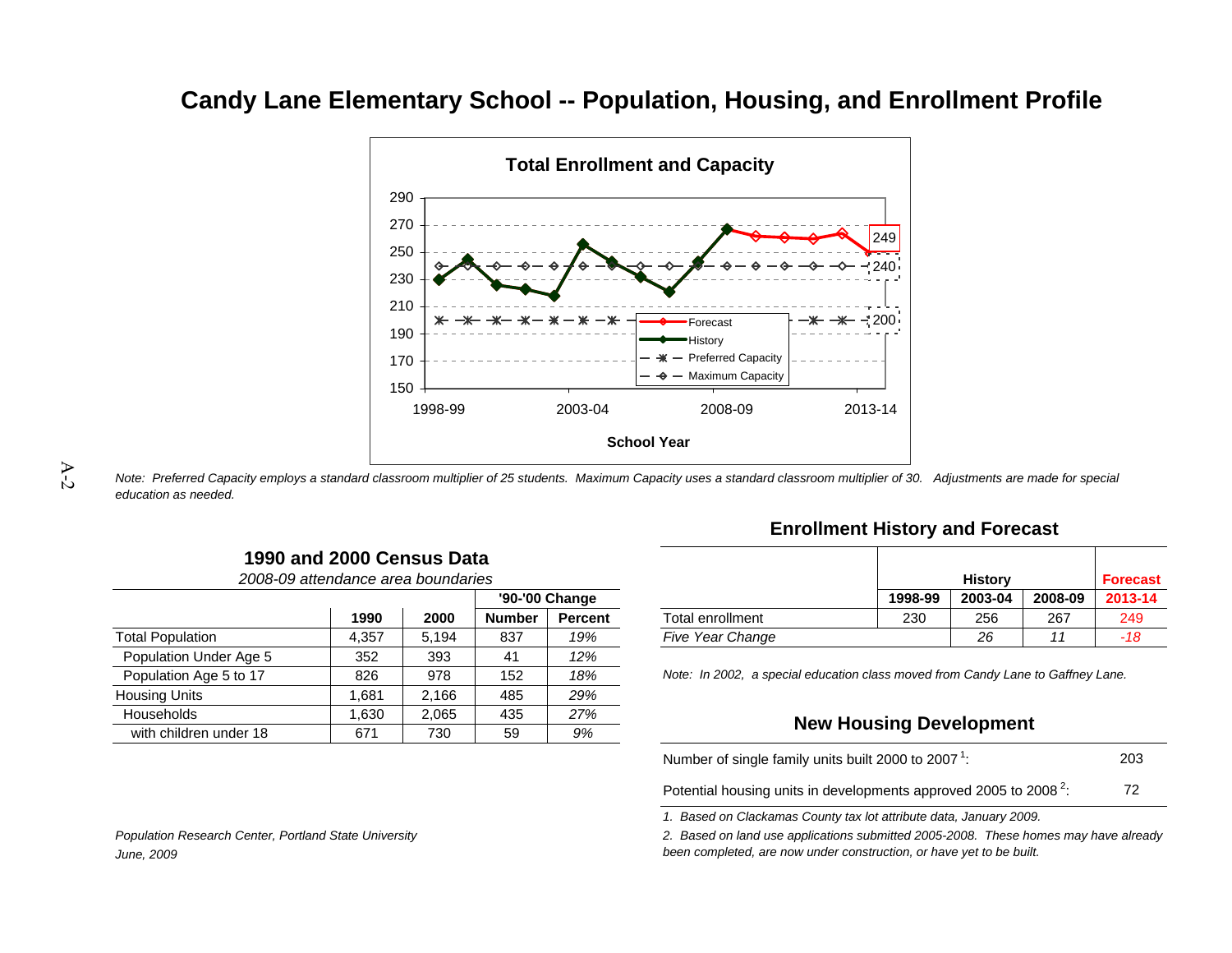

### **Gaffney Lane Elementary School -- Population, Housing, and Enrollment Profile**

*Note: Preferred capacity employs a standard classroom multiplier of 25 students. Maximum capacity uses a standard classroom multiplier of 30. Adjustments are made for special education as needed. \*\* In 2004, a boundary change sent some students to Mount Pleasant.*

| 1990 and 2000 Census Data          |  |
|------------------------------------|--|
| 2008-09 attendance area boundaries |  |

|                         |       |       |               | '90-'00 Change |                                                                                   | 1998-99                        | 2003-04 | 2008-09 | 2013 |
|-------------------------|-------|-------|---------------|----------------|-----------------------------------------------------------------------------------|--------------------------------|---------|---------|------|
|                         | 1990  | 2000  | <b>Number</b> | <b>Percent</b> | Total enrollment                                                                  | 532                            | 665     | 574     | 56   |
| <b>Total Population</b> | 4,090 | 6.611 | 2.521         | 62%            | <b>Five Year Change</b>                                                           |                                | 133     | -91     | -9   |
| Population Under Age 5  | 309   | 524   | 215           | 70%            | Notes: In 2002, Gaffney Lane added a special education class. In 2004, a boundary |                                |         |         |      |
| Population Age 5 to 17  | 908   | .150  | 242           | 27%            | change sent some students from Gaffney Lane to Mt. Pleasant.                      |                                |         |         |      |
| <b>Housing Units</b>    | .446  | 2.540 | .094          | 76%            |                                                                                   |                                |         |         |      |
| Households              | .418  | 2.329 | 911           | 64%            |                                                                                   | <b>New Housing Development</b> |         |         |      |
| with children under 18  | 629   | 898   | 269           | 43%            |                                                                                   |                                |         |         |      |

#### **Enrollment History and Forecast**

| s      |                |                         |         | <b>History</b> |         | <b>Forecast</b> |
|--------|----------------|-------------------------|---------|----------------|---------|-----------------|
|        | '90-'00 Change |                         | 1998-99 | 2003-04        | 2008-09 | 2013-14         |
| Number | <b>Percent</b> | Total enrollment        | 532     | 665            | 574     | 565             |
| 2,521  | 62%            | <b>Five Year Change</b> |         | 133            | -91     | -9              |

#### **New Housing Development**

| Number of single family units built 2000 to 2007 <sup>1</sup> :              | 277 |
|------------------------------------------------------------------------------|-----|
| Potential housing units in developments approved 2005 to 2008 <sup>2</sup> : | 116 |

*1. Based on Clackamas County tax lot attribute data, January 2009.*

*2. Based on land use applications submitted 2005-2008. These homes may have already* 

*Population Research Center, Portland State University June, 2009*

*been completed, are now under construction, or have yet to be built.*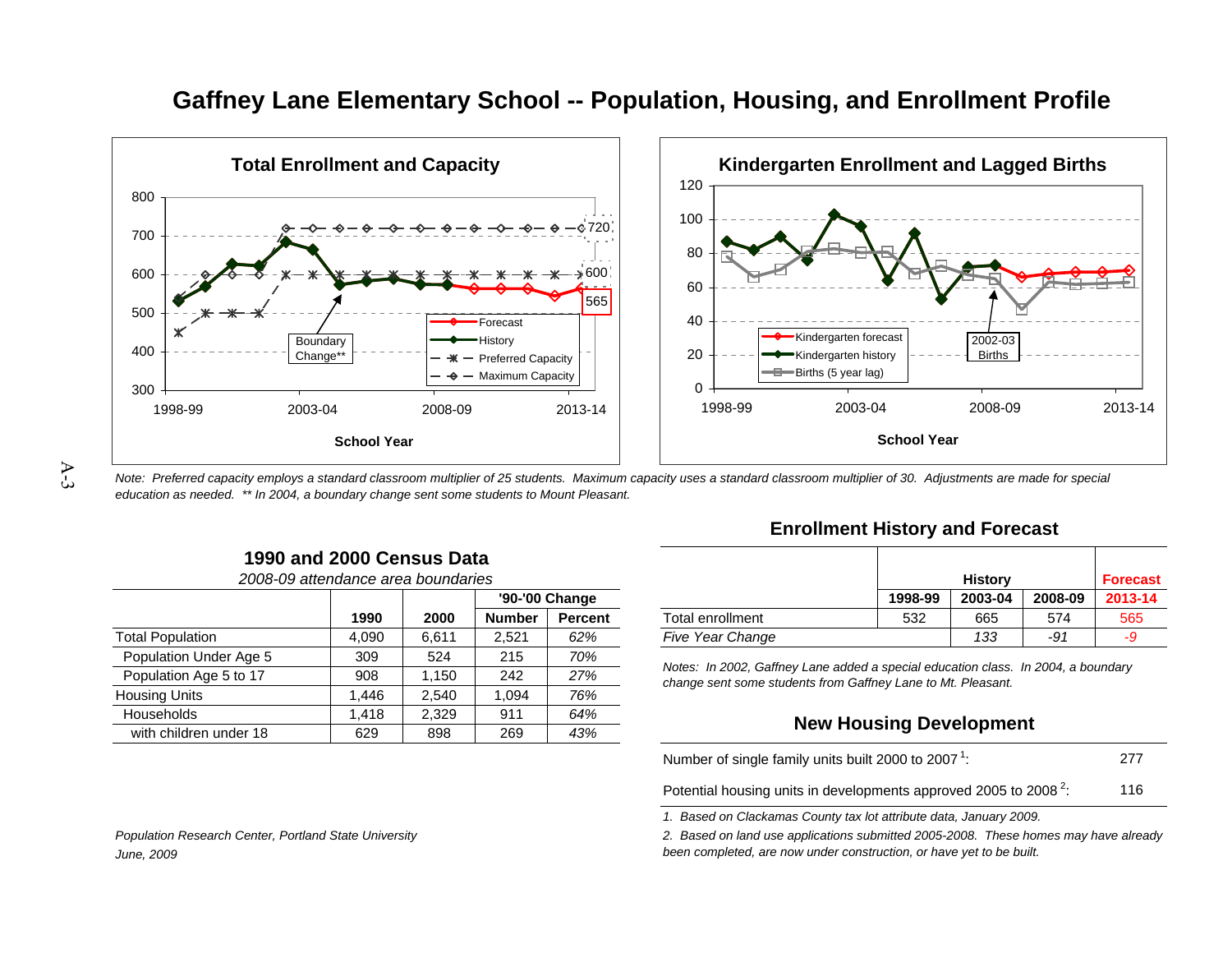

### **Holcomb Elementary School -- Population, Housing, and Enrollment Profile**

*Note: Preferred capacity employs a standard classroom multiplier of 25 students. Maximum capacity uses a standard classroom multiplier of 30. Adjustments are made for special education as needed. Additional students from Park Place Elementary closure have not been added to the forecasts.*

| 1990 and 2000 Census Data          |  |  |
|------------------------------------|--|--|
| 2008-09 attendance area boundaries |  |  |

|                         |        |       |               |                |                         |                                | .       |         | .    |
|-------------------------|--------|-------|---------------|----------------|-------------------------|--------------------------------|---------|---------|------|
|                         |        |       |               | '90-'00 Change |                         | 1998-99                        | 2003-04 | 2008-09 | 2013 |
|                         | 1990   | 2000  | <b>Number</b> | <b>Percent</b> | Total enrollment        | 432                            | 416     | 487     | 52   |
| <b>Total Population</b> | 5,594  | 5.803 | 209           | 4%             | <b>Five Year Change</b> |                                | -16     | 71      | 38   |
| Population Under Age 5  | 429    | 367   | $-62$         | $-14%$         |                         |                                |         |         |      |
| Population Age 5 to 17  | 136. ا | 1.077 | -59           | $-5%$          |                         |                                |         |         |      |
| <b>Housing Units</b>    | 2,035  | 2.339 | 304           | 15%            |                         |                                |         |         |      |
| Households              | .971   | 2.200 | 229           | 12%            |                         | <b>New Housing Development</b> |         |         |      |
| with children under 18  | 799    | 775   | $-24$         | $-3%$          |                         |                                |         |         |      |

#### **Enrollment History and Forecast**

| S              |                |                         |         | <b>History</b> |         | <b>Forecast</b> |
|----------------|----------------|-------------------------|---------|----------------|---------|-----------------|
| '90-'00 Change |                |                         | 1998-99 | 2003-04        | 2008-09 | 2013-14         |
| Number         | <b>Percent</b> | Total enrollment        | 432     | 416            | 487     | 525             |
| 209            | 4%             | <b>Five Year Change</b> |         | -16            | 71      | 38              |

#### **New Housing Development**

31874Number of single family units built 2000 to 2007  $^1$ :

Potential housing units in developments approved 2005 to 2008  $^2$ :

*1. Based on Clackamas County tax lot attribute data, January 2009.*

*2. Based on land use applications submitted 2005-2008. These homes may have already been completed, are now under construction, or have yet to be built.*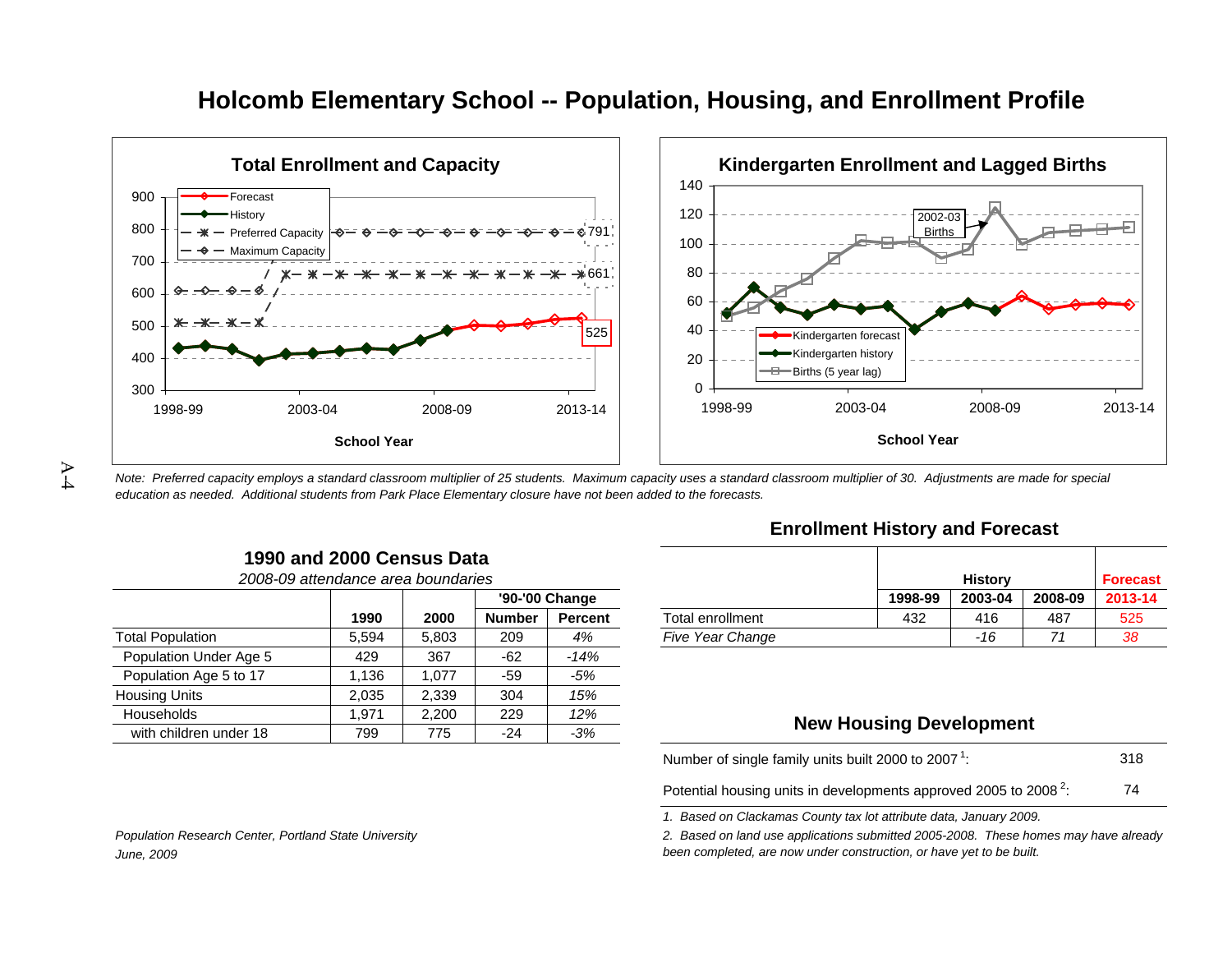

# **Jennings Lodge Elementary School -- Population, Housing, and Enrollment Profile**

A-5

*Note: Preferred capacity employs a standard classroom multiplier of 25 students. Maximum capacity uses a standard classroom multiplier of 30. Adjustments are made for special education as needed.*

| 2008-09 attendance area boundaries |       |       |               |                |                         |                                | <b>History</b> |         | Fore |
|------------------------------------|-------|-------|---------------|----------------|-------------------------|--------------------------------|----------------|---------|------|
|                                    |       |       |               | '90-'00 Change |                         | 1998-99                        | 2003-04        | 2008-09 | 2013 |
|                                    | 1990  | 2000  | <b>Number</b> | Percent        | Total enrollment        | 218                            | 308            | 293     | 29   |
| <b>Total Population</b>            | 4,357 | 5.194 | 837           | 19%            | <b>Five Year Change</b> |                                | 90             | -15     | -2   |
| Population Under Age 5             | 352   | 393   | -41           | 12%            |                         |                                |                |         |      |
| Population Age 5 to 17             | 826   | 978   | 152           | 18%            |                         |                                |                |         |      |
| <b>Housing Units</b>               | .681  | 2.166 | 485           | 29%            |                         |                                |                |         |      |
| <b>Households</b>                  | .630  | 2,065 | 435           | 27%            |                         |                                |                |         |      |
| with children under 18             | 671   | 730   | 59            | 9%             |                         | <b>New Housing Development</b> |                |         |      |

**1990 and 2000 Census Data**

#### **Enrollment History and Forecast**

| s              |                |                         |         | <b>History</b> |         | <b>Forecast</b> |
|----------------|----------------|-------------------------|---------|----------------|---------|-----------------|
| '90-'00 Change |                |                         | 1998-99 | 2003-04        | 2008-09 | 2013-14         |
| Number         | <b>Percent</b> | Total enrollment        | 218     | 308            | 293     | 291             |
| 837            | 19%            | <b>Five Year Change</b> |         | 90             | -15     | -2              |

#### **New Housing Development**

20372Number of single family units built 2000 to 2007  $^1$ :

Potential housing units in developments approved 2005 to 2008  $^2$ :

*1. Based on Clackamas County tax lot attribute data, January 2009.*

*2. Based on land use applications submitted 2005-2008. These homes may have already been completed, are now under construction, or have yet to be built.*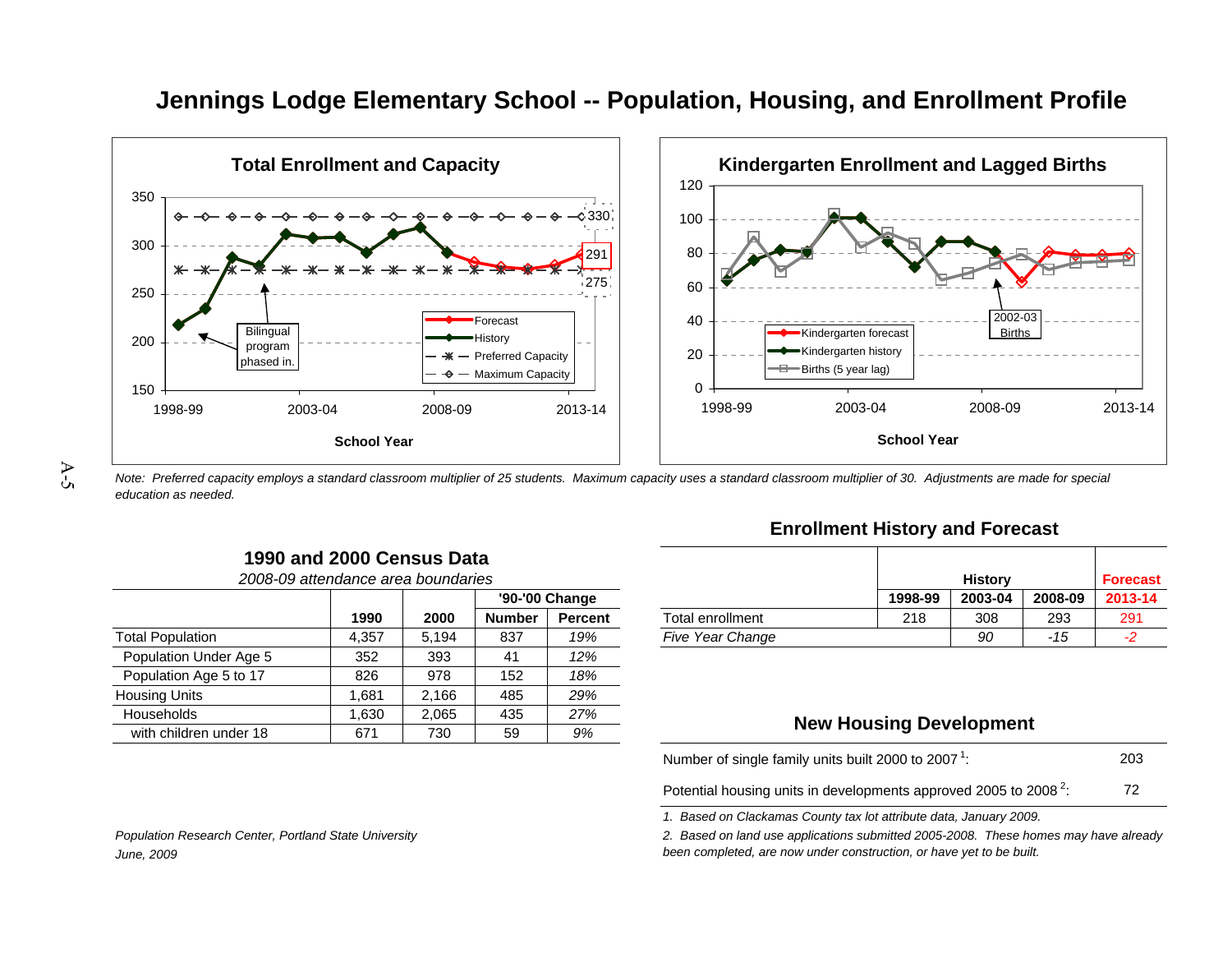

## **John McLoughlin Elementary School -- Population, Housing, and Enrollment Profile**

*Note: Preferred capacity employs a standard classroom multiplier of 25 students. Maximum capacity uses a standard classroom multiplier of 30. Adjustments are made for special education as needed. \*\* In 2004, a boundary change sent some students to King.*

|                         | 2008-09 attendance area boundaries<br>'90-'00 Change<br>2000<br>1990<br><b>Number</b><br>3,308<br>5.492<br>2.184 |       |     |         |                                                                              |                                | <b>History</b> |         | <b>Forec</b> |
|-------------------------|------------------------------------------------------------------------------------------------------------------|-------|-----|---------|------------------------------------------------------------------------------|--------------------------------|----------------|---------|--------------|
|                         |                                                                                                                  |       |     |         |                                                                              | 1998-99                        | 2003-04        | 2008-09 | $2013-$      |
|                         |                                                                                                                  |       |     | Percent | Total enrollment                                                             | 467                            | 595            | 591     | 580          |
| <b>Total Population</b> |                                                                                                                  |       |     | 66%     | <b>Five Year Change</b>                                                      |                                | 128            | -4      | $-11$        |
| Population Under Age 5  | 217                                                                                                              | 385   | 168 | 77%     |                                                                              |                                |                |         |              |
| Population Age 5 to 17  | 770                                                                                                              | .073  | 303 | 39%     | Note: In 2004, a boundary change sent some students from McLoughlin to King. |                                |                |         |              |
| <b>Housing Units</b>    | .117                                                                                                             | 2.025 | 908 | 81%     |                                                                              |                                |                |         |              |
| Households              | .094                                                                                                             | .948  | 854 | 78%     |                                                                              | <b>New Housing Development</b> |                |         |              |
| with children under 18  | 500                                                                                                              | 771   | 271 | 54%     |                                                                              |                                |                |         |              |

**1990 and 2000 Census Data**

#### **Enrollment History and Forecast**

| s              |                |                         |         | <b>History</b>     |     | <b>Forecast</b> |
|----------------|----------------|-------------------------|---------|--------------------|-----|-----------------|
| '90-'00 Change |                |                         | 1998-99 | 2003-04<br>2008-09 |     |                 |
| Number         | <b>Percent</b> | Total enrollment        | 467     | 595                | 591 | 580             |
| 2,184          | 66%            | <b>Five Year Change</b> |         | 128                | -4  | $-11$           |

#### **New Housing Development**

| Number of single family units built 2000 to 2007 <sup>1</sup> :              | 932 |
|------------------------------------------------------------------------------|-----|
| Potential housing units in developments approved 2005 to 2008 <sup>2</sup> . | 323 |

Potential housing units in developments approved 2005 to 2008  $^2$ :

*1. Based on Clackamas County tax lot attribute data, January 2009.*

*2. Based on land use applications submitted 2005-2008. These homes may have already been completed, are now under construction, or have yet to be built.*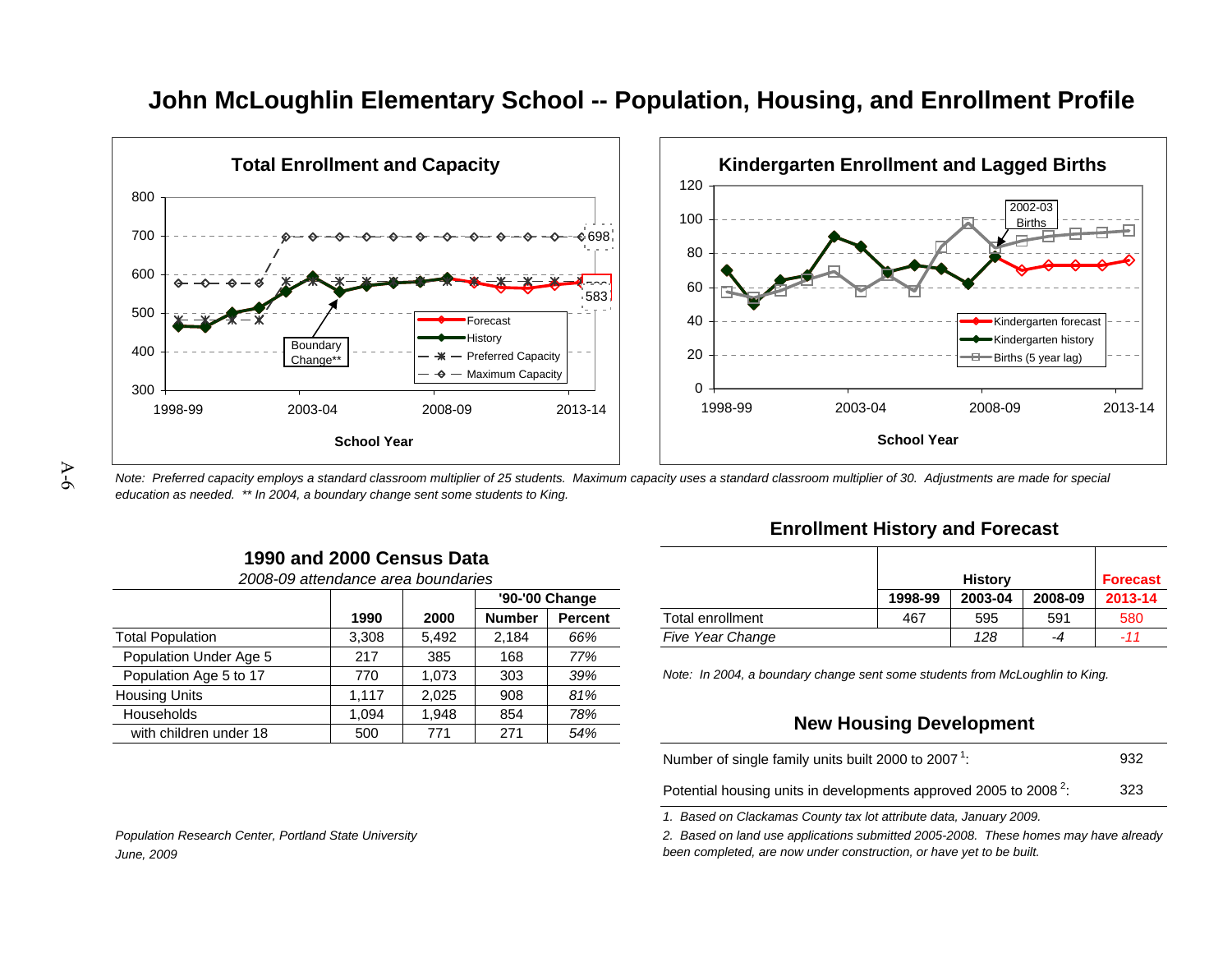



A-7

*Note: Preferred capacity employs a standard classroom multiplier of 25 students. Maximum capacity uses a standard classroom multiplier of 30. Adjustments are made for special education as needed. \*\* In 2004, a boundary change added some students from John McLoughlin.*

| 1990 and 2000 Census Data          |  |
|------------------------------------|--|
| 2008-09 attendance area boundaries |  |

|       |       |               |         | 1998-99                        | 2003-04 | 2008-09 | 2013- |                                                                              |
|-------|-------|---------------|---------|--------------------------------|---------|---------|-------|------------------------------------------------------------------------------|
| 1990  | 2000  | <b>Number</b> | Percent | Total enrollment               | 424     | 380     | 406   | 366                                                                          |
| 4,454 | 4,220 | $-234$        | $-5%$   | <b>Five Year Change</b>        |         | $-44$   | 26    | -40                                                                          |
| 406   | 359   | $-47$         | $-12%$  |                                |         |         |       |                                                                              |
| 853   | 764   | -89           | $-10%$  |                                |         |         |       |                                                                              |
| .768  | .742  | $-26$         | $-1%$   |                                |         |         |       |                                                                              |
| .701  | .653  | $-48$         | $-3%$   | <b>New Housing Development</b> |         |         |       |                                                                              |
| 700   | 619   | -81           | $-12%$  |                                |         |         |       |                                                                              |
|       |       |               |         | '90-'00 Change                 |         |         |       | Note: In 2004, a boundary change sent some students from McLoughlin to King. |

#### **Enrollment History and Forecast**

| s      |                |                         |         | <b>History</b> |         | Forecast |
|--------|----------------|-------------------------|---------|----------------|---------|----------|
|        | '90-'00 Change |                         | 1998-99 | 2003-04        | 2008-09 | 2013-14  |
| Number | <b>Percent</b> | Total enrollment        | 424     | 380            | 406     | 366      |
| $-234$ | -5%            | <b>Five Year Change</b> |         | -44            | 26      | $-40$    |

#### **New Housing Development**

| Number of single family units built 2000 to 2007 <sup>1</sup> :              | 52 |
|------------------------------------------------------------------------------|----|
| Potential housing units in developments approved 2005 to 2008 <sup>2</sup> : | 38 |

*1. Based on Clackamas County tax lot attribute data, January 2009.*

*2. Based on land use applications submitted 2005-2008. These homes may have already been completed, are now under construction, or have yet to be built.*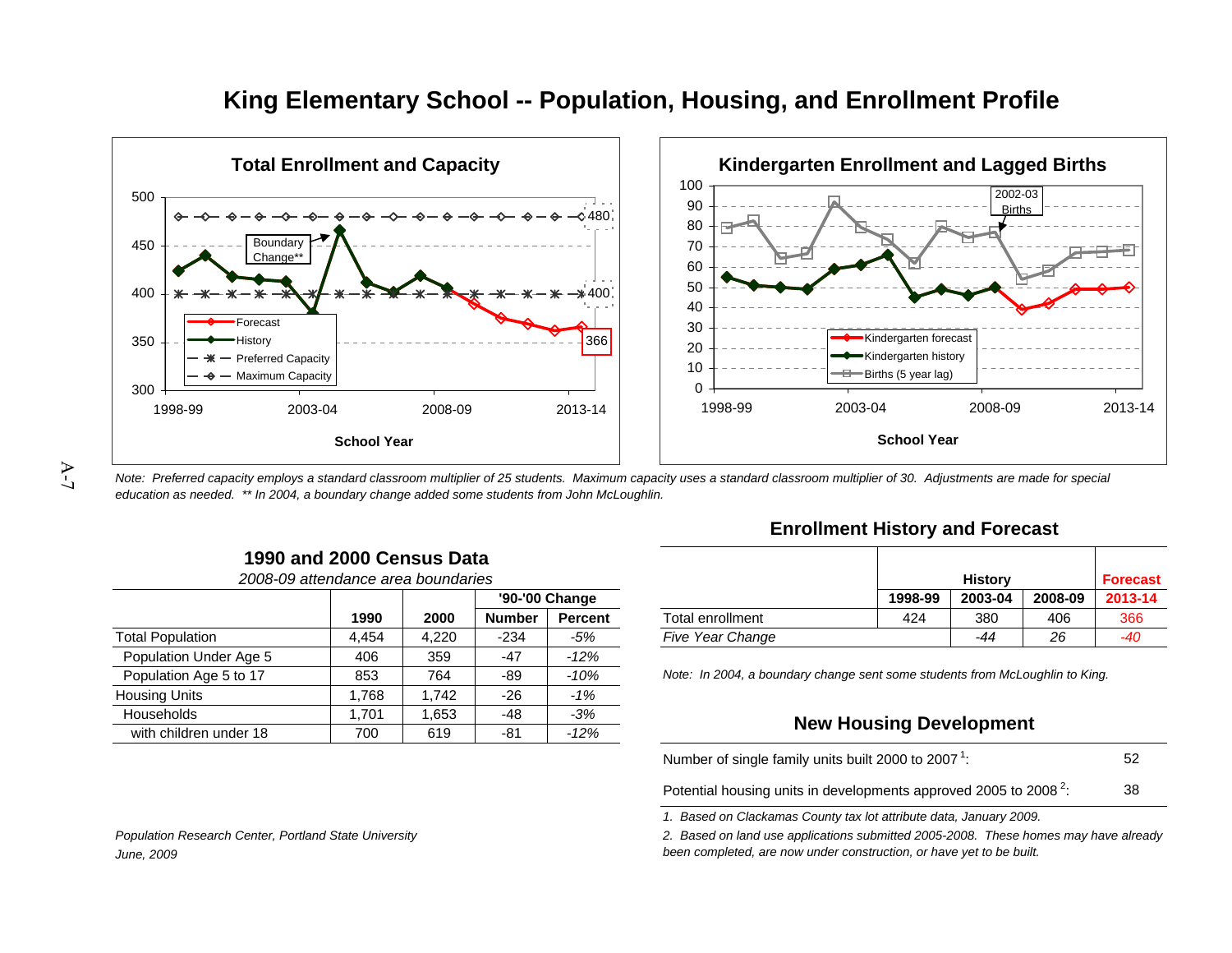

### **Mt. Pleasant Elementary School -- Population, Housing, and Enrollment Profile**

*Note: Preferred capacity employs a standard classroom multiplier of 25 students. Maximum capacity uses a standard classroom multiplier of 30. Adjustments are made for special education as needed. \*\* In 2004, a boundary change added some students from Gaffney Lane.*

|                        | 2008-09 attendance area boundaries |       |               |                |                                                                              |                                | <b>History</b><br><b>Fore</b> |         |      |
|------------------------|------------------------------------|-------|---------------|----------------|------------------------------------------------------------------------------|--------------------------------|-------------------------------|---------|------|
|                        |                                    |       |               | '90-'00 Change |                                                                              | 1998-99                        | 2003-04                       | 2008-09 | 2013 |
|                        | 1990                               | 2000  | <b>Number</b> | <b>Percent</b> | Total enrollment                                                             | 473                            | 362                           | 395     | 38   |
| Total Population       | 3.733                              | 4.442 | 709           | 19%            | <b>Five Year Change</b>                                                      |                                | $-111$                        | -33     | -8   |
| Population Under Age 5 | 309                                | 370   | 61            | 20%            | Note: In 2004, a boundary change sent some students from Gaffney Lane to Mt. |                                |                               |         |      |
| Population Age 5 to 17 | 735                                | 876   | 141           | 19%            | Pleasant.                                                                    |                                |                               |         |      |
| Housing Units          | .376                               | .706  | 330           | 24%            |                                                                              |                                |                               |         |      |
| Households             | .333                               | .632  | 299           | 22%            |                                                                              | <b>New Housing Development</b> |                               |         |      |
| with children under 18 | 558                                | 691   | 133           | 24%            |                                                                              |                                |                               |         |      |

**1990 and 2000 Census Data**

#### **Enrollment History and Forecast**

| s      |                |                         |         | <b>History</b>     |     |     |  |
|--------|----------------|-------------------------|---------|--------------------|-----|-----|--|
|        | '90-'00 Change |                         | 1998-99 | 2003-04<br>2008-09 |     |     |  |
| Number | <b>Percent</b> | Total enrollment        | 473     | 362                | 395 | 387 |  |
| 709    | 19%            | <b>Five Year Change</b> |         | $-111$             | 33  | -8  |  |

#### **New Housing Development**

| Number of single family units built 2000 to 2007 <sup>1</sup> :              | 64  |
|------------------------------------------------------------------------------|-----|
| Potential housing units in developments approved 2005 to 2008 <sup>2</sup> . | 106 |

Potential housing units in developments approved 2005 to 2008  $^2$ :

*1. Based on Clackamas County tax lot attribute data, January 2009.*

*2. Based on land use applications submitted 2005-2008. These homes may have already been completed, are now under construction, or have yet to be built.*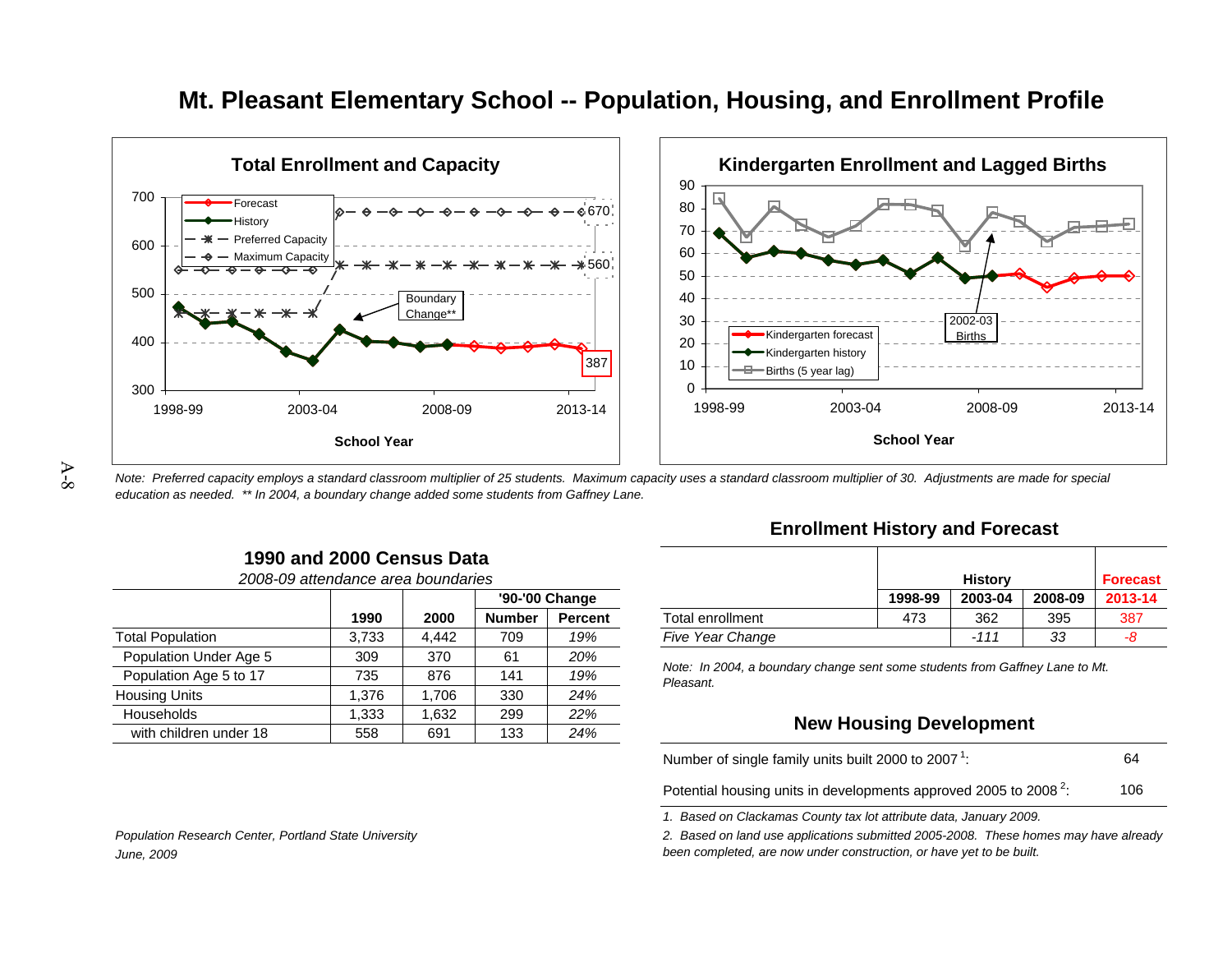

### **Park Place Elementary School -- Population, Housing, and Enrollment Profile**

*Note: Preferred capacity employs a standard classroom multiplier of 25 students. Maximum capacity uses a standard classroom multiplier of 30. Adjustments are made for special education as needed. Park Place Elementary will close in the Summer of 2009; students will attend Holcomb or Redland.*

| 1990 and 2000 Census Data |  |  |  |  |  |
|---------------------------|--|--|--|--|--|
|---------------------------|--|--|--|--|--|

|                         | 2008-09 attendance area boundaries |       |               |                |                         |                                | <b>History</b> |         | <b>Forec</b> |
|-------------------------|------------------------------------|-------|---------------|----------------|-------------------------|--------------------------------|----------------|---------|--------------|
|                         |                                    |       |               | '90-'00 Change |                         | 1998-99                        | 2003-04        | 2008-09 | 2013-        |
|                         | 1990                               | 2000  | <b>Number</b> | Percent        | Total enrollment        | 342                            | 310            | 268     | 242          |
| <b>Total Population</b> | 2,983                              | 3.625 | 642           | 22%            | <b>Five Year Change</b> |                                | $-32$          | -42     | $-26$        |
| Population Under Age 5  | 256                                | 271   | 15            | 6%             |                         |                                |                |         |              |
| Population Age 5 to 17  | 602                                | 701   | 99            | 16%            |                         |                                |                |         |              |
| <b>Housing Units</b>    | .084                               | .391  | 307           | 28%            |                         |                                |                |         |              |
| Households              | .060                               | 337.، | 277           | 26%            |                         |                                |                |         |              |
| with children under 18  | 454                                | 515   | 61            | 13%            |                         | <b>New Housing Development</b> |                |         |              |

#### **Enrollment History and Forecast**

| S              |                |                         |         | <b>History</b><br><b>Forecast</b> |       |       |  |  |
|----------------|----------------|-------------------------|---------|-----------------------------------|-------|-------|--|--|
| '90-'00 Change |                |                         | 1998-99 | 2008-09<br>2003-04                |       |       |  |  |
| Number         | <b>Percent</b> | Total enrollment        | 342     | 310                               | 268   | 242   |  |  |
| 642            | 22%            | <b>Five Year Change</b> |         | -32                               | $-42$ | $-26$ |  |  |

#### **New Housing Development**

176176Number of single family units built 2000 to 2007  $^1$ :

Potential housing units in developments approved 2005 to 2008  $^2$ :

*1. Based on Clackamas County tax lot attribute data, January 2009.*

*2. Based on land use applications submitted 2005-2008. These homes may have already been completed, are now under construction, or have yet to be built.*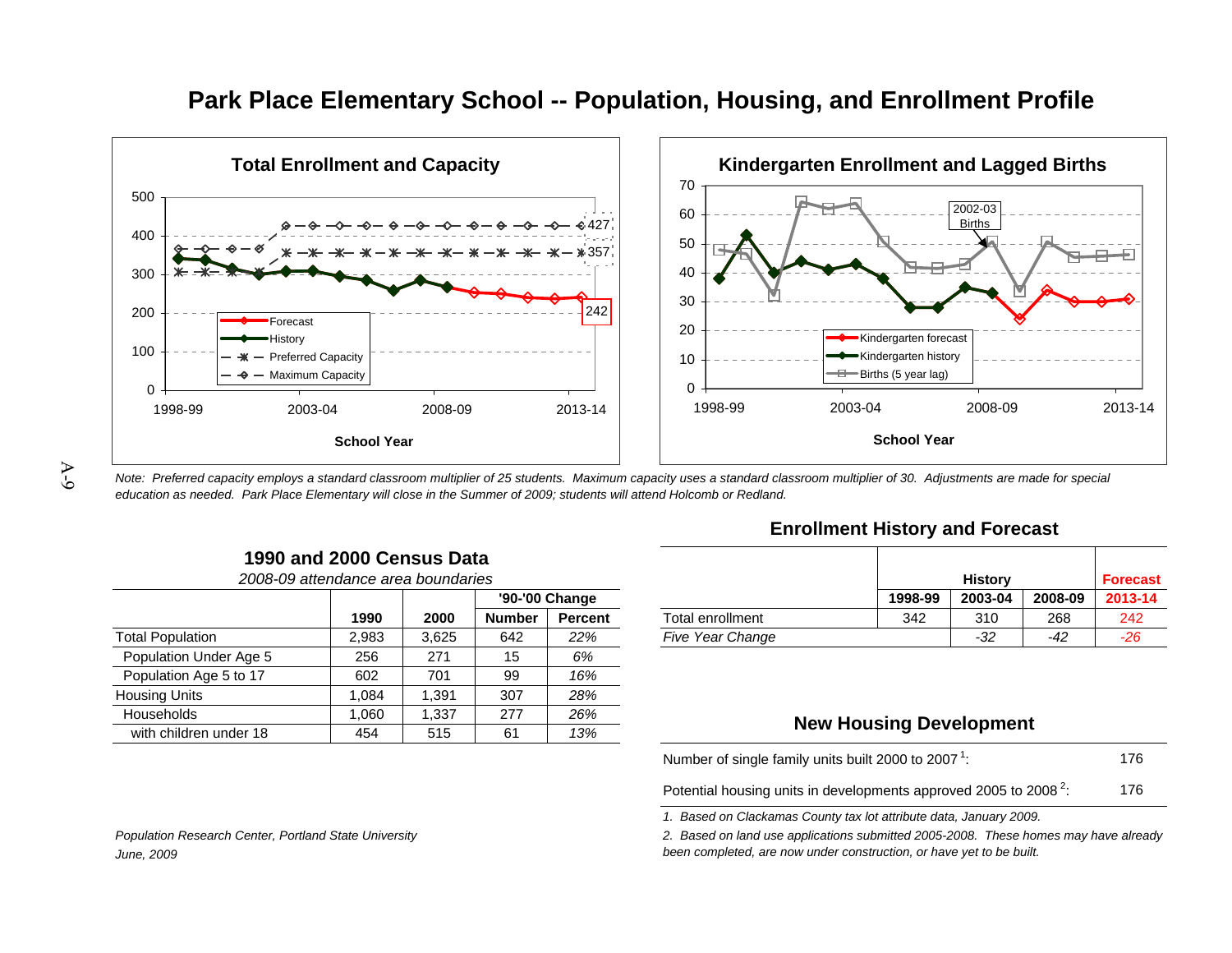

# **Redland Elementary School -- Population, Housing, and Enrollment Profile**

*Note: Preferred capacity employs a standard classroom multiplier of 25 students. Maximum capacity uses a standard classroom multiplier of 30. Adjustments are made for special education as needed. Additional students from Park Place Elementary closure have not been added to the forecasts.*

| 1990 and 2000 Census Data          |  |  |
|------------------------------------|--|--|
| 2008-09 attendance area boundaries |  |  |
|                                    |  |  |

|                         |       |       |               | '90-'00 Change |                         | 1998-99                        | 2003-04 | 2008-09 | 2013- |
|-------------------------|-------|-------|---------------|----------------|-------------------------|--------------------------------|---------|---------|-------|
|                         | 1990  | 2000  | <b>Number</b> | <b>Percent</b> | <b>Total enrollment</b> | 590                            | 593     | 466     | 411   |
| <b>Total Population</b> | 6.447 | 6.800 | 353           | 5%             | <b>Five Year Change</b> |                                |         | $-127$  | -55   |
| Population Under Age 5  | 406   | 379   | $-27$         | -7%            |                         |                                |         |         |       |
| Population Age 5 to 17  | .468  | .367  | $-101$        | -7%            |                         |                                |         |         |       |
| <b>Housing Units</b>    | 2,213 | 2.491 | 278           | 13%            |                         |                                |         |         |       |
| Households              | 2.159 | 2.418 | 259           | 12%            |                         |                                |         |         |       |
| with children under 18  | 968   | 891   | -77           | $-8%$          |                         | <b>New Housing Development</b> |         |         |       |

#### **Enrollment History and Forecast**

| s              |                |                         |         | <b>History</b>     |      | <b>Forecast</b> |
|----------------|----------------|-------------------------|---------|--------------------|------|-----------------|
| '90-'00 Change |                |                         | 1998-99 | 2008-09<br>2003-04 |      |                 |
| Number         | <b>Percent</b> | Total enrollment        | 590     | 593                | 466  | 411             |
| 353            | 5%             | <b>Five Year Change</b> |         | ົ                  | -127 | -55             |

#### **New Housing Development**

351103Number of single family units built 2000 to 2007  $^1$ :

Potential housing units in developments approved 2005 to 2008  $^2$ :

*1. Based on Clackamas County tax lot attribute data, January 2009.*

*2. Based on land use applications submitted 2005-2008. These homes may have already been completed, are now under construction, or have yet to be built.*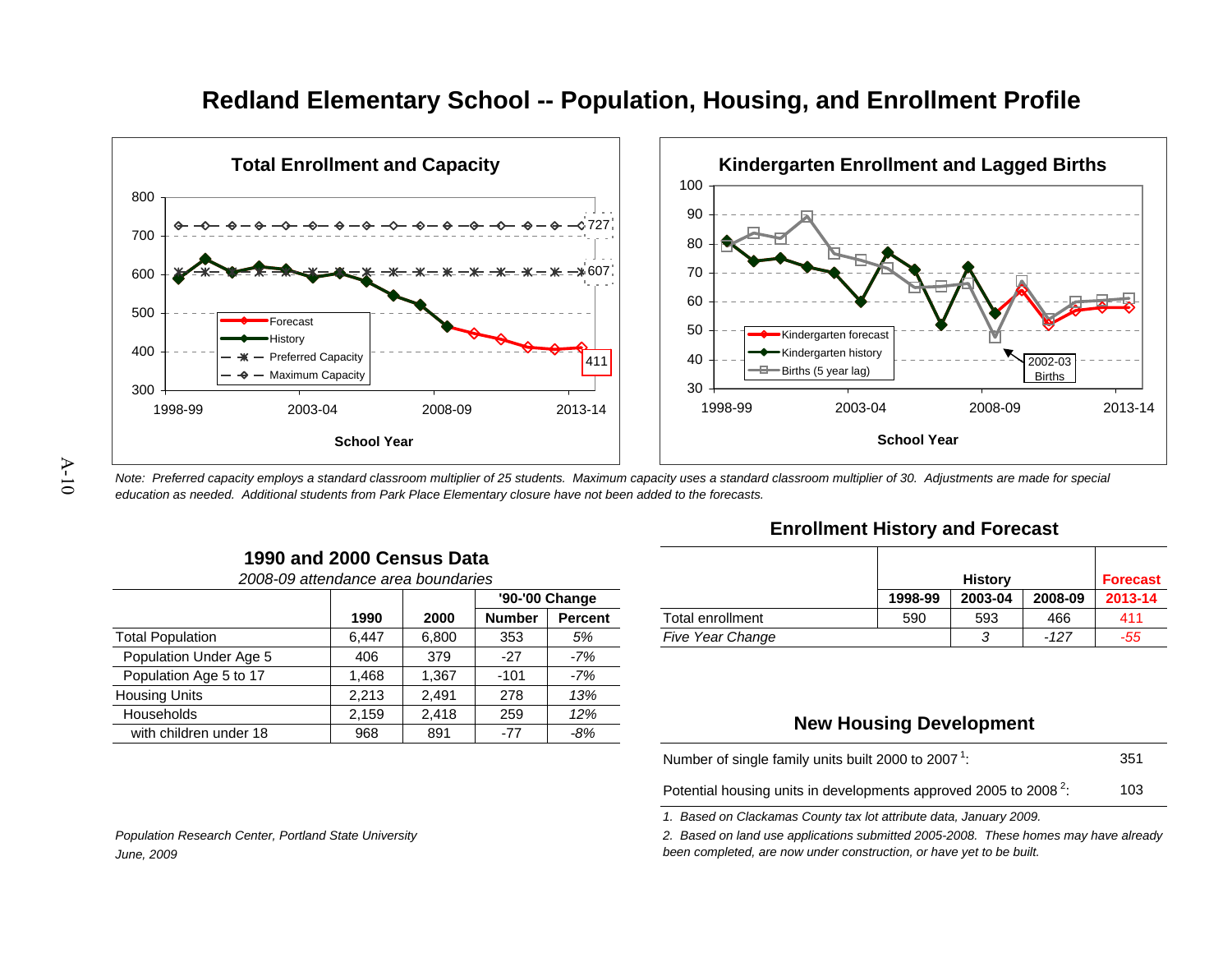## **Gardiner Middle School -- Population, Housing, and Enrollment Profile**



*Note: Preferred Capacity employs a standard classroom multiplier of 25 students. Maximum Capacity uses a standard classroom multiplier of 30. Adjustments are made for Special Education and middle school scheduling.*

|                        | 2008-09 attendance area boundaries |        |               |                |                         |                                | <b>History</b> |                | <b>Fore</b> |
|------------------------|------------------------------------|--------|---------------|----------------|-------------------------|--------------------------------|----------------|----------------|-------------|
|                        |                                    |        |               | '90-'00 Change |                         | 1998-99                        | 2003-04<br>641 | 2008-09<br>557 | 2013        |
|                        | 1990                               | 2000   | <b>Number</b> | <b>Percent</b> | Total enrollment        | 520                            |                |                | 55          |
| Total Population       | 15.585                             | 20.765 | 5.180         | 33%            | <b>Five Year Change</b> |                                | 121            | -84            |             |
| Population Under Age 5 | 241.                               | .638   | 397           | 32%            |                         |                                |                |                |             |
| Population Age 5 to 17 | 3,266                              | 3.863  | 597           | 18%            |                         |                                |                |                |             |
| <b>Housing Units</b>   | 5.707                              | 8.013  | 2,306         | 40%            |                         |                                |                |                |             |
| Households             | 5.546                              | 7.562  | 2,016         | 36%            |                         |                                |                |                |             |
| with children under 18 | 2,387                              | 2.979  | 592           | 25%            |                         | <b>New Housing Development</b> |                |                |             |

**1990 and 2000 Census Data**

#### **Enrollment History and Forecast**

| s      |                |                         |         | <b>History</b>     |     | <b>Forecast</b> |  |
|--------|----------------|-------------------------|---------|--------------------|-----|-----------------|--|
|        | '90-'00 Change |                         | 1998-99 | 2008-09<br>2003-04 |     |                 |  |
| Number | <b>Percent</b> | Total enrollment        | 520     | 641                | 557 | 558             |  |
| 5,180  | 33%            | <b>Five Year Change</b> |         | 121                | -84 |                 |  |

#### **New Housing Development**

1325Number of single family units built 2000 to 2007  $^1$ :

583Potential housing units in developments approved 2005 to 2008  $^2$ :

*1. Based on Clackamas County tax lot attribute data, January 2009.*

*2. Based on land use applications submitted 2005-2008. These homes may have already been completed, are now under construction, or have yet to be built.*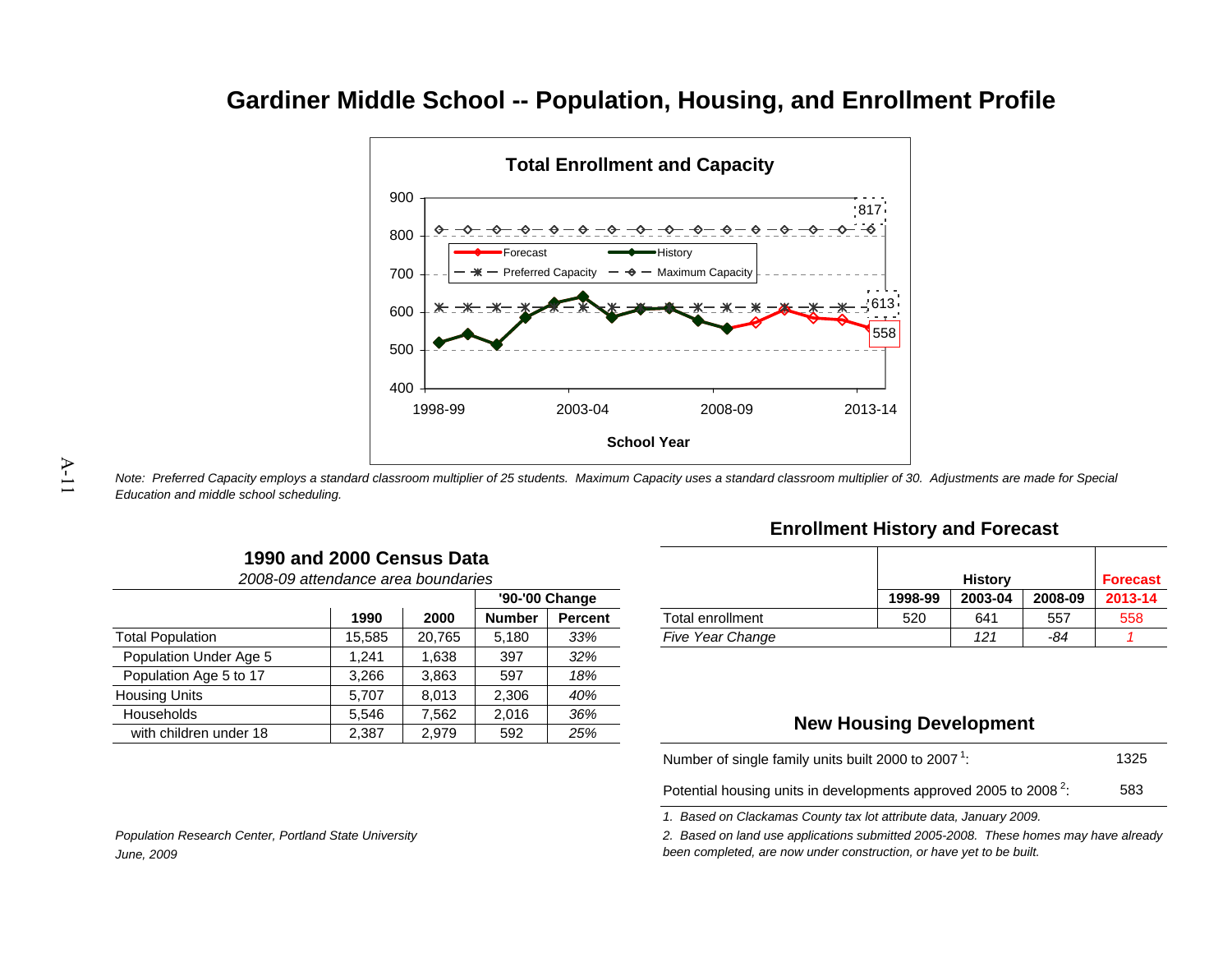# **Ogden Middle School -- Population, Housing, and Enrollment Profile**



*Note: Preferred Capacity employs a standard classroom multiplier of 25 students. Maximum Capacity uses a standard classroom multiplier of 30. Adjustments are made for Special Education and middle school scheduling.*

|                         | 2008-09 attendance area boundaries |        |               |                |                         |                                | <b>History</b> |         | <b>Forec</b> |
|-------------------------|------------------------------------|--------|---------------|----------------|-------------------------|--------------------------------|----------------|---------|--------------|
|                         |                                    |        |               | '90-'00 Change |                         | 1998-99                        | 2003-04        | 2008-09 | $2013 -$     |
|                         | 1990                               | 2000   | <b>Number</b> | <b>Percent</b> | Total enrollment        | 556                            | 679            | 638     | 610          |
| <b>Total Population</b> | 23,323                             | 27.402 | 4.079         | 17%            | <b>Five Year Change</b> |                                | 123            | $-41$   | $-28$        |
| Population Under Age 5  | .728                               | .847   | 119           | 7%             |                         |                                |                |         |              |
| Population Age 5 to 17  | 4,882                              | 5.320  | 438           | 9%             |                         |                                |                |         |              |
| <b>Housing Units</b>    | 8,335                              | 10.575 | 2.240         | 27%            |                         |                                |                |         |              |
| <b>Households</b>       | 8.110                              | 10.101 | 1.991         | 25%            |                         |                                |                |         |              |
| with children under 18  | 3.478                              | 3.760  | 282           | 8%             |                         | <b>New Housing Development</b> |                |         |              |

**1990 and 2000 Census Data**

#### **Enrollment History and Forecast**

| s      |                |                         |         | <b>History</b>     |       |       |  |
|--------|----------------|-------------------------|---------|--------------------|-------|-------|--|
|        | '90-'00 Change |                         | 1998-99 | 2003-04<br>2008-09 |       |       |  |
| Number | <b>Percent</b> | Total enrollment        | 556     | 679                | 638   | 610   |  |
| 4.079  | 17%            | <b>Five Year Change</b> |         | 123                | $-41$ | $-28$ |  |

#### **New Housing Development**

1439Number of single family units built 2000 to 2007  $^1$ :

884Potential housing units in developments approved 2005 to 2008  $^2$ :

*1. Based on Clackamas County tax lot attribute data, January 2009.*

*2. Based on land use applications submitted 2005-2008. These homes may have already been completed, are now under construction, or have yet to be built.*